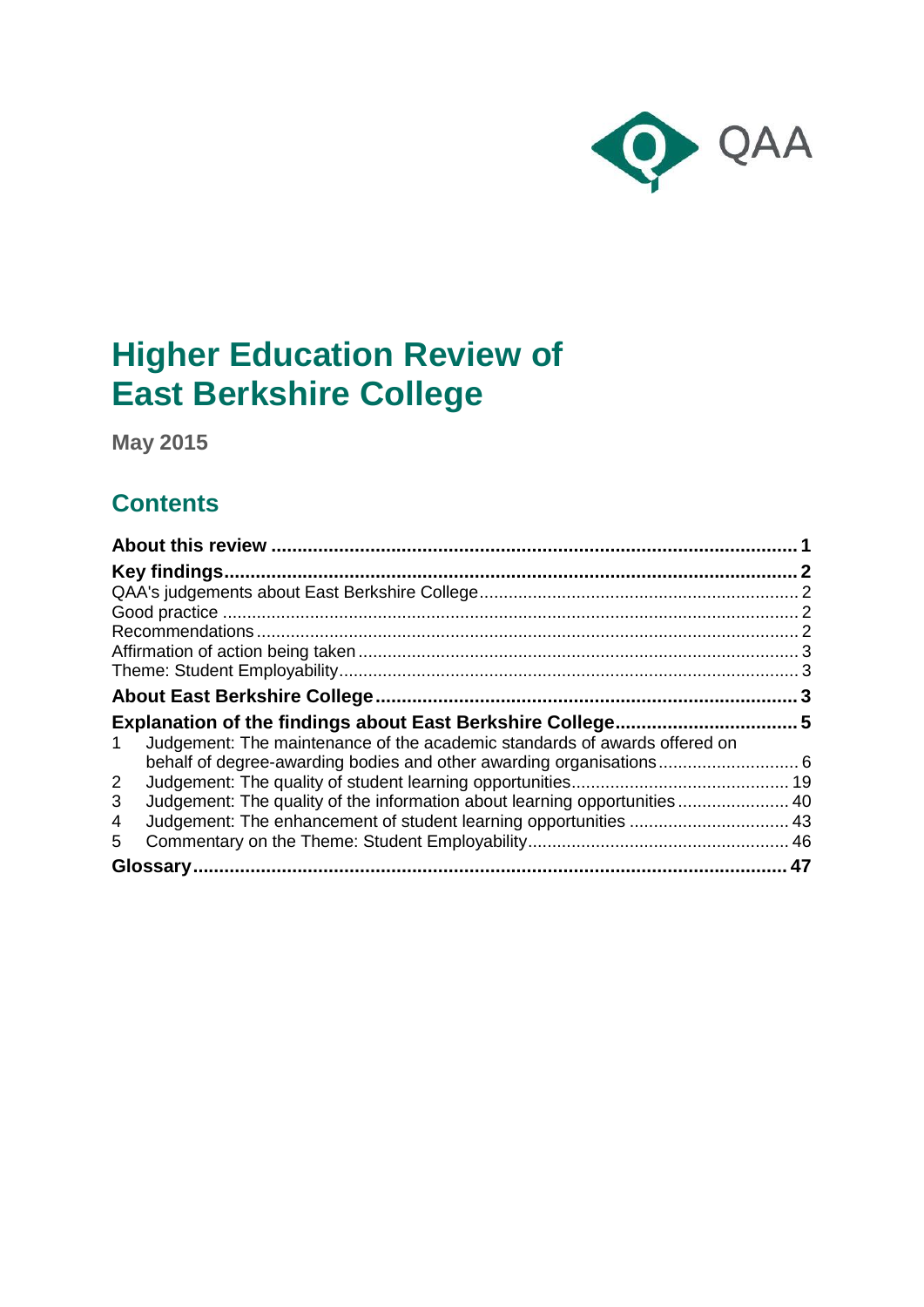## <span id="page-1-0"></span>**About this review**

This is a report of a Higher Education Review conducted by the Quality Assurance Agency for Higher Education (QAA) at East Berkshire College. The review took place from 12 to 14 May 2015 and was conducted by a team of three reviewers, as follows:

- Mr Kevin Burnside
- Mrs Maz Stewart
- Mr Craig Best (student reviewer).

The main purpose of the review was to investigate the higher education provided by East Berkshire College and to make judgements as to whether or not its academic standards and quality meet UK expectations. These expectations are the statements in the [UK Quality](http://www.qaa.ac.uk/assuring-standards-and-quality/the-quality-code)  [Code for Higher Education](http://www.qaa.ac.uk/assuring-standards-and-quality/the-quality-code) (the Quality Code)<sup>1</sup> setting out what all UK higher education [providers](http://newlive.qaa.ac.uk/AboutUs/glossary/Pages/glossary-h.aspx#h2.1) expect of themselves and of each other, and what the general public can therefore expect of them.

In Higher Education Review, the QAA review team:

- makes judgements on
	- the setting and maintenance of academic standards
	- the quality of student learning opportunities
	- the information provided about higher education provision
	- the enhancement of student learning opportunities
	- provides a commentary on the selected theme
- makes recommendations
- identifies features of good practice
- affirms action that the provider is taking or plans to take.

A summary of the findings can be found in the section starting on page 2. [Explanations of](#page-5-0)  [the findings](#page-5-0) are given in numbered paragraphs in the section starting on page 6.

In reviewing East Berkshire College the review team has also considered a theme selected for particular focus across higher education in England and Northern Ireland.

The [themes](http://www.qaa.ac.uk/publications/information-and-guidance/publication?PubID=106) for the academic year 2014-15 are Student Involvement in Quality Assurance and  $\overline{\text{E}}$ nhancement and Student Employability,<sup>2</sup> and the provider is required to select, in consultation with student representatives, one of these themes to be explored through the review process.

The QAA website gives more information [about QAA](http://www.qaa.ac.uk/aboutus/pages/default.aspx) and its mission.<sup>3</sup> A dedicated section explains the method for [Higher Education](http://www.qaa.ac.uk/reviews-and-reports/how-we-review-higher-education/higher-education-review) Review<sup>4</sup> and has links to the review handbook and other informative documents. For an explanation of terms see the [glossary](#page-46-1) at the end of this report.

<sup>-</sup><sup>1</sup> The UK Quality Code for Higher Education is published at: [www.qaa.ac.uk/quality-code.](http://www.qaa.ac.uk/assuring-standards-and-quality/the-quality-code) <sup>2</sup> Higher Education Review themes:

[www.qaa.ac.uk/publications/information-and-guidance/publication?PubID=106.](http://www.qaa.ac.uk/publications/information-and-guidance/publication?PubID=106)

<sup>&</sup>lt;sup>3</sup> QAA website: [www.qaa.ac.uk/about-us.](http://www.qaa.ac.uk/about-us) <sup>4</sup> Higher Education Review web pages:

[www.qaa.ac.uk/reviews-and-reports/how-we-review-higher-education/higher-education-review.](http://www.qaa.ac.uk/reviews-and-reports/how-we-review-higher-education/higher-education-review)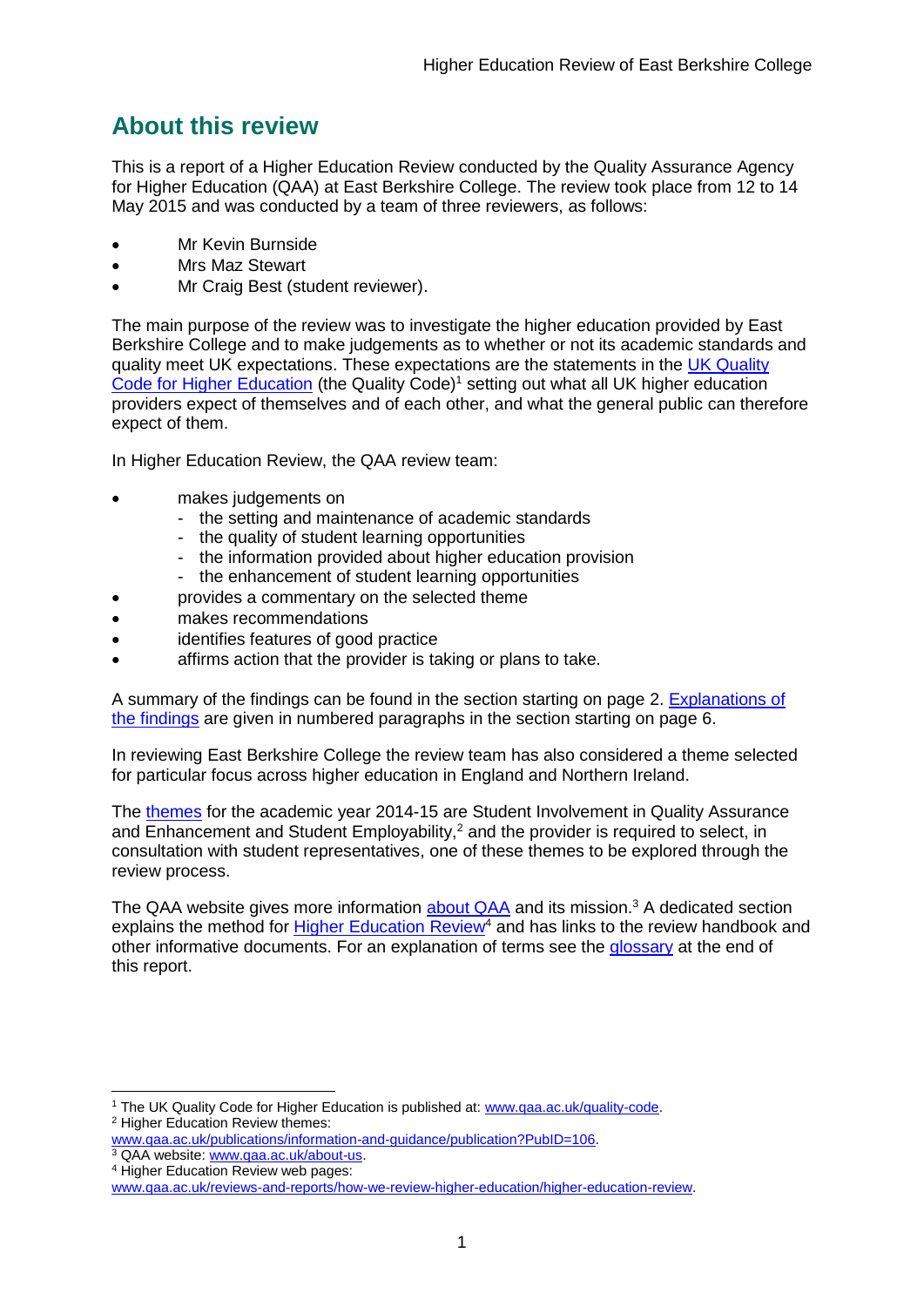## <span id="page-2-0"></span>**Key findings**

## <span id="page-2-1"></span>**QAA's judgements about East Berkshire College**

The QAA review team formed the following judgements about the higher education provision at East Berkshire College.

- The maintenance of the academic standards of awards offered on behalf of its degree-awarding bodies and/or other awarding organisations **meets** UK expectations.
- The quality of student learning opportunities **meets** UK expectations.
- The quality of the information about learning opportunities **meets** UK expectations.
- The enhancement of student learning opportunities **meets** UK expectations.

## <span id="page-2-2"></span>**Good practice**

The QAA review team identified the following features of **good practice** at East Berkshire College.

- The high level of responsiveness to stakeholder demands for employment-focused programme development (Expectation B1).
- The high levels of support from staff which enable students to develop their academic, personal and professional potential (Expectation B4).
- The wide range of formal and informal initiatives to gather and respond to student feedback (Expectation B5).
- The wide-ranging resources and activities, which enhance students' employability skills and professional development (Expectation B4).
- The innovative use of new technologies, which ensures that a wide range of information is readily accessible for prospective and current students (Expectation C).

## <span id="page-2-3"></span>**Recommendations**

The QAA review team makes the following **recommendations** to East Berkshire College.

By September 2015:

- ensure that the terms of reference and membership for the key deliberative committee for quality assurance enable effective evaluation of student engagement and feedback, and external examiners' comments (Expectations B8, B5 and B7)
- formalise guidance, including programme information, for workplace mentors and ensure that roles and responsibilities are clear (Expectation B10)
- formalise and document the processes for the approval and review of information (Expectation C).

By December 2015:

- develop a more systematic approach to providing oversight and management of the good practice and recommendations emerging from external examiners' reports (Expectation B7 and Enhancement)
- ensure the annual self-assessment process provides more evaluative and effective planning and oversight of provision (Expectation B8)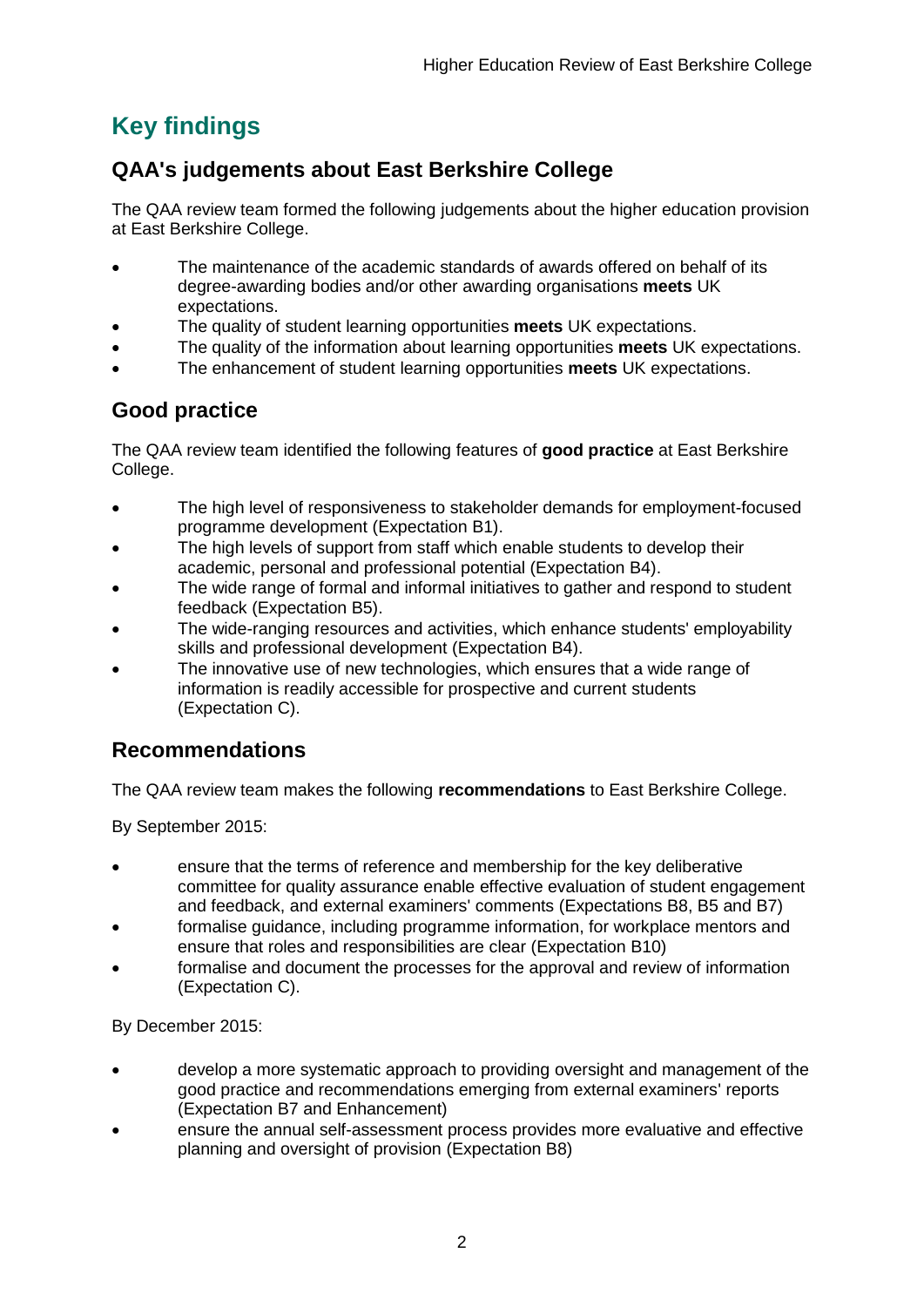consolidate and articulate a more systematic and explicit approach to the enhancement of student learning opportunities (Enhancement).

## <span id="page-3-0"></span>**Affirmation of action being taken**

The QAA review team **affirms** the following action that East Berkshire College is already taking to make academic standards secure and improve the educational provision offered to its students.

 The steps being taken to strengthen students' partnership in quality assurance and enhancement processes, and in formalising their representation in the deliberative bodies (Expectation B5).

## <span id="page-3-1"></span>**Theme: Student Employability**

The College is committed to establishing a learning environment which provides a variety of opportunities for students to gain an extensive range of knowledge, skills and understanding of the professions and industries they have entered, or wish to enter. The College's Stand Out Challenge Strategy supports its vision to develop students' employability. There is extensive evidence to demonstrate the College's engagement with employers in the design and development of the higher education programmes offered to ensure students have the necessary knowledge and skills base for their chosen career path.

Programme modules and learning outcomes support employability through assessment activities which demonstrate the application of theory to work-based activity. The College effectively uses its student services to provide opportunities to develop and refine a range of employability skills, through individual support or through attendance at employability-related workshops. Students' comments confirm their programmes of study are employmentfocused and provide the knowledge and skills to support them in their current employment, or future job roles.

Further explanation of the key findings can be found in the handbook available on the QAA webpage explaining [Higher Education Review.](http://www.qaa.ac.uk/reviews-and-reports/how-we-review-higher-education/higher-education-review)

## <span id="page-3-2"></span>**About East Berkshire College**

East Berkshire College (the College) is a medium-sized general further education college which offers a diverse range of programmes. It operates in Slough, Windsor, West London and the surrounding areas. The College operates on two main campuses in Langley and Windsor. Langley College houses vocational programmes, including construction, accountancy, engineering, technology, hair and beauty, health and care, and sports. Windsor College, which opened in 2006-07, houses A-Level provision and substantial fulltime and part-time vocational programmes in science, business and the creative industries for adults and young people.

The recently completed £31 million Langley redevelopment project is intended to provide work-ready surroundings within a flexible learning environment for vocational learners of all ages. This campus includes new provision in hospitality and catering, a new state-of-the-art lecture theatre and dedicated higher education teaching and study rooms.

As part of the College's strategy to grow higher education, the majority of the College's provision has also been relocated to Langley, and discrete accommodation for Level 4 and 5 students has been progressed as part of the redevelopment project. The HNC/D Performing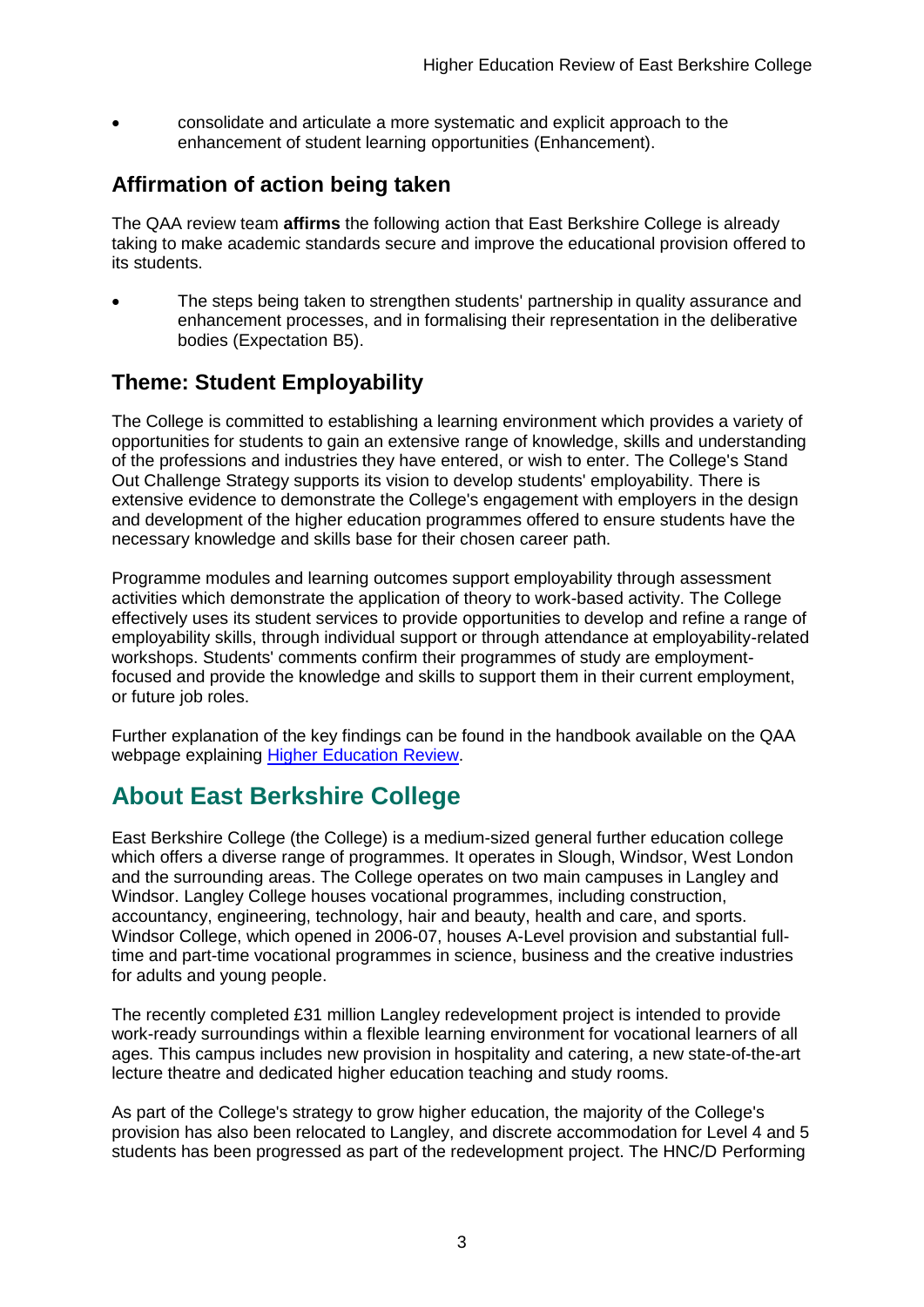Arts is based at Windsor owing to the proximity of the local theatre and the Fire Station Arts Centre.

The College has over 3,000 full-time students and 4,500 on part-time programmes. In 2014- 15 there are 214 higher education students on nine foundation degree and Higher National programmes delivered in long-standing franchise partnerships with Buckinghamshire New University, London South Bank University, the University of West London, and Pearson. The College's mission is 'to provide opportunities for all learners to thrive and achieve in life and work'. Increasingly, higher education is a key part of this mission, and is one of six key priorities defined in the College's The Stand Out Challenge Strategic Plan 2013-2016. The College's aim is to be the main provider of higher education in the immediate locality. The College has driven forward growth in higher education and training, including foundation degrees, HNDs, professional qualifications and Level 4 apprenticeships, and sought to improve access and progression opportunities for the local population to higher technical jobs.

The College has made good progress in further developing the four areas of good practice and addressing the three desirable recommendations from its previous QAA review in 2011. A number of these areas are addressed within this report.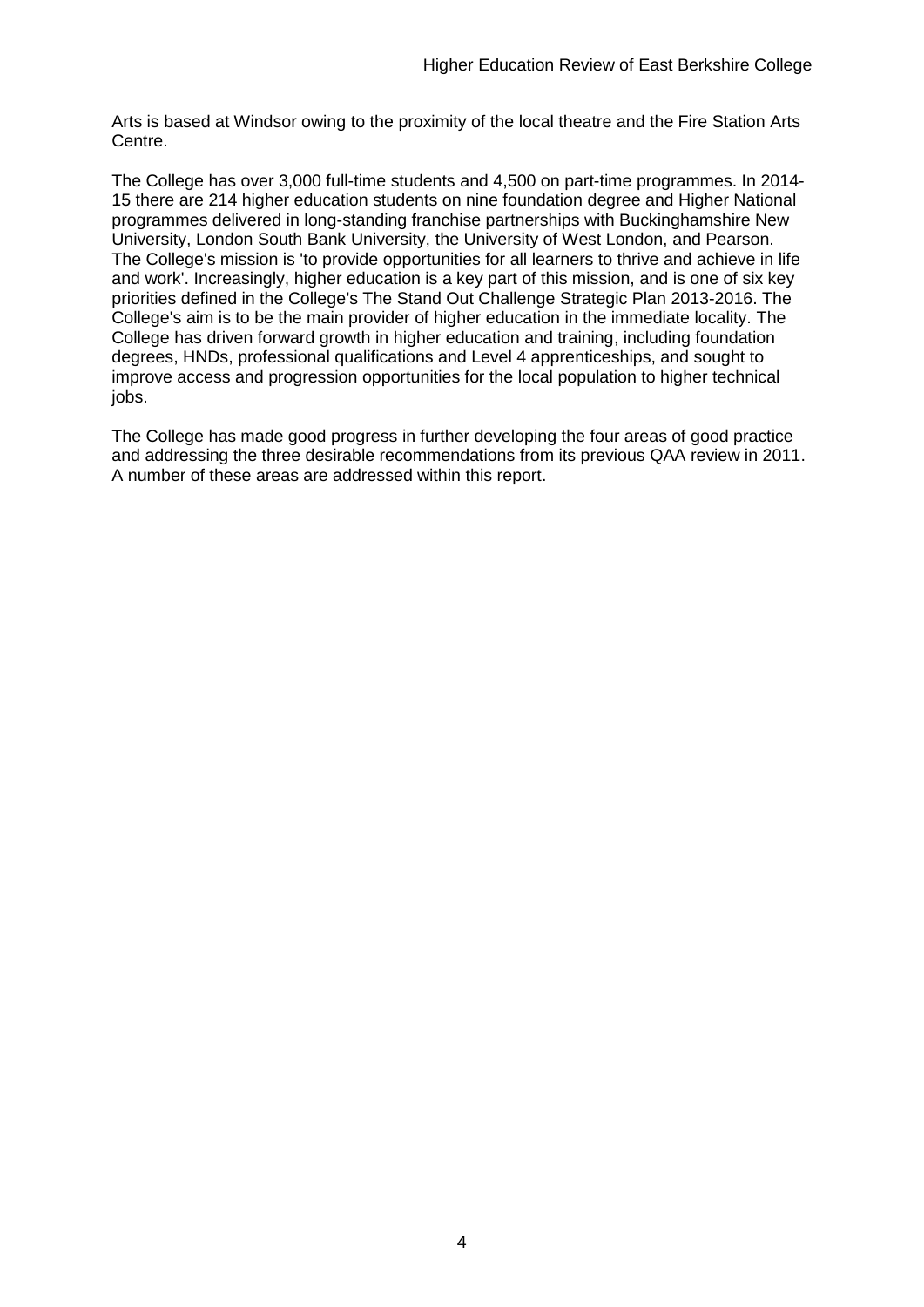## <span id="page-5-0"></span>**Explanation of the findings about East Berkshire College**

This section explains the review findings in more detail.

Terms that may be unfamiliar to some readers have been included in a [brief glossary](#page-46-1) at the end of this report. A fuller [glossary of terms](http://www.qaa.ac.uk/Pages/GlossaryEN.aspx) is available on the QAA website, and formal definitions of certain terms may be found in the operational description and handbook for the [review method,](http://www.qaa.ac.uk/reviews-and-reports/how-we-review-higher-education/higher-education-review) also on the QAA website.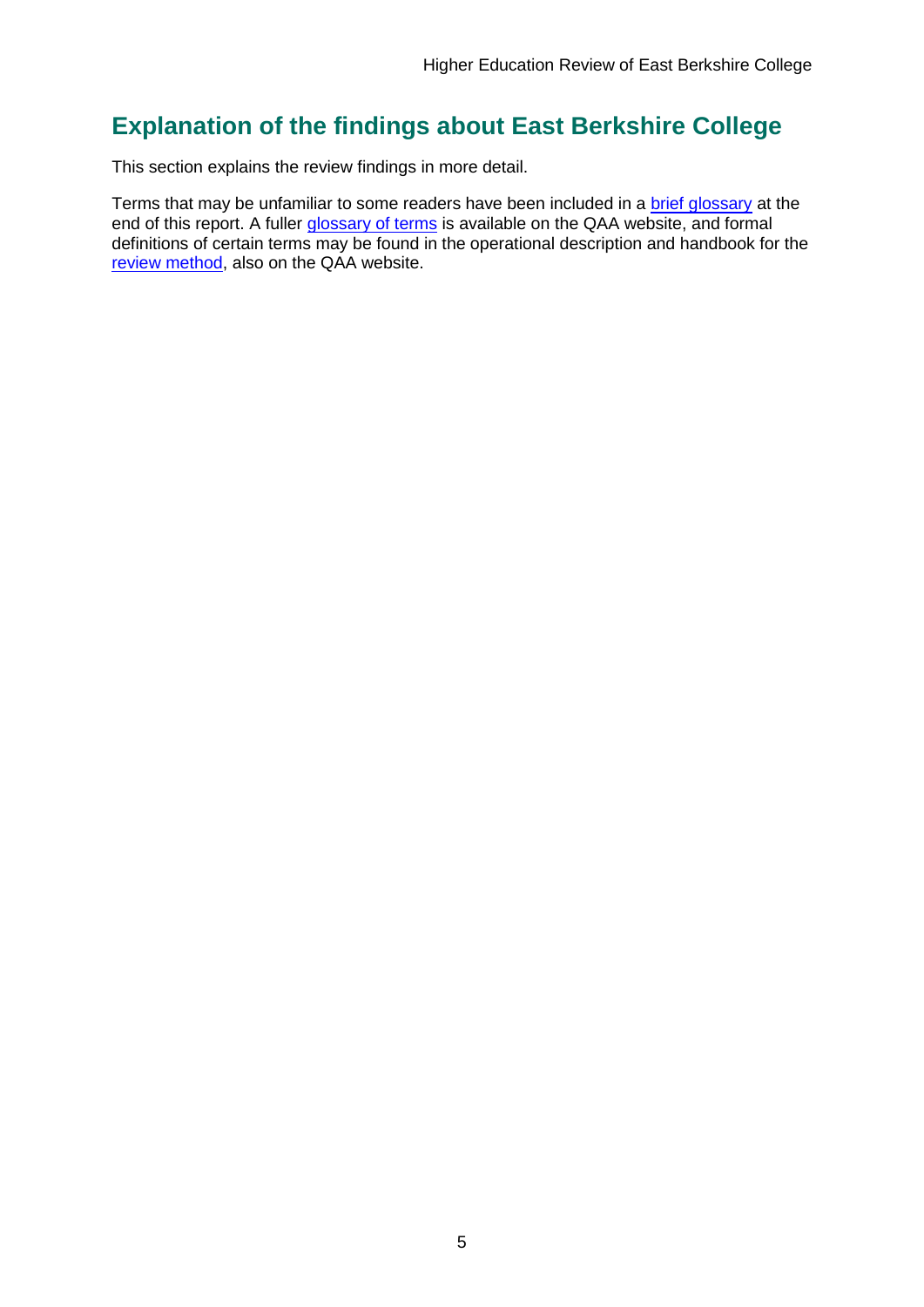## <span id="page-6-0"></span>**1 Judgement: The maintenance of the academic standards of awards offered on behalf of degree-awarding bodies and other awarding organisations**

**Expectation (A1): In order to secure threshold academic standards, degreeawarding bodies:** 

**a) ensure that the requirements of** *The Framework for Higher Education Qualifications in England, Wales and Northern Ireland* **(FHEQ) are met by:**

- **positioning their qualifications at the appropriate level of the relevant framework for higher education qualifications**
- **ensuring that programme learning outcomes align with the relevant qualification descriptor in the relevant framework for higher education qualifications**
- **naming qualifications in accordance with the titling conventions specified in the frameworks for higher education qualifications**
- **awarding qualifications to mark the achievement of positively defined programme learning outcomes**

**b) consider and take account of QAA's guidance on qualification characteristics** 

**c) where they award UK credit, assign credit values and design programmes that align with the specifications of the relevant national credit framework** 

**d) consider and take account of relevant Subject Benchmark Statements.**

## **Quality Code,** *Chapter A1: UK and European Reference Points for Academic Standards*

## **Findings**

1.1 The College delivers five foundation degree programmes in partnership with four degree-awarding bodies and four Higher National programmes validated by Pearson, the awarding organisation. The awarding bodies provide clear guidance in Memorandums of Agreement, Collaborative Agreements, Quality Assurance and Academic Standards Handbooks, and processes for revalidation, to support the College in managing its role and responsibilities. These arrangements allow Expectation A1 to be met in theory.

1.2 The team tested the approach by reviewing documentary evidence, including quality assurance policies and procedures, validation reports, external examiners' reports, and talking to link tutors, senior College staff and others involved in programme delivery.

1.3 The College's awarding bodies and awarding organisation are responsible, through their validation procedures, for setting threshold academic standards. Appropriate learning outcomes ensure that each qualification is allocated to the appropriate level in the FHEQ, and meet relevant subject and professional benchmarks. Assessment activity is aligned to learning outcomes and is approved as an integral part of the revalidation process. Reports from external examiners and link tutors and the annual monitoring process confirm that the College is effectively managing programme delivery and assuring academic standards.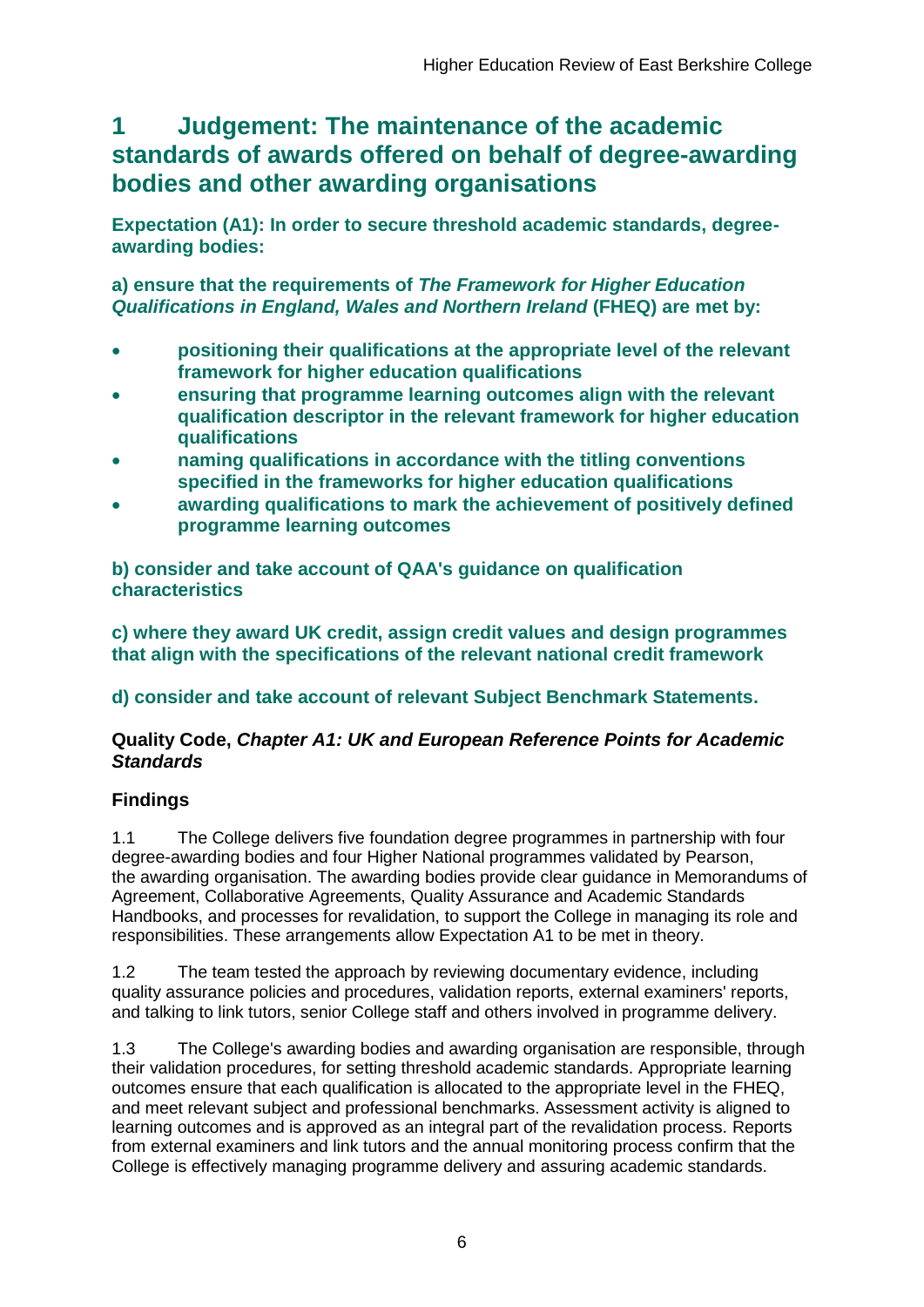1.4 University-validated programmes are managed by the College through its compliance with collaborative agreements and academic regulations, and through its own internal quality assurance procedures. Higher National programmes are compliant with the guidance provided in the Pearson Quality Handbook and the BTEC Centre Guide to Assessment Levels 4 to 7. The College has taken the strategic decision to align the quality assurance processes for its Pearson provision to those developed by its university partners for foundation degrees; for example, the implementation and recording of examination boards.

1.5 The College's internal cycle of programme review feeds into a self-evaluation process to monitor its own performance in managing delivery of its higher education programmes. Partner universities confirm academic standards and programme delivery through Annual Collaborative Link Tutor Reports and Annual Monitoring Reports. The annual monitoring documentation varies between the College's awarding bodies. External examiners' reports are formally reviewed as part of the annual monitoring process. foundation degrees, which are delivered as part of a consortium, receive programme-specific comments from external examiners. For Pearson programmes the College's internal annual monitoring process is used.

1.6 The College discharges its responsibilities effectively within the context of its agreements with its awarding bodies and organisation. The College meets its awarding bodies' and awarding organisation's threshold academic standards, and has robust internal processes to manage its responsibilities in maintaining threshold academic standards. Partnerships between the College and its awarding bodies and organisation are sound, and working effectively. Overall, the review team concludes that Expectation A1 is met and the associated level of risk is low.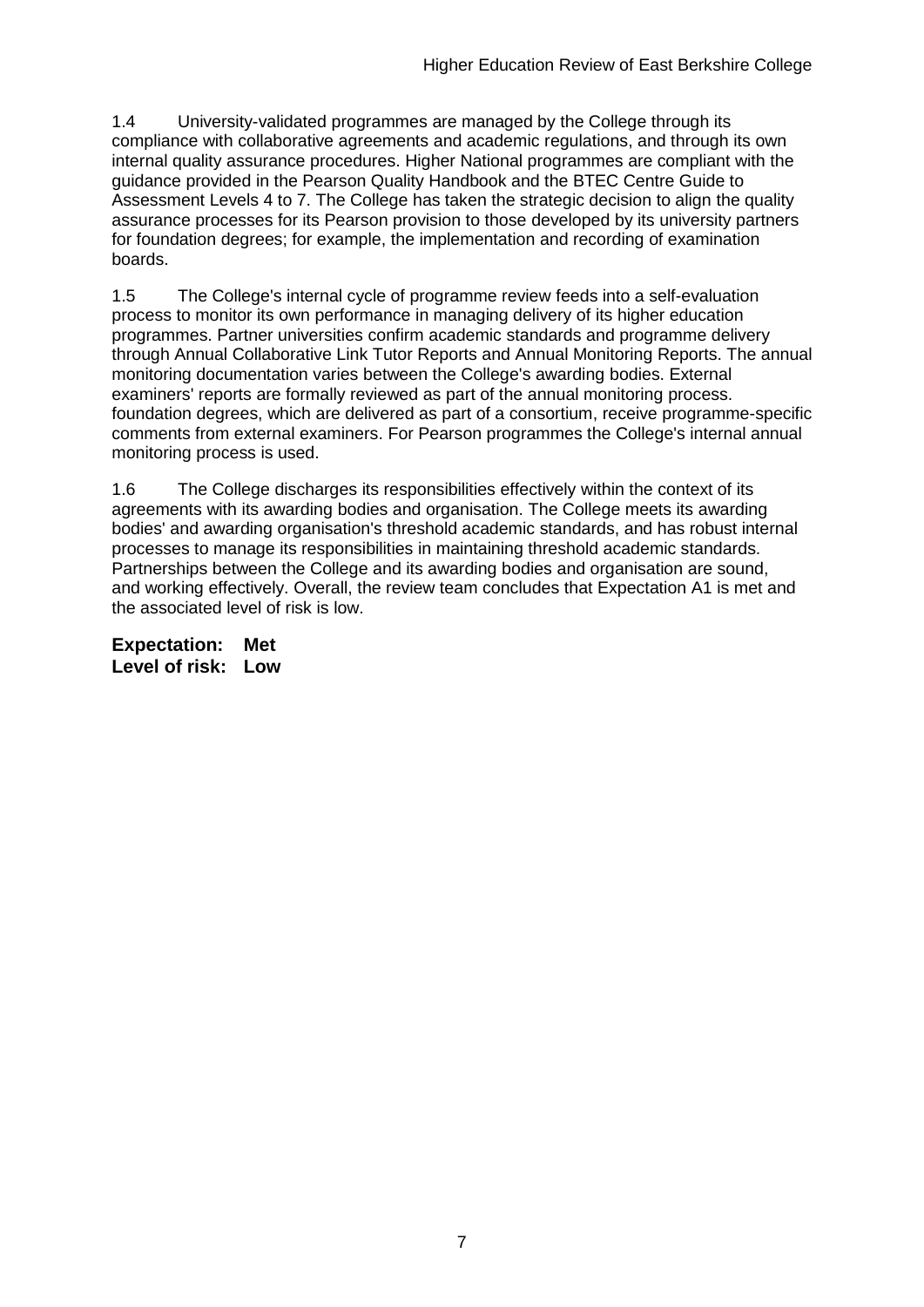**Expectation (A2.1): In order to secure their academic standards, degree-awarding bodies establish transparent and comprehensive academic frameworks and regulations to govern how they award academic credit and qualifications.**

### **Quality Code,** *Chapter A2: Degree-Awarding Bodies' Reference Points for Academic Standards*

## **Findings**

1.7 The College's awarding bodies and organisation retain responsibility for ensuring that relevant subject and qualification benchmark statements are used. These are incorporated into module learning outcomes and assessment strategies during the design and approval stages. There are appropriate procedures in place to ensure that academic frameworks effectively support programme management and delivery.

1.8 The College is compliant with the relevant academic regulations of its awarding bodies and organisation, and with the Expectations of the Quality Code. To ensure parity of quality assurance activities, the College has aligned its policies and procedures for its Higher National programmes Pearson programmes to those of its foundation degree-awarding bodies. These arrangements allow Expectation A2.1 to be met in theory.

1.9 The review team evaluated the College's arrangements for securing the academic standards of its awarding bodies and organisation by reviewing external examiners' reports, awarding body policies and procedures, programme handbooks, link tutor reports, annual monitoring documentation, terms of reference and minutes for the Higher Education Steering Group (HESG), programme handbooks, assessment briefs and grading criteria. The team met a range of staff, including link tutors from the awarding bodies.

1.10 The College's governing body and HESG maintain a thorough oversight of the College's management and implementation of its partners' academic frameworks, academic standards and award academic credits. There is good governor engagement in the monitoring and development of the College's higher education provision. University Link Tutor and external examiner reports confirm that the College is making effective use of academic frameworks for the award of academic credits.

1.11 Programme handbooks are detailed and comprehensive, containing information about module specifications, policies and procedures, learning outcomes and associated assessment criteria and grading schemes. Programme handbooks make appropriate reference to both the College and awarding body student-related policies and procedures, and relevant academic regulatory frameworks. Programme handbooks are posted on the VLE, and are issued during induction.

1.12 The College's teaching and learning strategy and the quality improvement plan set out the College's aims and objectives. This ensures that academic standards, subject and professional benchmarks and learning outcomes are met, and students have a positive learning experience. Higher education teaching staff are aware of the academic standards of their awarding bodies and awarding organisation. Student achievement is supported through the use of clear and comprehensive assessment criteria and grading schemes. Link tutor reports, annual monitoring reports and external examiners' reports provide evidence that programmes delivered meet required academic standards.

1.13 The relevant academic frameworks and regulations are in place and are well understood. Responsibility for regulatory frameworks lies with the awarding bodies. The College's governance structure and quality management processes are appropriate,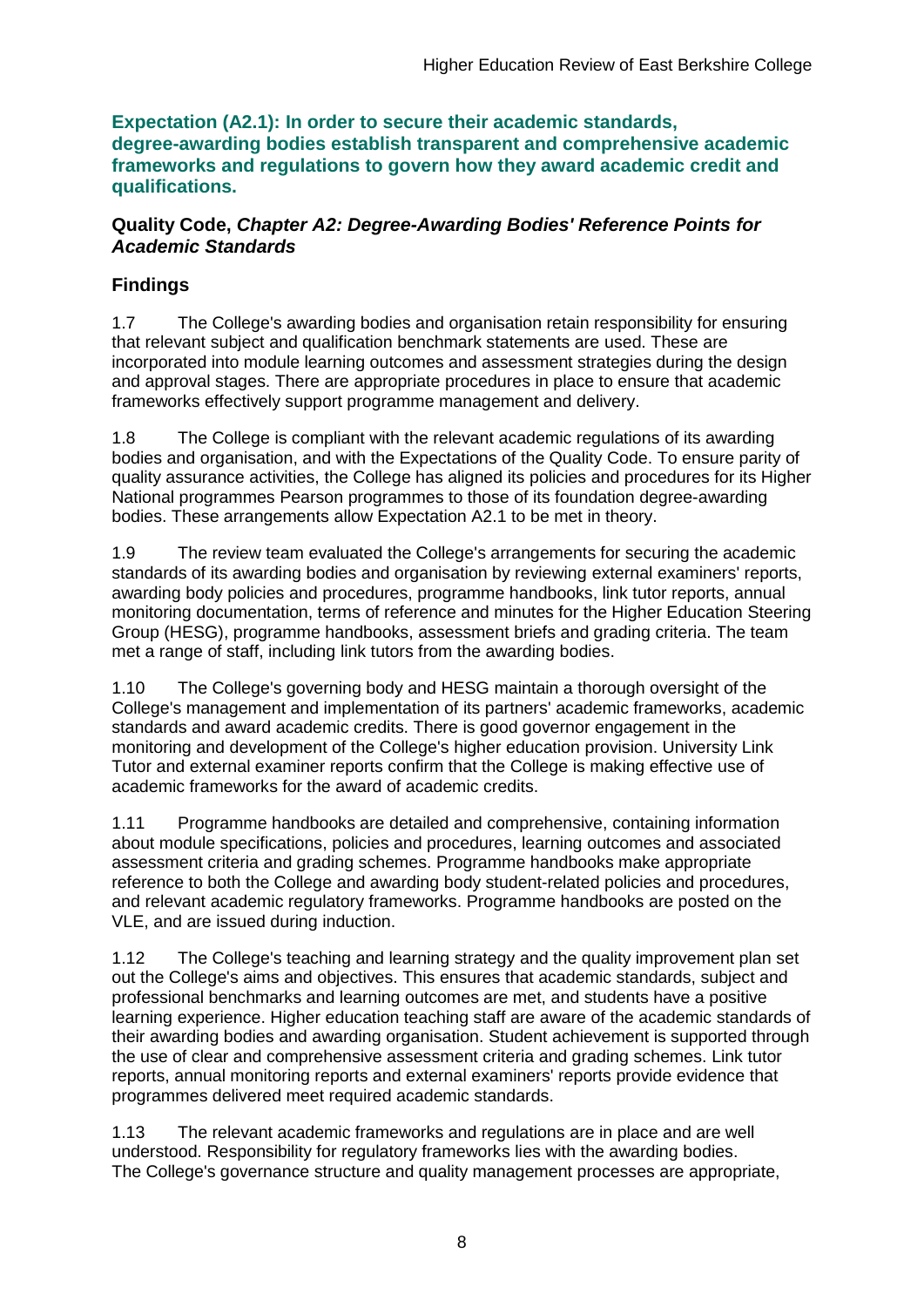clearly understood by staff, and interact with the requirements of the awarding bodies and organisation. The review team concludes that Expectation A2.1 is met and the associated level of risk is low.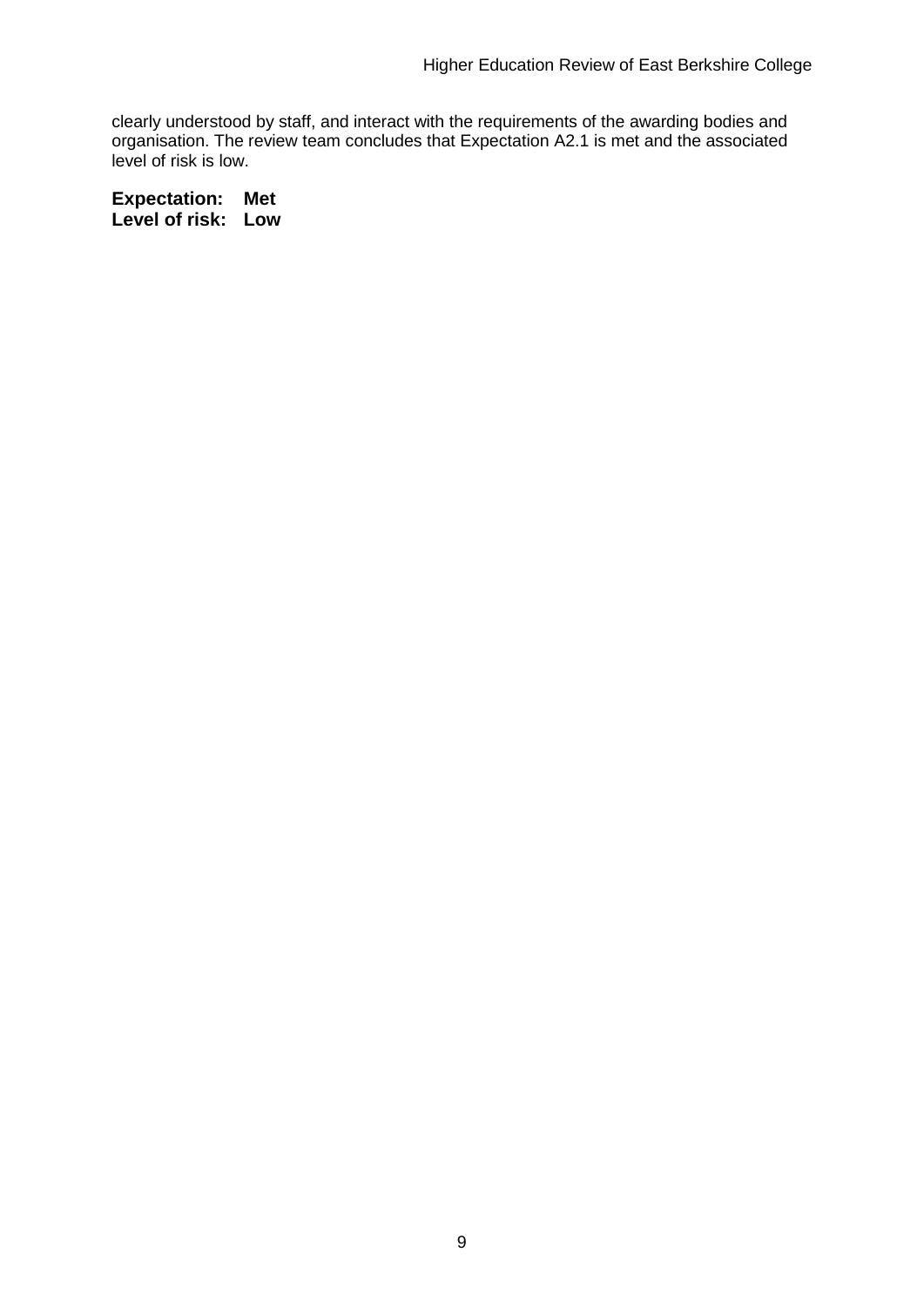**Expectation (A2.2): Degree-awarding bodies maintain a definitive record of each programme and qualification that they approve (and of subsequent changes to it) which constitutes the reference point for delivery and assessment of the programme, its monitoring and review, and for the provision of records of study to students and alumni.** 

### **Quality Code,** *Chapter A2: Degree-Awarding Bodies' Reference Points for Academic Standards*

## **Findings**

1.14 The College works in collaboration with its awarding bodies and Pearson to produce definitive information about its programmes' aims, intended learning outcomes, structure and assessments. For Higher National programmes, Pearson publishes generic programme specifications and detailed unit-level specifications. Course teams translate Pearson national-level documents into contextualised programme specifications. These form one section of programme handbooks, which also contain contextualised College information. For foundation degree programmes, specifications are approved during the awarding bodies' validation processes. Handbooks based on awarding body templates include programme specifications or equivalent information. These arrangements enable Expectation A3.1 to be met in theory.

1.15 The review team evaluated the above processes through consideration of internal documentation, scrutinising information available to students including on the VLE, and discussions with teaching staff, members of the marketing team and students to assess the effectiveness, trustworthiness and accessibility of definitive programme information.

1.16 Course teams review programme handbooks annually, seeking approval from heads of curriculum in conjunction with the higher education coordinator. External examiners comment on the quality of programme information, including handbooks, and awarding bodies formally review programme documentation periodically. In addition to specifications, teaching and marketing staff use a course file database to ensure information is drawn from a single source. The documentation produced by the College and the established procedures for approval and review allow Expectation A2.2 to be met.

1.17 Students receive clear information about their programmes of study, including titles, level of study within the FHEQ, the intended learning outcomes, the structure of core and optional modules, and the relevant frameworks for the award of credit. Students can easily access this information from programme handbooks, available in print or downloadable from the VLE, as well as being briefed during induction.

1.18 Curriculum area reports and self-assessment reviews take account of information given to students. The responsibilities and procedures for modifying and approving programme specifications are well understood by staff and operate effectively, notwithstanding some variation in the comprehensiveness and presentation of handbooks.

1.19 Overall, College staff understand their responsibilities for maintaining a definitive record of each programme. Information about the aims, intended learning outcomes and expected achievement is readily available to students. The review team concludes that Expectation A2.2 is met and the associated level of risk is low.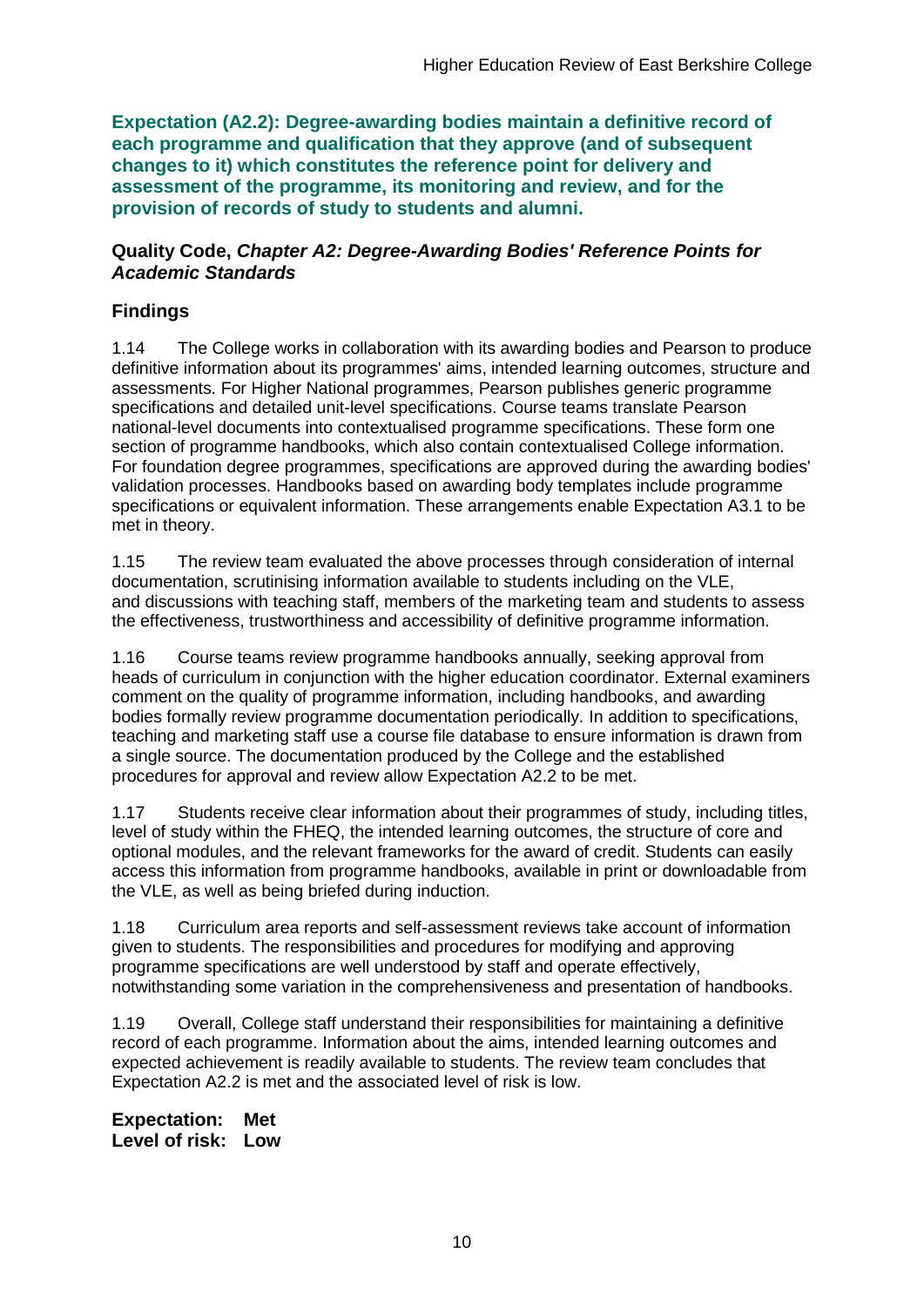**Expectation (A3.1): Degree-awarding bodies establish and consistently implement processes for the approval of taught programmes and research degrees that ensure that academic standards are set at a level which meets the UK threshold standard for the qualification and are in accordance with their own academic frameworks and regulations.**

### **Quality Code,** *Chapter A3: Securing Academic Standards and an Outcomes-Based Approach to Academic Awards*

## **Findings**

1.20 Responsibility for the approval of higher education programmes delivered by the College lies with the awarding bodies. The awarding bodies have clear processes and documentation for the design and approval of programmes. These processes are in accordance with their own academic framework and regulations. The *Foundation Degree Qualification Benchmark* and Subject Benchmark Statements are understood by the College and referenced when writing new programmes.

1.21 The College's Stand Out Challenge Strategic Plan 2013-2016 clearly sets out its mission, aims and aspirations for higher education. The need for programmes in particular discipline areas is established in response to skills shortages identified in the local economic plan and in discussion with employers. The College's commitment to further development of higher education and progression opportunities is further demonstrated by its recent bid to the local authority for support for the development of an institute of higher education in Slough. These arrangements enable Expectation A3.1 to be met in theory.

1.22 The team reviewed documentation supplied in the self-evaluation portfolio and the accompanying evidence, which included programme specifications, validation reports, external examiners' reports, and quality handbooks. The review team also held meetings with representatives of the awarding bodies, staff and students.

1.23 The College has an appropriate internal programme approval and registration process. All proposed programmes are approved internally as part of the annual curriculum and business planning process. New programmes requiring approval during the year, for example those focused on STEM subject areas, must be agreed by the Deputy Principal Curriculum and Quality. Prior to seeking approval from the validating body, the College reviews its curriculum in the context of local, regional and national labour market information to ensure new provision leads to real job outcomes.

1.24 Programmes are validated, modified, revalidated and periodically reviewed in accordance with guidance provided by the awarding bodies. These processes are well understood by College staff. Higher National programmes comprise specified core units and optional units designed, approved and validated by Pearson. Some Higher National programmes provide the underpinning knowledge for Higher Apprenticeships. Optional units are selected by the College in consultation with employers and students to align with industry requirements and enhance student employability.

1.25 The Quality Code is explicitly considered as part of the approval and validation processes and is referenced in programme handbooks. Responsibility for programme development and the design of all programmes is shared between the College and its partners and clearly set out in Schedules of Responsibilities with each awarding body and organisation.

1.26 Responsibility for assessment is variable across the partnerships. Awarding bodies set and moderate assessments for franchised provision, with the College setting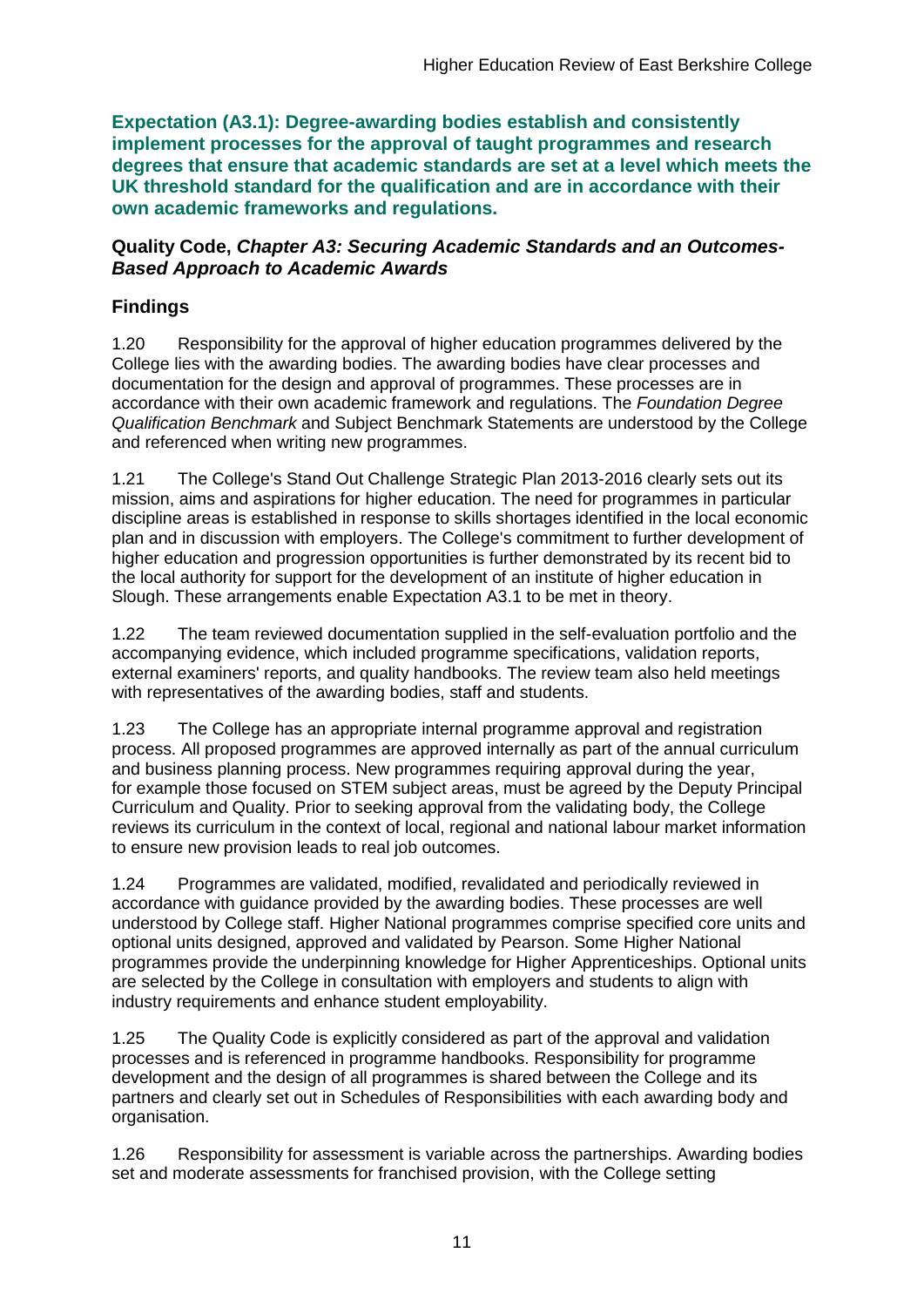assessments for Higher National programmes. Assessments are moderated by external examiners. The College takes responsibility for initial marking and providing feedback on student assessment. This process is informed by an internal verification process overseen by experienced heads of teaching and learning in each curriculum area.

1.27 Overall, there are thorough processes in place to ensure that programme development and design reflect the skills needs of the local community and employers, and that academic standards are set at appropriate levels for the qualifications offered. Higher National programmes provide a flexible approach which is responsive to the specific needs of employers to enhance graduate employability. The review team concludes that Expectation A3.1 is met and the associated level of risk is low.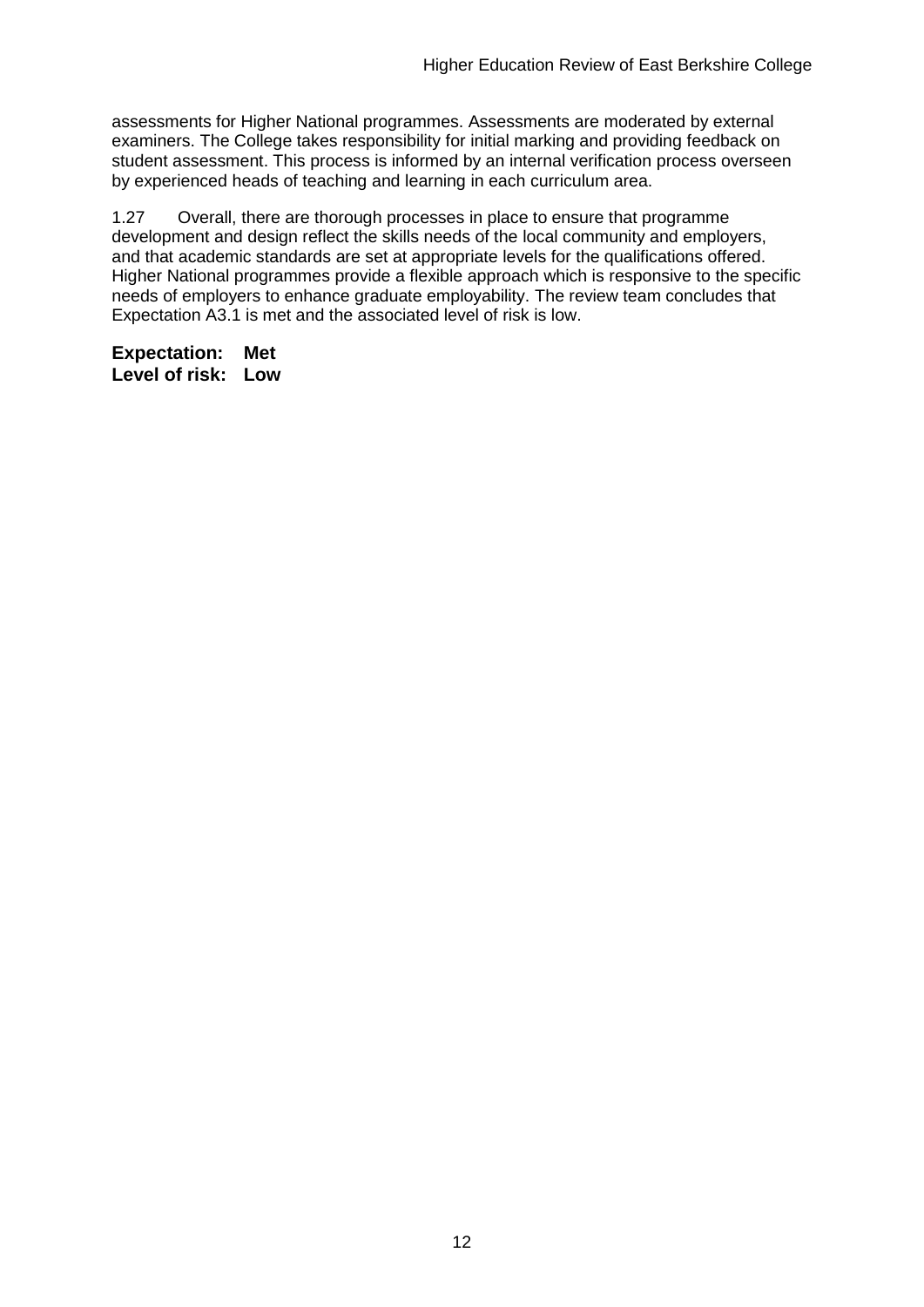**Expectation (A3.2): Degree-awarding bodies ensure that credit and qualifications are awarded only where:** 

- **the achievement of relevant learning outcomes (module learning outcomes in the case of credit and programme outcomes in the case of qualifications) has been demonstrated through assessment**
- **both UK threshold standards and their own academic standards have been satisfied.**

### **Quality Code,** *Chapter A3: Securing Academic Standards and an Outcomes-Based Approach to Academic Awards*

## **Findings**

1.28 The responsibility for the design of franchised programmes is shared with the College's partners. Ultimate responsibility for the approval of modules, programmes and qualifications, and for assuring that academic standards are met, rests with the awarding bodies. The College applies the standards and criteria of its awarding bodies to all its higher education provision. These standards are fully set out in relevant documentation. The design of Higher National programmes is in accordance with the Pearson Quality Handbook, and relevant subject requirements which specify programme and unit learning outcome. These processes allow Expectation A3.2 to be met in theory.

1.29 The review team examined all the relevant documentation, including the College's Quality Handbook and Framework for Internal Verification, module and programme specifications, validation reports, external examiners' reports and programme and institutional reviews. The team also met a wide range of staff and students.

1.30 The FHEQ level descriptors underpin assessment methods and learning outcomes for all modules and programmes. Schemes of work for each module or study unit explicitly state learning outcomes and clearly indicate key features of the assessment strategy, including information on whether feedback on assessed work will be diagnostic, formative or summative.

1.31 Maintenance of the standards set by the franchising and validating bodies is assured through internal verification of assignments and double marking in accordance with the College's higher education assessment cycle. This document also provides guidance on setting and marking assignments, providing feedback and monitoring and review processes. External moderation is provided by validating bodies through annual reports and external examiners' reports.

1.32 Student achievement is confirmed at examination boards run by university partners in accordance with their academic regulations. The College has aligned its own assessment board processes for Higher National programmes to those of its university franchised provision. The College manages its own assessment boards in accordance with the Pearson Terms of Reference and Guide to Assessment. External examiners' reports are received and responded to by the Higher Education Coordinator and inform the development of action plans at curriculum and programme levels.

1.33 Oversight is provided by the Deputy Principal Curriculum and Quality, and the curriculum management team who report to the Curriculum and Quality Committee of the governing body. External examiners' recommendations are reported in an annual higher education self-evaluation report. External examiners confirm that standards are being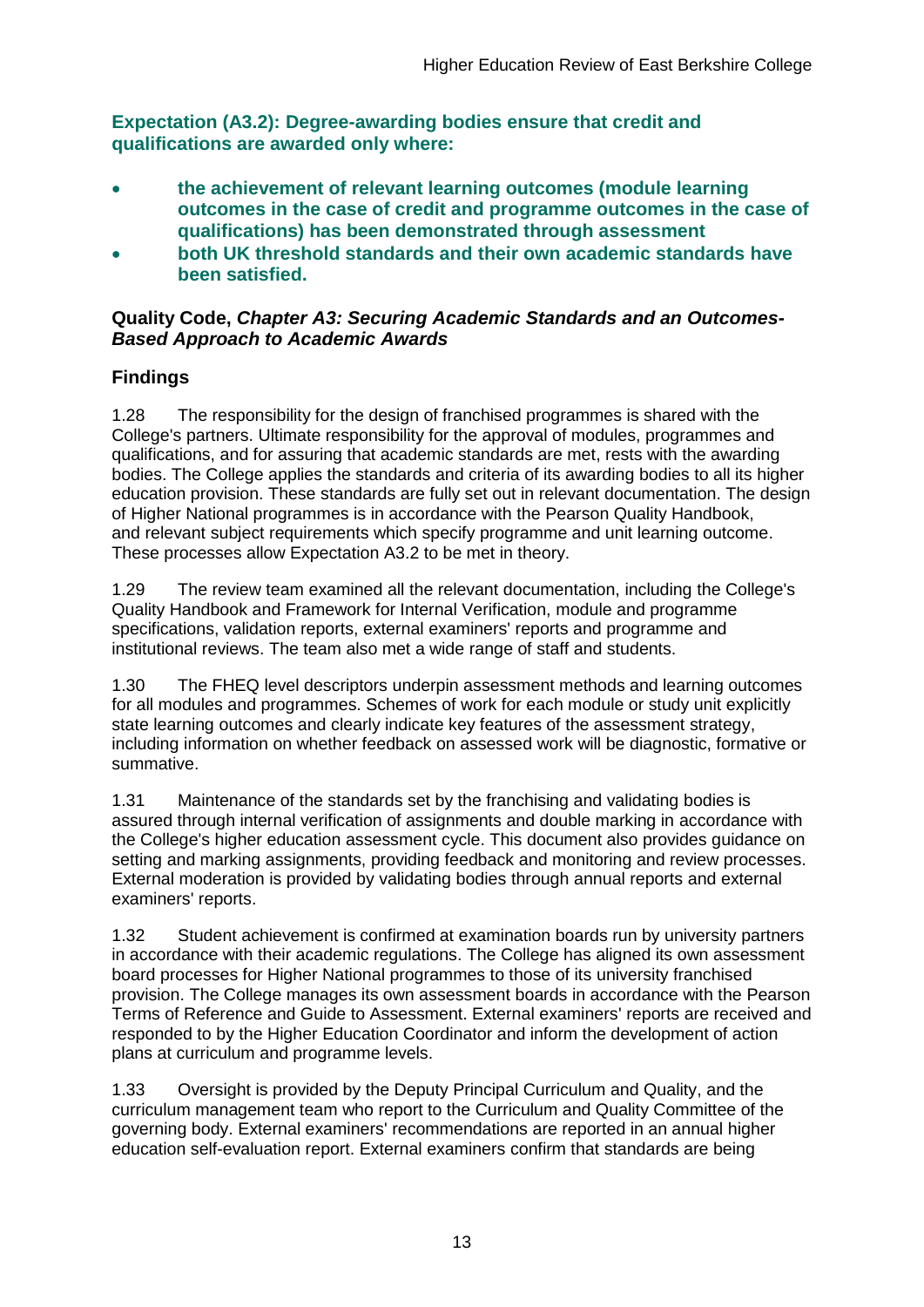maintained and are comparable with those of similar providers, and that assessment processes are supported by appropriate and effective systems and policies.

1.34 Overall, the College has systems in place to ensure that the assessment of students is robust, valid and reliable, and that the award of qualifications and credit is based on the achievement of the intended learning outcomes. Staff demonstrate a sound understanding of internal and external approval, monitoring and reporting processes. Therefore, the team concludes that Expectation A3.2 is met in both design and operation and the associated level of risk is low.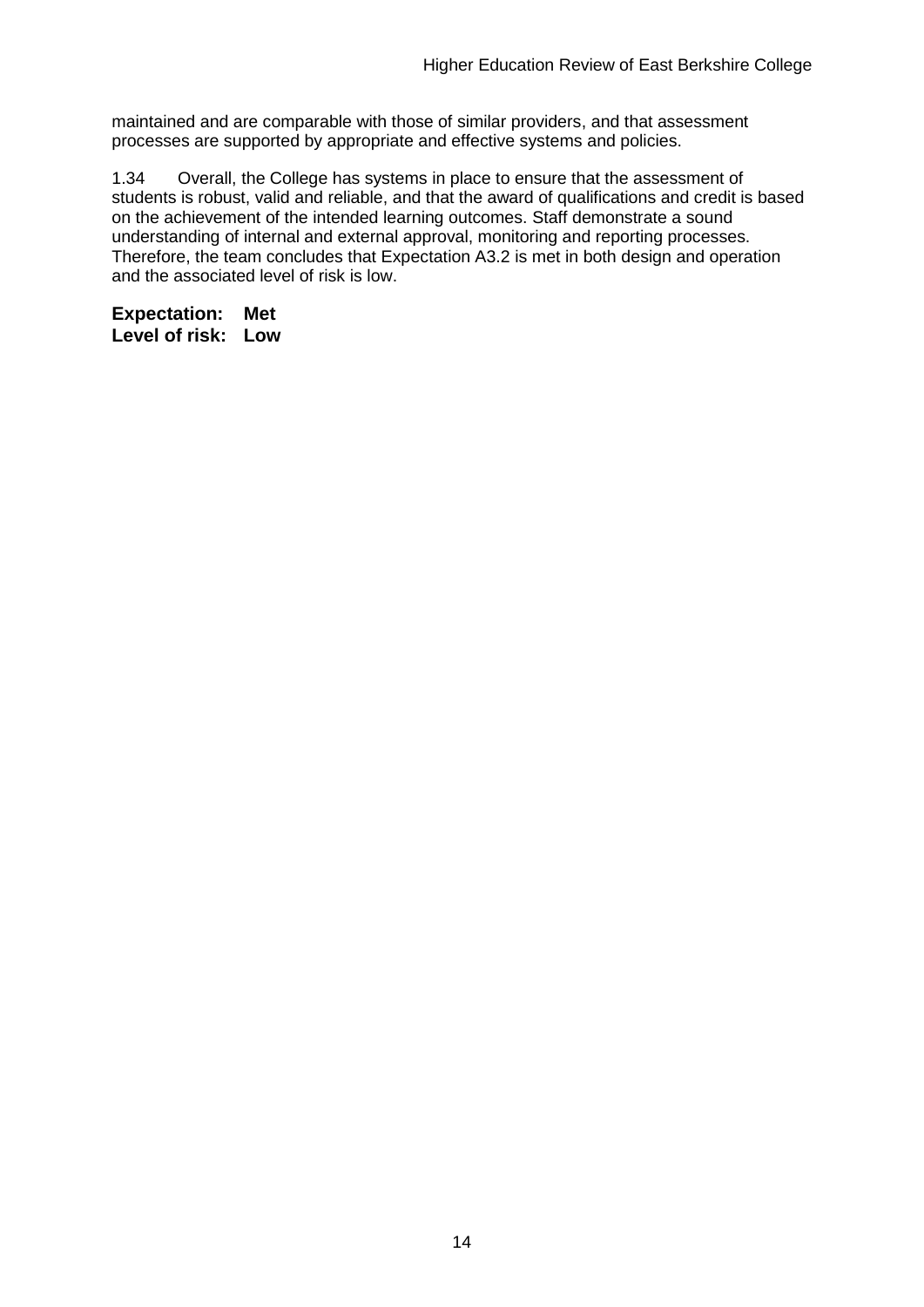**Expectation (A3.3): Degree-awarding bodies ensure that processes for the monitoring and review of programmes are implemented which explicitly address whether the UK threshold academic standards are achieved and whether the academic standards required by the individual degree-awarding body are being maintained.**

### **Quality Code,** *Chapter A3: Securing Academic Standards and an Outcomes-Based Approach to Academic Awards*

## **Findings**

1.35 The College manages standards and quality of provision through its curriculum areas. It works within memorandums of agreement and the published guidelines of the awarding bodies and organisation for annual and periodic review of programmes. The College submits annual reports and action plans to its awarding bodies and reviews its Higher National provision internally. This approach enables the College to meet Expectation A3.3 of the Quality Code.

1.36 In reviewing this Expectation the team examined a range of documentation, including memorandums of agreement, guidelines published by the awarding bodies, a range of external examiners' reports, curriculum reports and action plans, and revalidation documents. The team also met senior staff, directors of curriculum and link tutors from the awarding institutions.

1.37 Annual monitoring, review and enhancement of franchised provision are provided through programme reports and action plans prepared by link tutors. These are considered by appropriate quality committees at the awarding bodies. Annual reports include analysis of student retention, progression and achievement, student feedback, learning, teaching and assessment strategies, resourcing, and management of the links between the university and the College. The reports also identify areas of good practice and for further development. There is sound evidence of the internal annual review and reporting process which is considered by the Higher Education Steering Group (HESG) and summarised in the annual self-assessment report and action plan. Effective oversight at College level is provided by the curriculum senior managers who report to the Curriculum and Quality Committee of the governing body. Periodic programme reviews take place every six years as required by the university processes, and meetings with College staff confirmed that these processes are fully understood by them.

1.38 The review team considers that effective monitoring and review mechanisms are in place. The policies, processes and procedures demonstrated by the College adhere to those of its partners and operate effectively in ensuring that the requirements of the awarding bodies and organisation are met. Due account is taken of comments raised in external examiners' reports. The team conclude that Expectation A3.3 is met and the associated level of risk is low.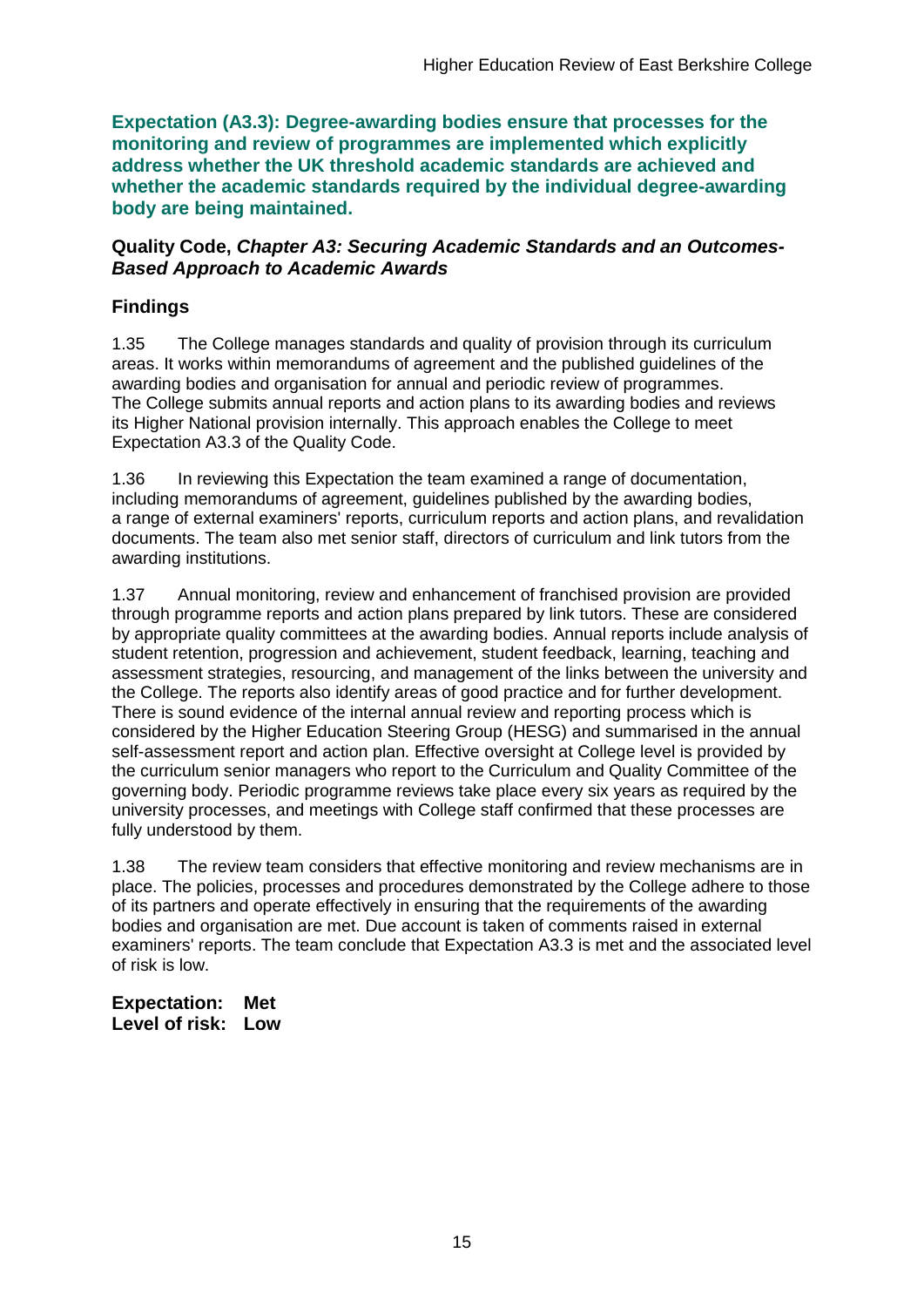**Expectation (A3.4): In order to be transparent and publicly accountable, degree-awarding bodies use external and independent expertise at key stages of setting and maintaining academic standards to advise on whether:**

- **UK threshold academic standards are set, delivered and achieved**
- **the academic standards of the degree-awarding body are appropriately set and maintained.**

### **Quality Code,** *Chapter A3: Securing Academic Standards and an Outcomes-Based Approach to Academic Awards*

### **Findings**

1.39 The use of external input and expertise in the design, operation and review of programmes is specified in the regulatory frameworks of the awarding bodies and organisation. Programmes run on behalf of the awarding bodies are written and validated by the individual university, and are franchised to the College. For Pearson programmes the College is compliant with approval processes and the selection of optional modules. These arrangements allow the College to meet Expectation A3.4.

1.40 The College has well established internal programme approval procedures in place that require a detailed analysis of current labour market needs. This analysis ensures that new curriculum proposals are aligned to local, regional and national labour market skills requirements in order to enhance students' employability. The College makes effective use of external examiners' reports to reassure itself and its university partners that the programmes delivered on their behalf, and for Pearson, are maintaining academic and professional standards.

1.41 The review team reviewed course documentation, minutes of programme development meetings, business case proposals, validation and external examiners' reports, programme specifications, annual monitoring and link tutor reports, validation documents, mentoring handbooks, careers information, and assessment briefs. Additionally, the team met staff and link tutors, and those involved in supporting work-based learning through employers and industry links.

1.42 There is sound evidence that the College is working effectively with employers in enhancing the student learning experience. Employer engagement in higher education programme design and ongoing curriculum review is well established, and ensures the higher education provision meets employers' and students' employability skills needs (see also Expectation B10 and Student Theme). Employer requirements have been at the centre of curriculum development and design. For example, the HND/C in Computing and Systems Development includes modules on specific industry-standard software to meet Higher Apprenticeship employer skills needs. To further enhance computing students' employability, the College ran CISCO Systems programmes in parallel with the Higher National Computing and Systems Development.

1.43 The College is active in initiating a range of employability initiatives, including, for example, curriculum vitae writing, leadership workshops, and the introduction of the Genovation Centre, the College's multidisciplinary employment skills initiative. This Centre enables higher education students to engage in real-life business initiatives with guidance and support from the College. An annual cross-College careers fair provides the opportunity for higher education students to meet and discuss future employment options with a range of employers (see also Expectation B10).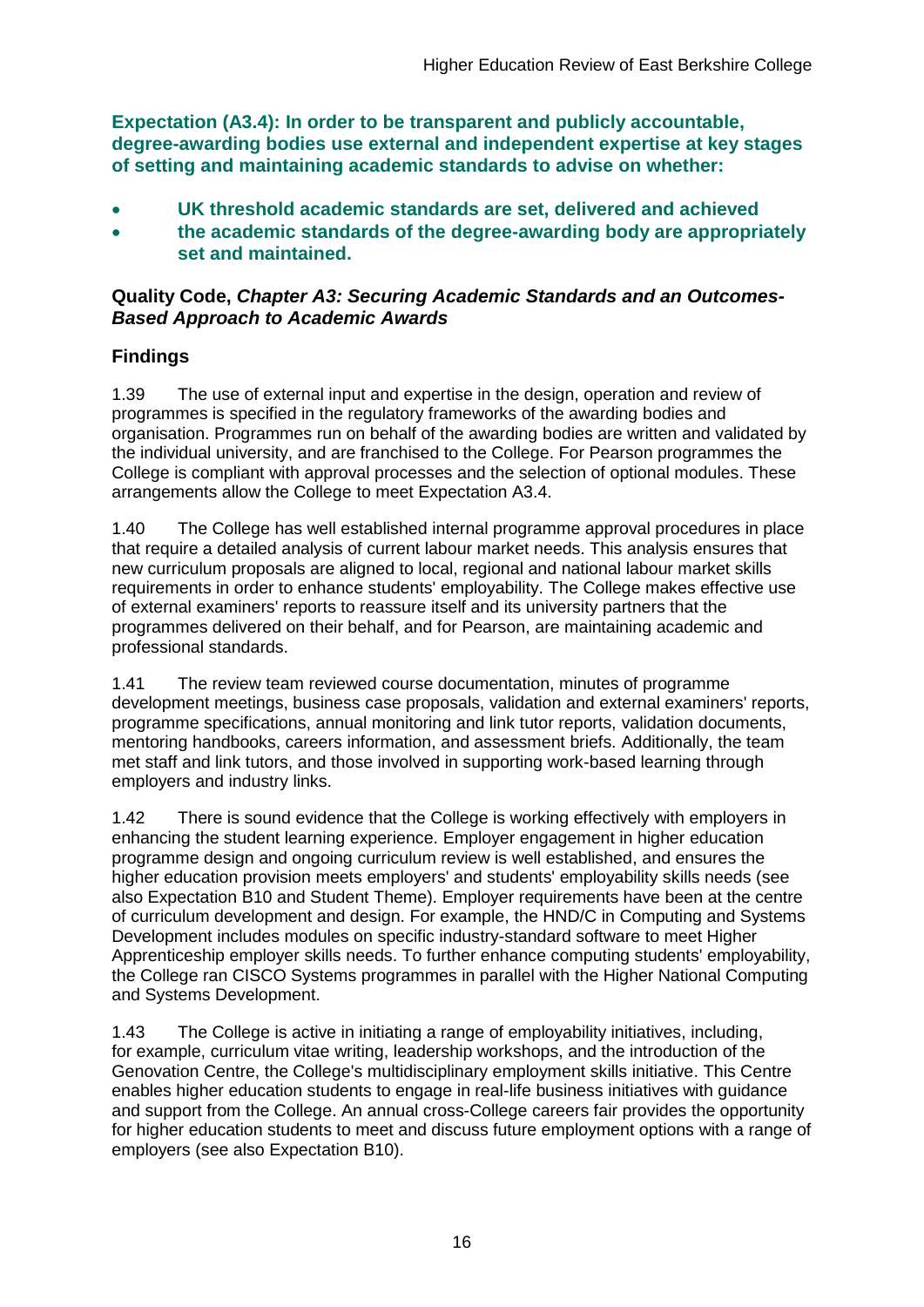1.44 Students who are either in employment, on Higher Apprenticeships, or have an industrial placement as an integral part of their programme use the workplace as part of their programme learning. The College has a mentoring system for students and employers in place. This matter is also addressed under Expectations B4 and B10.

1.45 External examiners are appointed and inducted by the College's awarding bodies and organisation. External examiners' reports are reviewed and actions or recommendations arising are monitored at programme and senior management level. Examiners' comments are an essential element in annual programme review. The College makes use of external examiners' reports as a mechanism to review and maintain the academic standards and currency of the curriculum.

1.46 Overall, external and independent expertise is effective. This is valued by employers, who are able to ensure that students, as prospective employees, have the necessary skills to meet employment sector needs. There is effective use of external examiners' reports to monitor academic and professional standards. The College meets the requirements of its validating partners, and additionally has identified areas where these can be enhanced. Comments from external examiners and other external sources are responded to appropriately. Therefore the review team finds that Expectation 3.4 is met and the associated level of risk is low.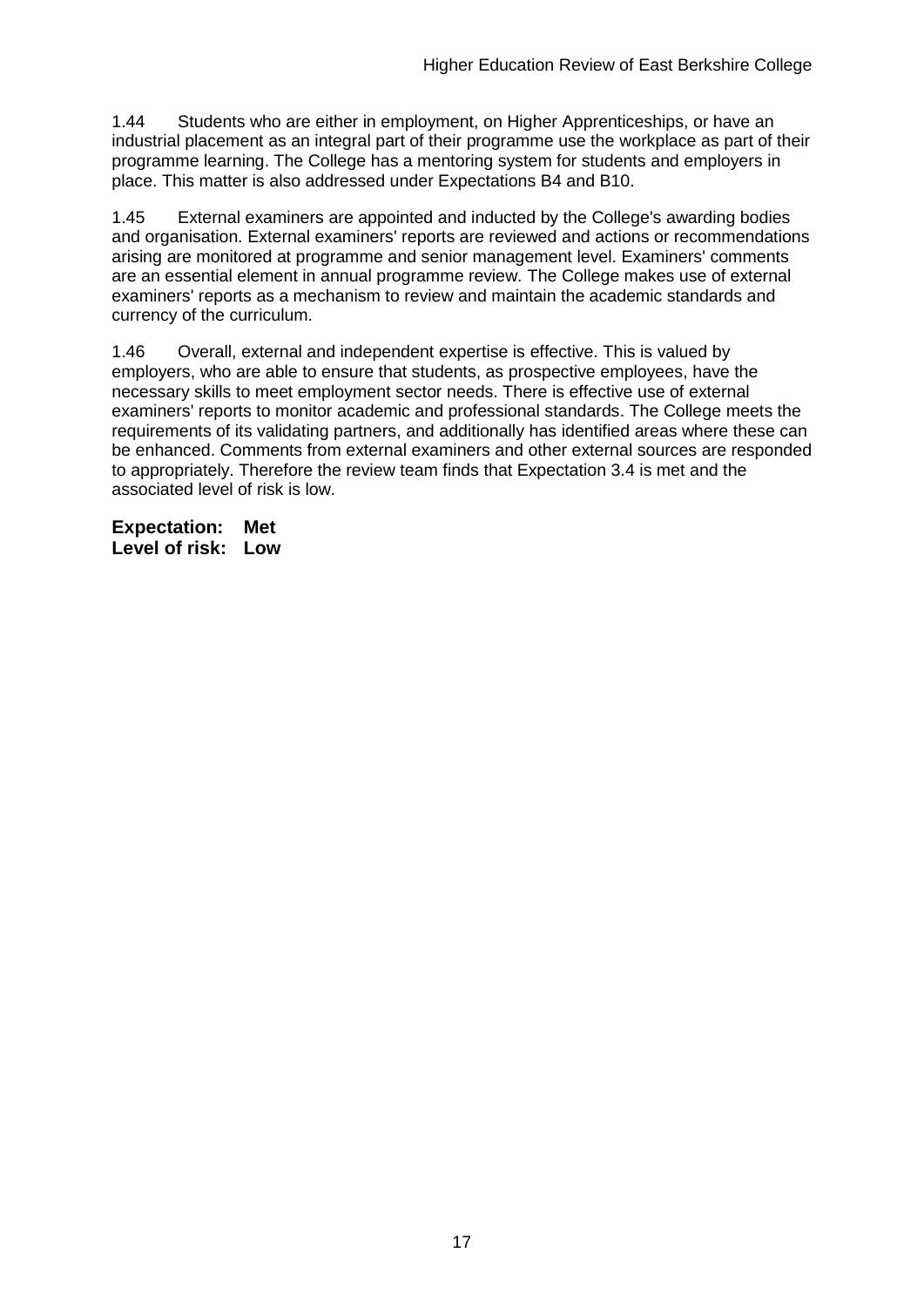## **The maintenance of the academic standards of awards offered on behalf of degree-awarding bodies and awarding organisations: Summary of findings**

1.47 In reaching its judgement about academic standards, the review team matched its findings against the criteria specified in Annex 2 of the published Handbook.

1.48 All the applicable Expectations in this area have been met, and the risk is judged low in all areas. In all sections related to academic standards the College is also required to adhere to the procedures of its awarding bodies.

1.49 The review team made no recommendations and identified no areas of good practice.

1.50 The review team concludes that the maintenance of the academic standards of awards at the College **meets** UK expectations.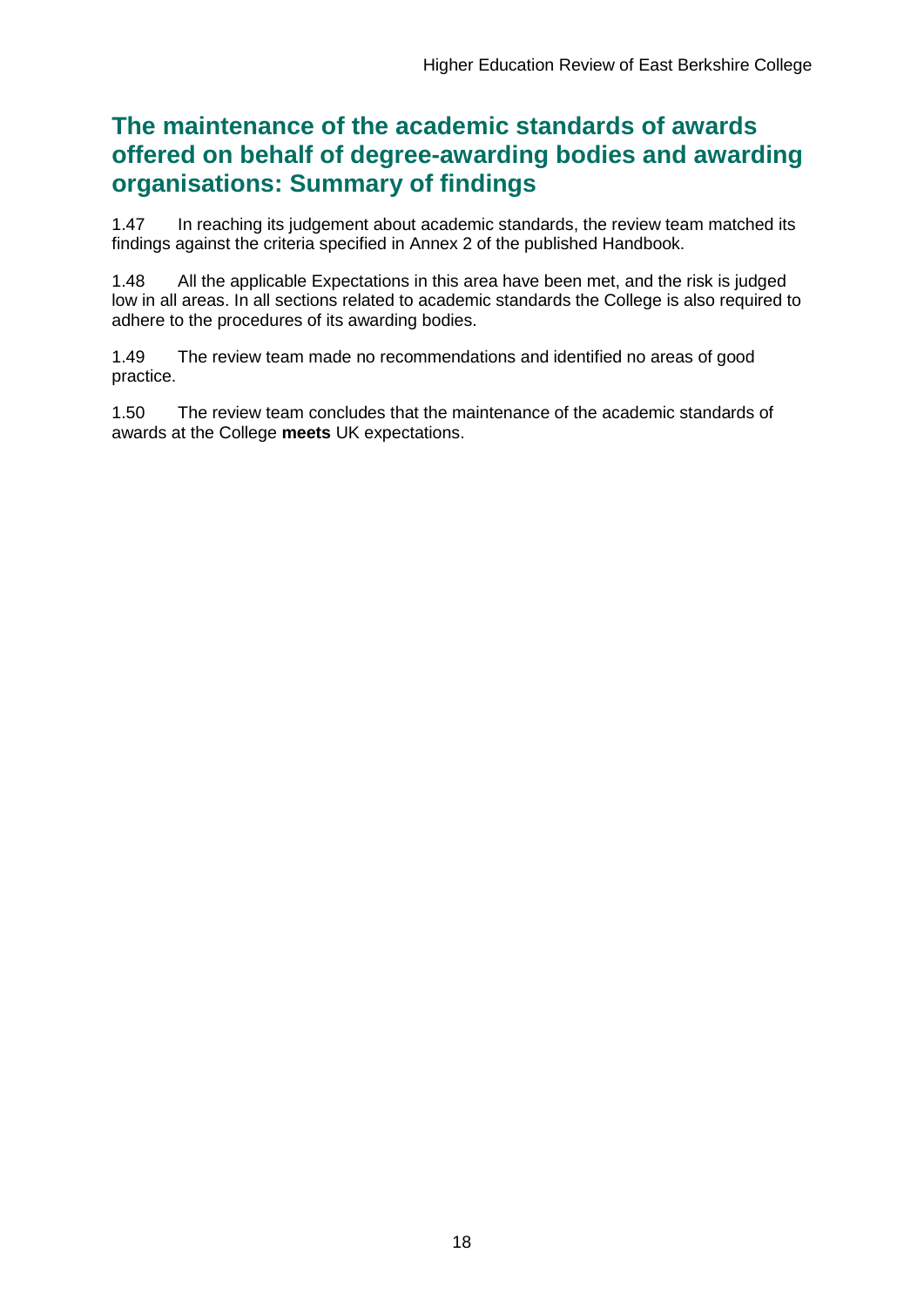## <span id="page-19-0"></span>**2 Judgement: The quality of student learning opportunities**

**Expectation (B1): Higher education providers, in discharging their responsibilities for setting and maintaining academic standards and assuring and enhancing the quality of learning opportunities, operate effective processes for the design, development and approval of programmes**

## **Quality Code,** *Chapter B1: Programme Design, Development and Approval*

## **Findings**

2.1 The College aims to be the primary higher education provider in Slough by meeting the needs of employers, students progressing from Level 3 study and the local community. It has partnerships with local sixth-forms and higher education institutions to support progression from both within and outside the College and on to higher qualifications. These aspirations are outlined in the College's Stand Out Challenge Strategic Plan 2013-2016. The Strategy is informed by labour market research and engagement with employers in the selection, development and delivery of Higher Apprenticeships and foundation degrees.

2.2 Responsibility for the design and development of programmes is shared between the College and its awarding bodies and organisation. Programme and module specifications define learning outcomes and approaches to teaching, learning and assessment. Additionally, validation processes of the awarding bodies require mapping of programmes to the Quality Code, articulation of a business case and identification of resource implications. Validation processes are clearly set out in guidance documents provided by the awarding bodies and organisation and documentary evidence. Discussions with College staff and link tutors from awarding bodies confirmed that the processes are well understood and adhered to. The approach the College takes to programme design and approval enables it to meet Expectation B1 of the Quality Code.

2.3 The College engages with employers in the design and delivery of Higher Apprenticeships and foundation degrees. For three years the British Airports Authority (BAA) has been involved in curriculum review and adjustments to the FdEng Building Services Engineering. This approach, together with the flexibility afforded by the unit structure of Higher National programmes, enables the College to design and deliver a bespoke HNC Computing and Systems Development programme for British Airways and to develop customised units which enhance the employability of computing students across the wider College.

2.4 Programme development is also informed by student feedback. This is demonstrated by the recently introduced HND Performing Arts, which includes units designed to enhance student employability. In HNC Computing and Systems the use of industry-standard software has been integrated into units. Employers and students confirmed their contributions to programme development and are positive regarding the responsiveness of the College in adjusting its provision to reflect the changing demands of industry and the career aspirations of students. The review team considers that the high level of responsiveness to stakeholder demands for employment-focused programme development is **good practice**.

2.5 Overall, the College operates effective processes for the design, development and approval of programmes in line with the awarding bodies and organisation. There is good practice in the responsiveness of the College to employer needs. The review team concludes that the Expectation is met and the associated level of risk is low.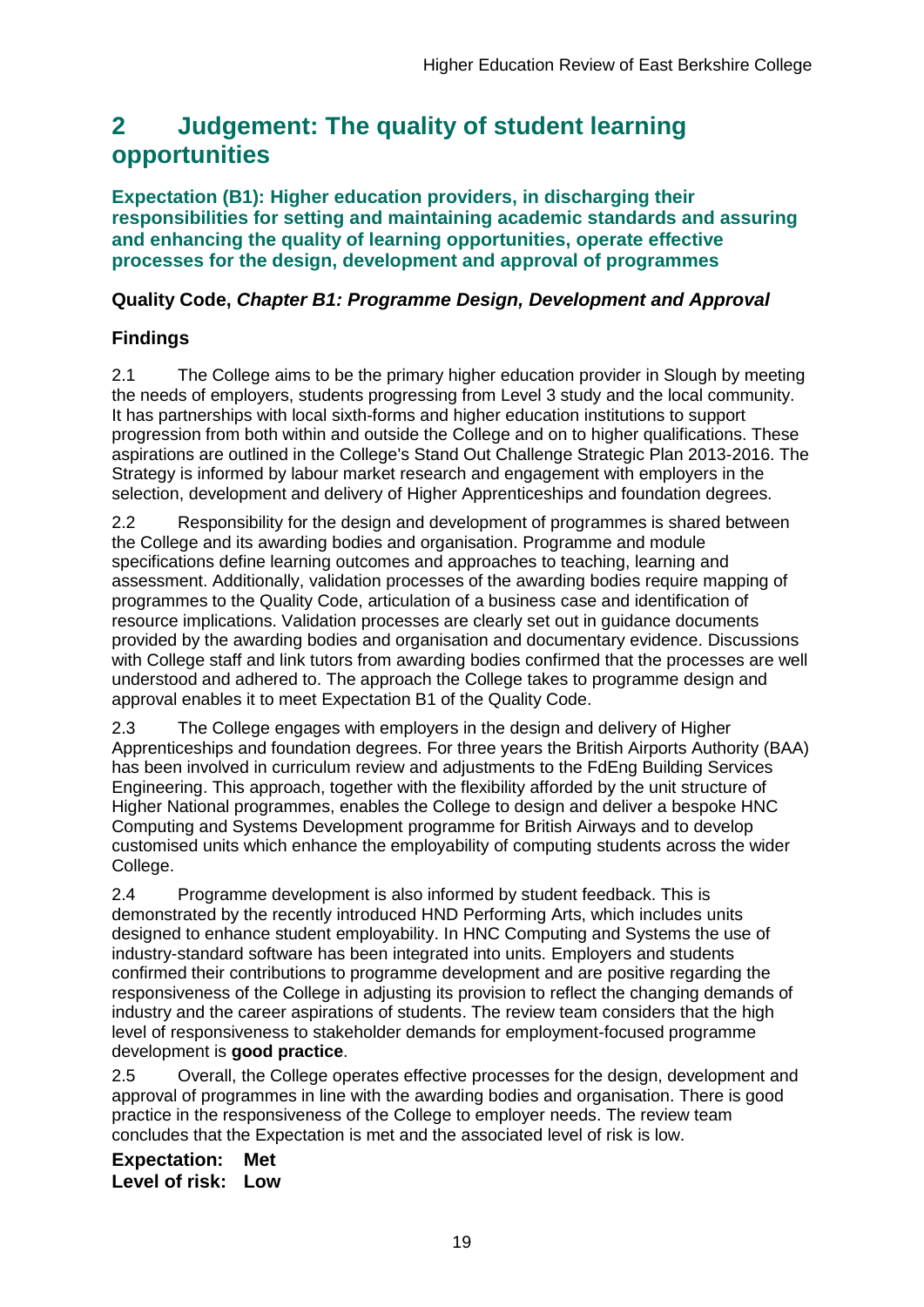**Expectation (B2): Recruitment, selection and admission policies and procedures adhere to the principles of fair admission. They are transparent, reliable, valid, inclusive and underpinned by appropriate organisational structures and processes. They support higher education providers in the selection of students who are able to complete their programme.**

### **Quality Code,** *Chapter B2: Recruitment, Selection and Admission*

## **Findings**

2.6 The College is responsible for the selection, admission and registration of all students following the entry requirements and procedures set out by the awarding bodies. The College-wide admissions policy outlines key roles and responsibilities as well as applicants' duties and entitlements. The Director of Learning Services and Senior Management Team review and approve this in a two-year cycle. There is alignment between the College document and the requirements set by the awarding bodies to ensure that successful applicants are suitably qualified. These arrangements allow Expectation B2 to be met in theory.

2.7 The curriculum and admissions teams' roles in the recruitment process are managed centrally by the Head of Admissions. Programme specifications which identify entry requirements and a typical student profile are reviewed and revised annually. The course file database logs programmes' entry requirements, which are in the prospectus and relevant sections of the College website.

2.8 Applicants receive advice from the admissions and student services teams, or programme staff at enrolment events. Following application, course teams interview prospective students to ensure that they enter at an appropriate level. Interviews and initial assessments consider academic suitability, recognition of prior learning and any additional learning needs. The admissions team keeps records of interviews, and verbal offers made at interview are confirmed in writing. Unsuccessful applicants are referred to the relevant areas of the College for guidance. For programmes incorporating Higher Apprenticeships, students are directly recruited through employers. Unsuccessful applicants may appeal in writing to the Director of Learner Services and Communications, as set out in the admissions policy.

2.9 The review team scrutinised internal documentation, including information available to prospective students, the policies and procedures relevant to recruitment, selection and admissions and induction, and discussed the processes with relevant staff and students to examine the effectiveness of the admissions policy and procedures.

2.10 The admissions process is outlined on the website and in student handbooks. Staff and students have a clear understanding of entry requirements and the application process. Successful applicants receive an effective induction, which includes a generic orientation. The induction provides information about the programme, learning resources, policies and procedures and contacts. Applicants also have the opportunity to attend a pre-arrival higher education seminar, which provides an additional opportunity to ensure applicants are fully aware of the opportunities available. Staff are supplied with higher education induction checklists which ensure students receive full information at enrolment.

2.11 Helpful information is provided about progression routes. Staff involved in admissions and careers advice have achieved professional accreditation, or are appropriately qualified to offer impartial guidance. Academic and support staff are effectively briefed on the enrolment and interview processes, and equality, diversity and safeguarding training ensures staff can raise concerns about an applicant's progress or needs.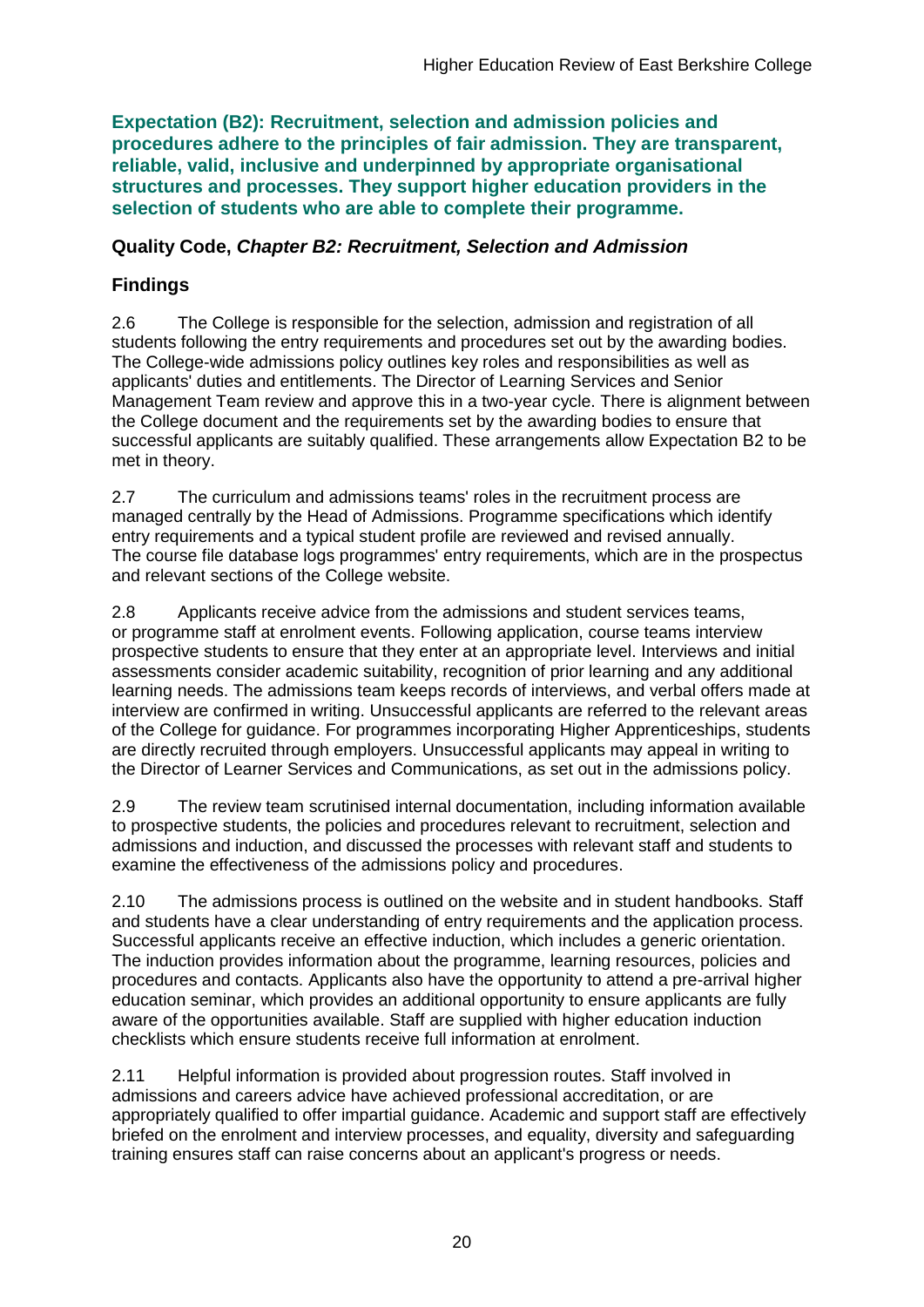2.12 The College monitors admissions, retention and progression through the Higher Education Steering Group (HESG) and College annual self-assessment report. Admissions are also monitored and reviewed by senior staff and deliberative bodies and an enrolment report is reviewed termly. Additionally, in 2014-15 the College introduced an induction survey, which is discussed at the HESG, and identifies areas for development. Positive experiences are disseminated and discussed with course teams and students.

2.13 Overall, the team concludes that recruitment, selection and admissions processes are robust, fair and accessible. The College has effective policies in place and the admissions process is well managed, and students reflect positively on their experiences. The team therefore concludes that Expectation B2 is met and the associated level of risk is low.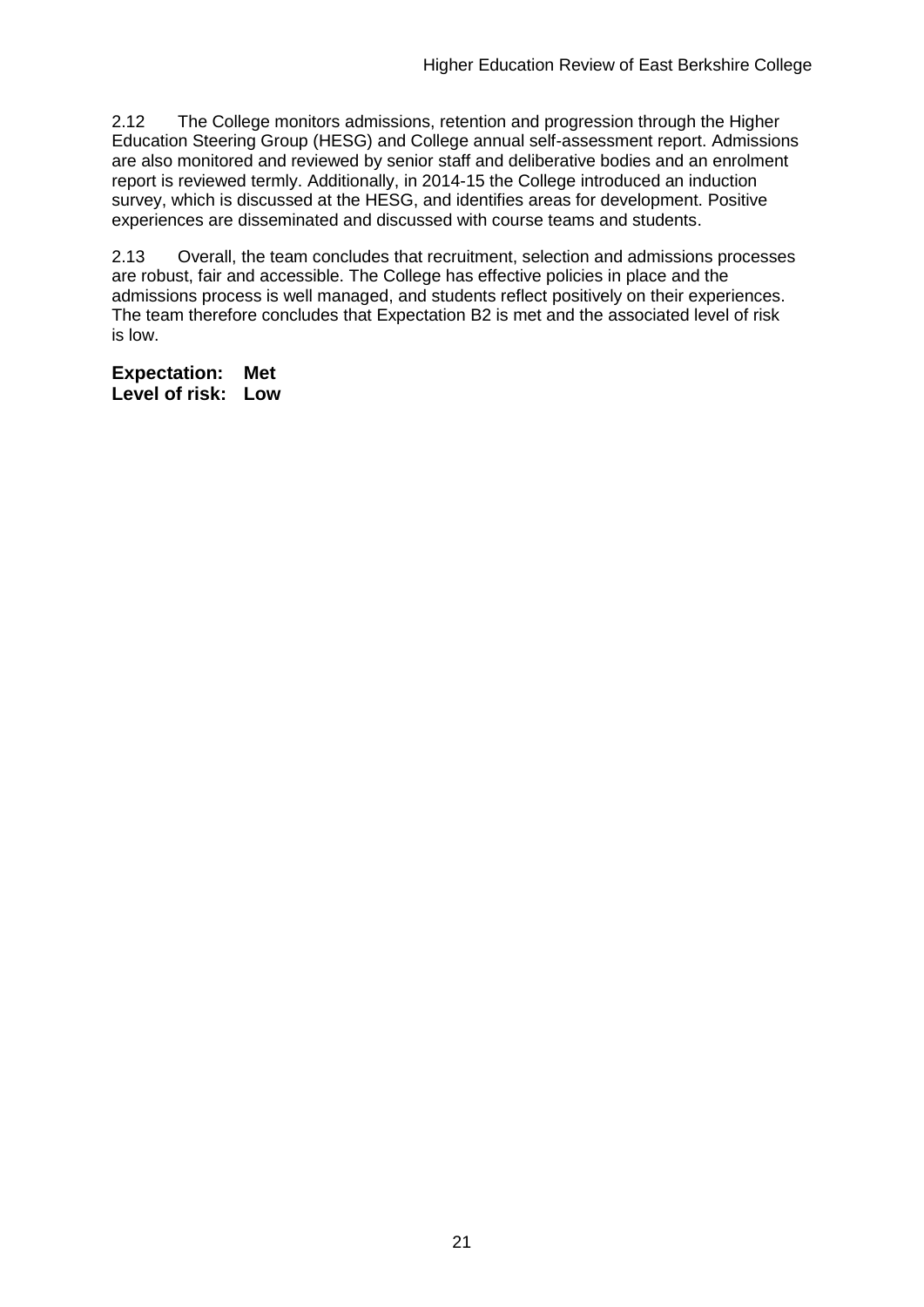**Expectation (B3): Higher education providers, working with their staff, students and other stakeholders, articulate and systematically review and enhance the provision of learning opportunities and teaching practices, so that every student is enabled to develop as an independent learner, study their chosen subject(s) in depth and enhance their capacity for analytical, critical and creative thinking.**

## **Quality Code,** *Chapter B3: Learning and Teaching*

## **Findings**

2.14 The Higher Education Steering Group (HESG) has oversight of teaching and learning. The College's Stand Out Challenge Strategic Plan 2013-2016, supported by its approach to standout teaching and learning, set out the College's vision for learning and teaching. The development of the DNA of Standout Teaching and Learning was a partnership activity between the College and its students, and is designed to bring transparency to the relationship between teaching activities and student learning, to inspire and motivate students. There is a wide range of policies and procedures which support approaches to learning and teaching. These arrangements allow the College to meet Expectation B3 of the Quality Code.

2.15 The team reviewed College documentation, which included policies and strategy documents, minutes of meetings, staff CVs, self-assessment reports and quality improvement plans, lesson observation data and student questionnaires. The team met senior managers and teaching staff, students from across the provision, and representatives of the awarding bodies.

2.16 The Higher Education Assessment Cycle provides overarching guidance for the assessment process. The Teaching and Learning Strategic Tool, containing the teaching and learning quality improvement plan, is designed to enhance student learning through 'stretch and challenge', and is updated annually. The staff development policy provides clear guidance on the management and scope of internal staff development objectives. The development of teaching and learning skills is supported by a robust process of lesson observations, which are valued by teaching staff as a mechanism for sharing good practice.

2.17 The Diversity and Equality Policy ensures there is parity of student access to teaching and assessment. Students are invited to identify any specific learning or physical needs, and are able to access a comprehensive range of support services, including dyslexia support and academic writing skills. The College is proactive in ensuring that all higher education students have access to learning support activities to enhance their employability skills.

2.18 The Staff Recruitment Policy provides clear and explicit guidance to support the recruitment and induction of appropriately qualified and experienced staff. Induction for probationary teaching staff is managed by the Quality Department. The induction of new staff is well planned and they are monitored over a three or six-month period depending on the nature of the employment contract. On completion of a probationary period new staff undergo a formal appraisal to identify any professional development needs. Staff spoke positively of the interdisciplinary mentoring and peer observations available for those new to higher education teaching. There is a valuable cycle of two-way teaching exchanges and observations between the College and its university partners. The Personal Development Programme identifies developmental needs and clear development targets and actions for internal and external continuous professional development.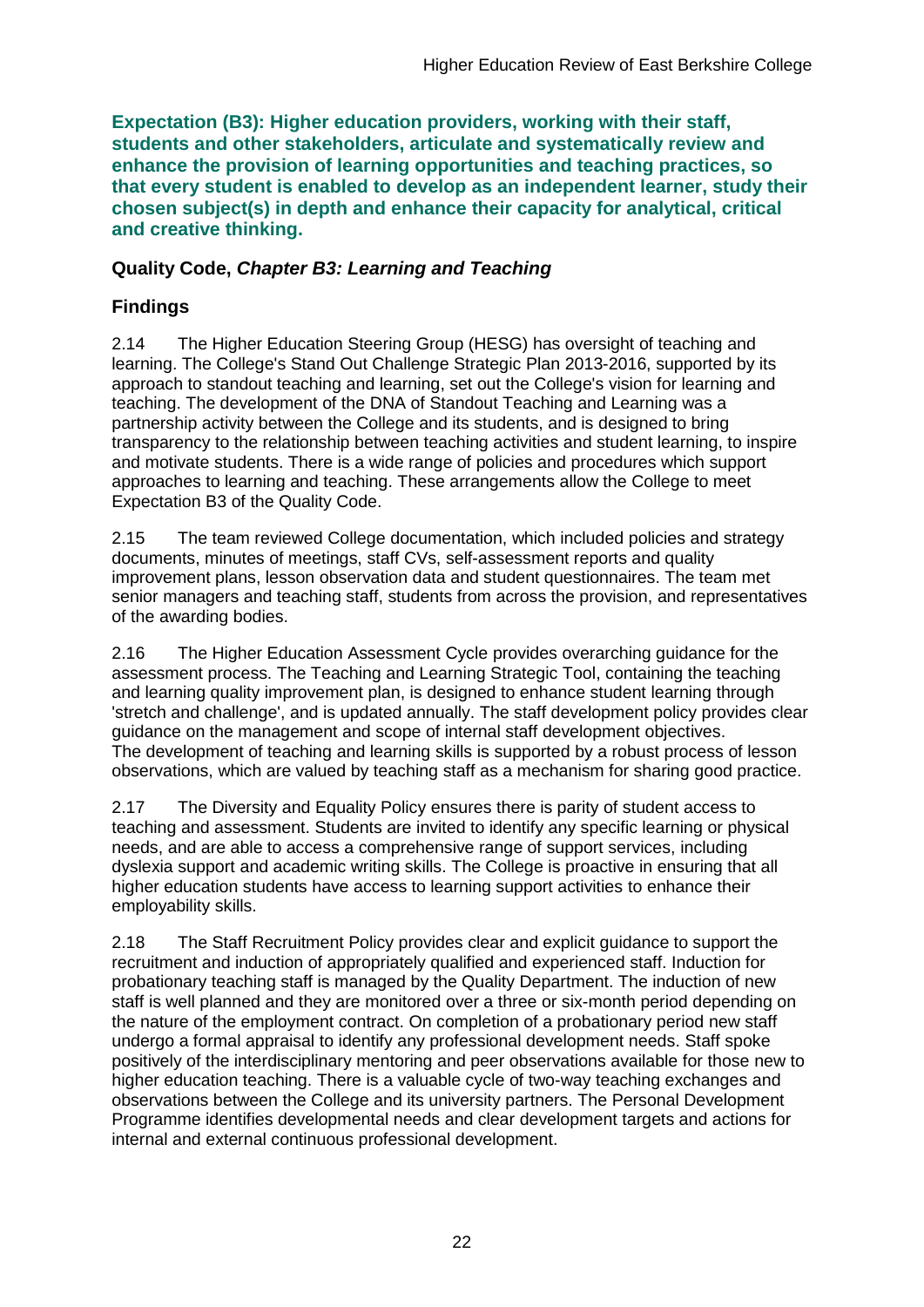2.19 Staff development comprises higher education-specific and generic teaching activities designed to support the development of a range of teaching skills and knowledge. These activities focus on the development of students as independent learners. University partners provide opportunities for College staff to attend relevant staff development activities. A flexible approach to providing teaching cover enables staff to attend these. The College has a termly cross-College staff conference and a Teaching and Learning Conference. Teaching staff use part of the staff conference to hold their own higher education activities, exploring issues of particular relevance. This year's Teaching and Learning Conference included a focus on scholarly activity.

2.20 Students comment favourably on the standard of teaching and learning, and state that taught sessions are engaging, informative and interactive. Tutors are considered knowledgeable and responsive to student learning needs. There is a robust process of management and peer observation of teaching. This supports the classroom experience in providing an effective and challenging learning environment. Students are actively engaged in the lesson observation process. The Teaching and Learning Strategic Tool is reviewed annually and sets targets and actions designed to enhance academic practice. Peer observation through the use of Teaching Squares was identified as good practice in the QAA Integrated Quality Enhancement Review report of 2011. This model is now an established part of the College's culture of improving learning and teaching. Cross-curricular 'Teaching Squares' permit the sharing of teaching and learning strategies, and provide a mechanism for the dissemination of good practice. Peer observation is an essential element in mentoring new tutors. Teaching staff value the learning opportunities provided to them by participation in peer and university lesson observations. Observation of teaching and learning outcomes is reviewed by line managers and the HESG, and is used to identify developmental needs and contribute to annual programme monitoring.

2.21 Overall, the College articulates and implements appropriate processes to ensure that teaching and learning effectively support student achievement. The College has a clear commitment to supporting its students' development and progression. The review team concludes that Expectation B3 is met and the associated level of risk is low.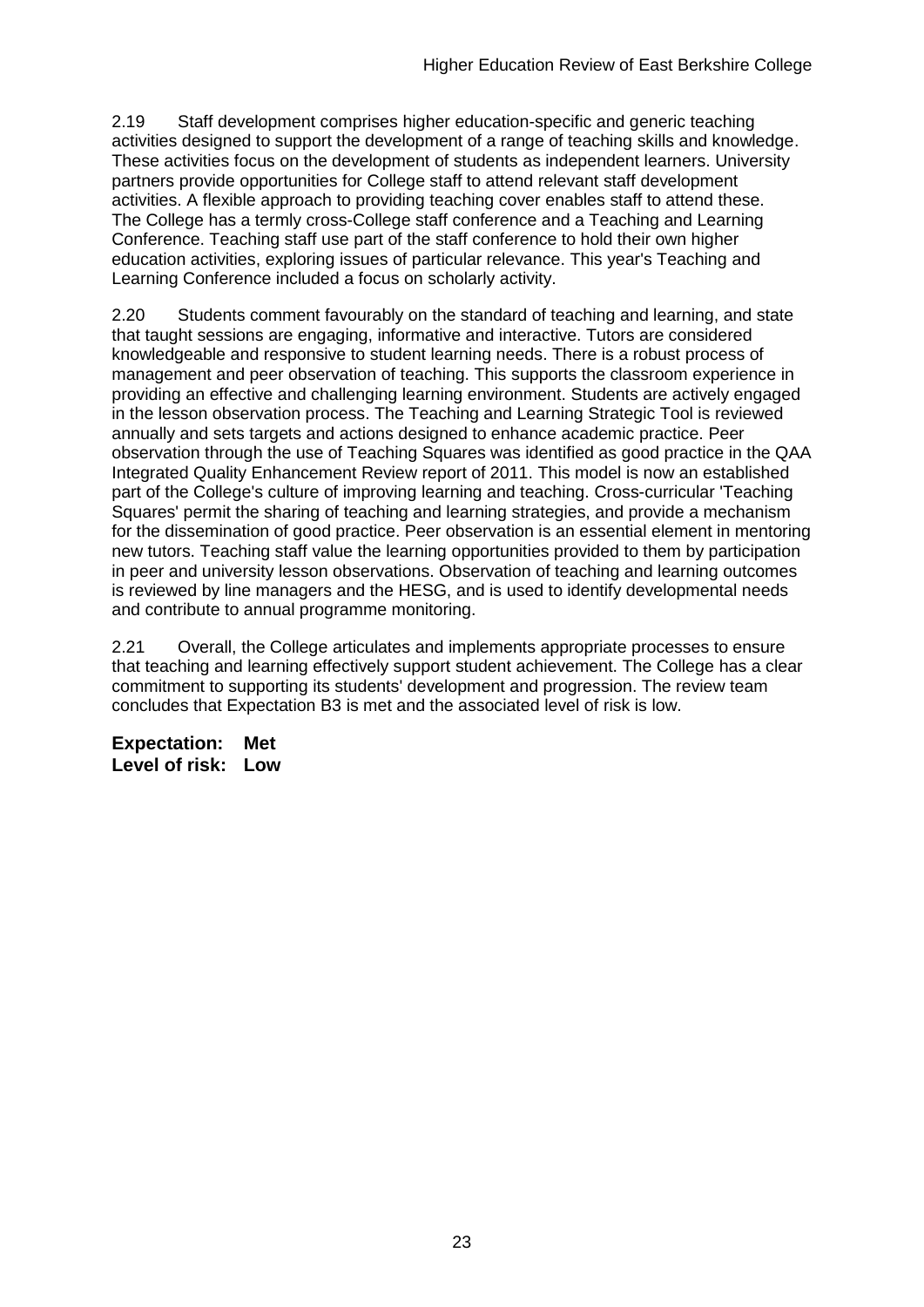**Expectation (B4): Higher education providers have in place, monitor and evaluate arrangements and resources which enable students to develop their academic, personal and professional potential.**

## **Quality Code,** *Chapter B4: Enabling Student Development and Achievement*

## **Findings**

2.22 The College has effective procedures in place to support students' professional and academic development and achievement. The Stand Out Challenge Strategic Plan 2013- 2016 sets out the College's commitment to providing students with a challenging and positive learning environment. The Quality Improvement Policy provides guidance for continuing enhancement of learning experiences and the learning environment. Outcomes of annual monitoring and student feedback from a range of surveys are used to enhance learning opportunities. The College services and systems provide a support framework which enables Expectation B4 to be met in theory.

2.23 The review team evaluated the arrangements in place by scrutinising documentation, including quality improvement plans, publications, minutes of meetings, student guidance information and programme specifications, and met a range of support staff and students from across the provision.

2.24 The College uses an effective range of activities to support students' professional and academic development. These activities include proactive industry links, access to an extensive range of academic learning resources, experienced student advisers and learning support tutors, comprehensive programme inductions, and effective student representation and engagement processes. Students are able to access a wide range of activities and resources which enhance their employability skills including the Genovation Centre.

2.25 The Learner Services Department holds matrix Standard accreditation for the delivery of information, advice and guidance. All student advisers are qualified to Level 4, with two members of staff working towards Level 6. Students are positive about the comprehensive information on support services and opportunities which is available in both electronic and hard copy. Students are able to access helpful careers advice and guidance.

2.26 Students report that they found the initial advice and guidance they received from the College, both from staff and the website, to be informative and accessible. Students are offered the opportunity to attend a pre-arrival seminar to familiarise them with the requirements of higher-level study. Students are able to attend taster sessions prior to enrolment. There is an annual student Higher Education Conference. During student induction the Head of Student Services provides an overview of the services offered. Overall, students find the induction process helpful, although not all students were informed during induction that the College's policies and procedures are available on the VLE.

2.27 Students value the physical and learning resources provided. The majority of the higher education students are now based at the Langley campus, and are appreciative of the recent refurbishment of the dedicated higher education space, which includes a lecture theatre and dedicated teaching rooms and space for independent study and tutorials. Students contributed to the design and layout of the teaching rooms and report that they are able to access specialist, industry-standard equipment and facilities.

2.28 The College provides structured support to students with learning and physical needs to enable them to reach their academic potential. This is valued highly by students and is available through one-to-one specialist support sessions, as well as being accessible through informative hard copy and e-copy internal publications. All students have access to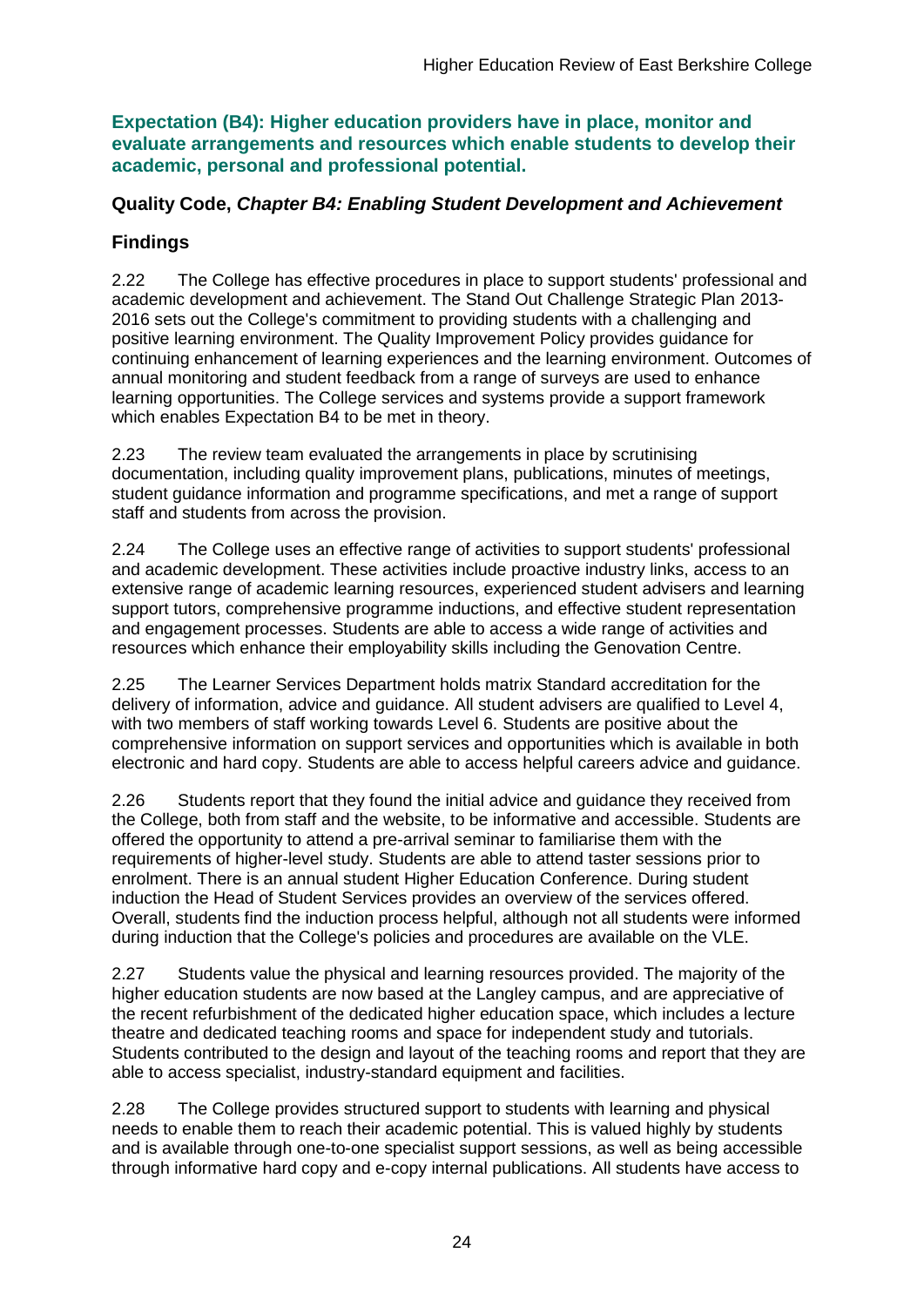pastoral support and academic tutorials, although the frequency and timetabling of tutorial sessions vary between programmes. Students use e-mails and phone calls to discuss issues of concern with programme tutors. The review team considers the high levels of support from staff, which enable students to develop their academic, personal and professional potential, to be **good practice**.

2.29 The College's VLE provides students with access to all learning support and academic skills development publications. Students report that the VLE contains all relevant programme and College information. This information includes programme handbooks, assignment briefs, videos of student presentations and performances, and all lesson information, including presentations and session handouts. Students consider the information held on the VLE highly relevant to their studies, and feel competent in using the resources. Not all students are aware that policies and procedures are available on the VLE.

2.30 The College embeds employability in all its higher education programmes, and provides a range of resources and activities which enable students to develop the skills and knowledge necessary to enhance their professional development and employability. Programme tutors provide ongoing skills development during programme delivery and tutorials.

2.31 A programme of study skills workshops supports student academic development. Student services offer employability skills development opportunities, including customer service skills, confidence building, teamwork and reflective practice. To further support the employability of students, the College developed the Genovation Centre. This enables students to engage in multidisciplinary live team projects to support local businesses. The Centre was purpose designed and equipped with the latest industry-standard hardware and software, and is managed by a staff member who provides student support. Twenty higher education students are currently involved in live projects through the Genovation initiative. The review team considers the wide-ranging resources and activities, which enhance students' employability skills and professional development, to be **good practice**.

2.32 Students studying on foundation degree programmes have access to the university libraries and e-learning facilities. Students are introduced to the learning resource centre (LRC) during induction. The LRC provides students with hard copy texts, e-texts and e-journal access. Students also access e-learning opportunities using mobile technologies. The College has invested heavily in mobile digital technologies, and students state that the College has responded very positively to the learning possibilities offered. Students value the inter-library loan service between campuses. Following students' requests, a silent study room is available in the LRC.

2.33 To support students to proceed to top-up qualifications, the College has timetabled a central slot for GCSE Mathematics and English, which has enabled students who require these qualifications to attend classes.

2.34 Overall, the review team concludes that Expectation B4 is met and the associated level of risk is low. The College offers a wide range of support services, which enable students to develop their academic, personal and professional potential. Employability skills are well developed and staff provide high levels of support.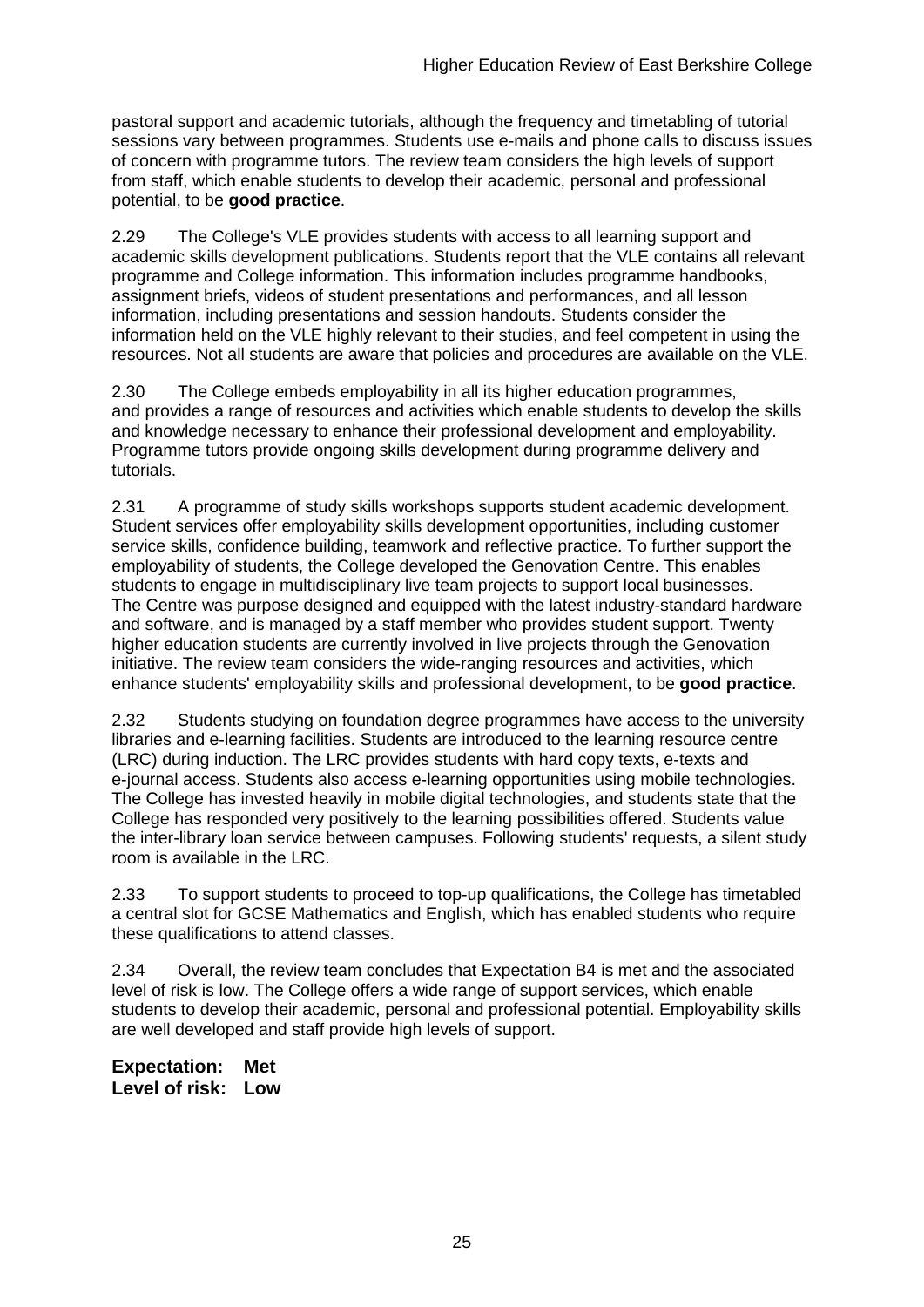**Expectation (B5): Higher education providers take deliberate steps to engage all students, individually and collectively, as partners in the assurance and enhancement of their educational experience.**

### **Quality Code,** *Chapter B5: Student Engagement*

## **Findings**

2.35 The College has a strong commitment to ensuring the views of students, individually and collectively, are captured and addressed. The mission and vision for student engagement is set out in the Student Charter in line with the policy on' standout teaching and learning'. Information on student engagement opportunities is included in programme handbooks. Students are provided with regular opportunities for direct involvement and feedback through induction, module and programme surveys and the College-wide Student Survey. Students are also involved in initial programme design and annual review processes. They are invited to attend focus groups, the annual Higher Education Student Conference and a number of College committees, including the governing body. The opportunities outlined enable the College to meet Expectation B5 of the Quality Code.

2.36 The team examined documentation relating to the College's policies and procedures including terms of reference and minutes of relevant committees, the Student Charter, student surveys, student representative training information and the Student Submission. Discussions with staff and students clarified how the processes operate and examples of how students had been involved in them.

2.37 All programmes have a student representative from each year. Initial training and ongoing support for representatives is provided by the student services team. Student representatives gather student views and responses are fed back to students through the 'You Said, We Did' mechanism and at the annual Higher Education Conference. Collegelevel survey and National Student Survey data and feedback are discussed at the HESG. At curriculum level feedback is discussed at programme committees and informally with academic tutors and staff.

2.38 The College takes clear, deliberate steps to engage students and to solicit and respond to their views. Staff and students were able to give examples of actions taken by the College in direct response to student feedback and of their involvement in programme design and review. Students are confident in raising issues informally with the College as well as through formal procedures. They are positive about their current opportunities for involvement, feel involved in decision making, and appreciate the feedback loop being closed through existing structures. The review team consider the approachability of staff and the wide range of formal and informal initiatives to gather and respond to student feedback to be **good practice**.

2.39 Although they are sometimes invited to attend, student representatives have not routinely been members of College higher-level committees. Steps are being taken to improve the formal representation of higher education students within the College, although at present it is unclear how the College ensures oversight of student engagement activity. The College plans to include student representatives formally as members of the HESG. A higher education governor was appointed during the review visit. The review team **affirms** the steps being taken to strengthen student partnership in quality assurance and enhancement processes, and in formalising their representation in the deliberative bodies.

2.40 Overall, the College places great value on student contribution and uses a variety of ways to encourage participation, which is widespread. It actively and effectively seeks feedback from its students and responds appropriately. There is a wide range of formal and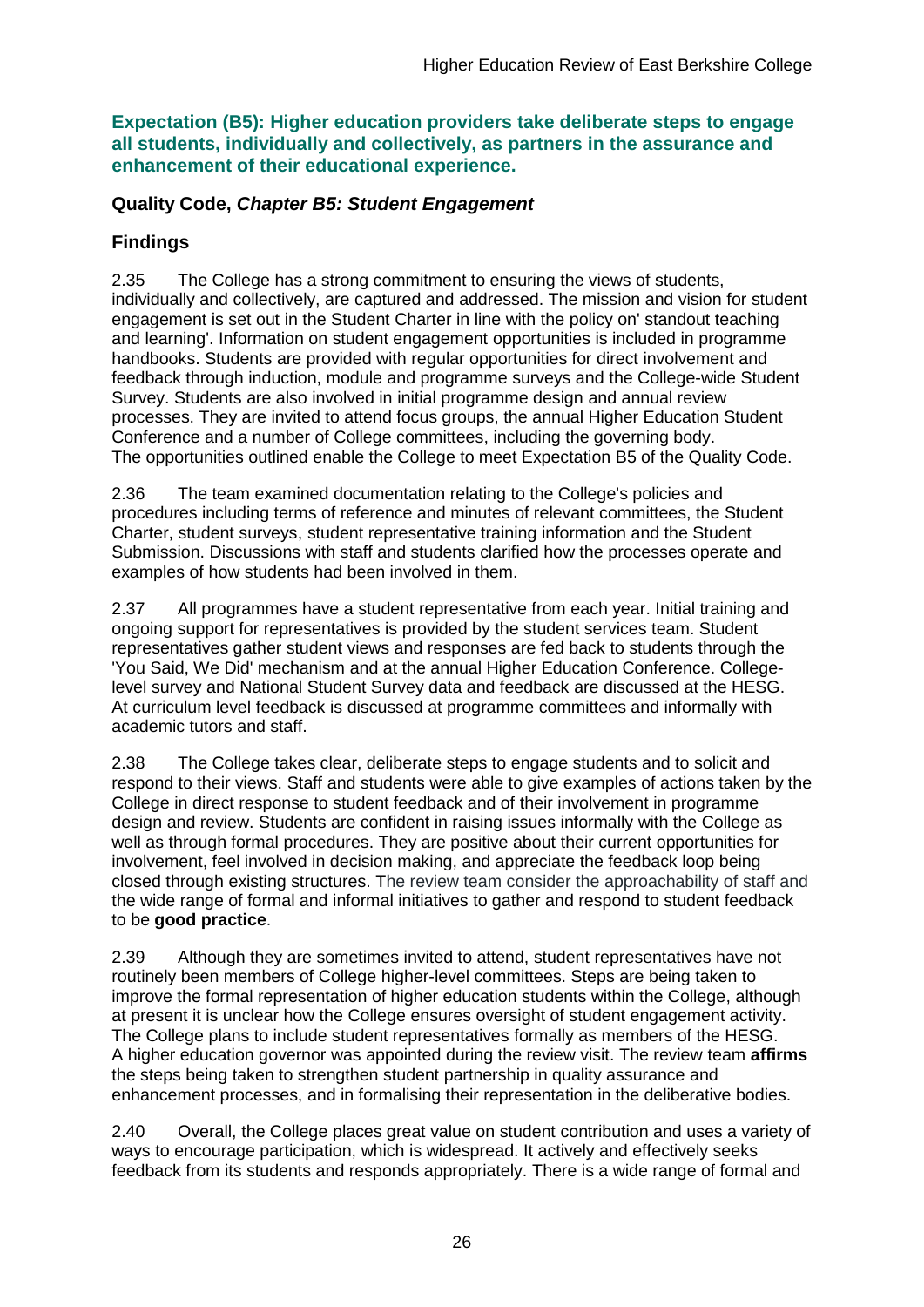informal initiatives to gather and respond to student feedback. The review team therefore concludes that the Expectation is met in both design and operation and the associated level of risk is low.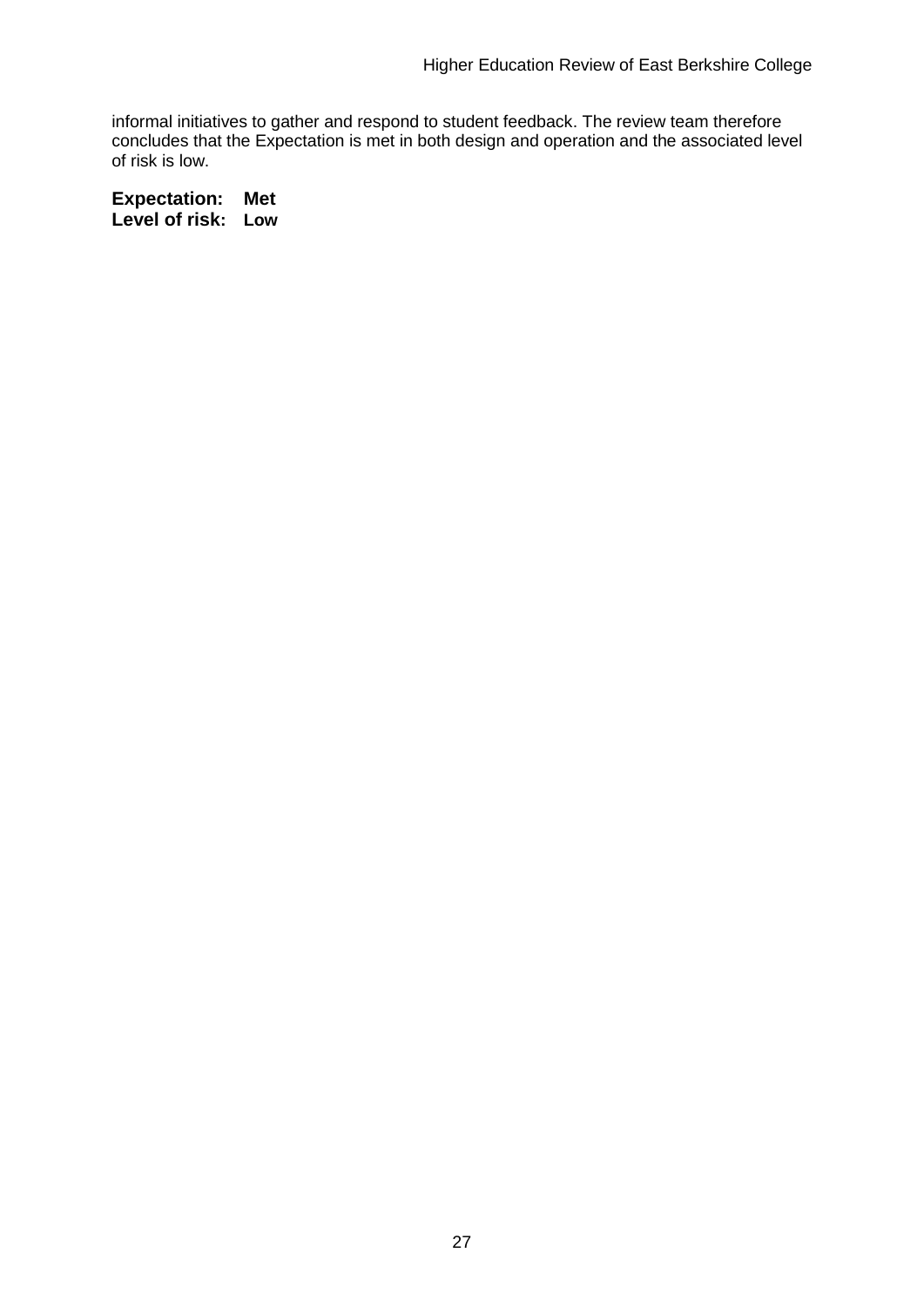**Expectation (B6): Higher education providers operate equitable, valid and reliable processes of assessment, including for the recognition of prior learning, which enable every student to demonstrate the extent to which they have achieved the intended learning outcomes for the credit or qualification being sought.**

### **Quality Code,** *Chapter B6: Assessment of Students and the Recognition of Prior Learning*

## **Findings**

2.41 Assessment policies and procedures for all programmes are governed by the regulations of the validating bodies and awarding organisation. These are aligned to the Quality Code and the FHEQ and are communicated to students through programme handbooks. Handbooks also provide advice on coursework submission, plagiarism and academic misconduct, appeals processes, mitigating circumstances, adjustments for disabled students, generic assessment criteria and recognition of prior learning.

2.42 The College operates a six-stage Higher Education Assessment Cycle which is designed to ensure a consistent approach to assessment across all the College's provision. The cycle sets out how assessment should be considered in curriculum design, assessment briefs, grading criteria and marking. The cycle provides information on assessment submission and on internal and external moderation. These policies and procedures enable the College to meet Expectation B6 of the Quality Code.

2.43 Assessment of all franchised provision is subject to the policies and academic regulations of each awarding body, with the College taking responsibility for marking and feedback. Regulations are made available to students in student handbooks and through links on the VLE. Where assessments are set internally on Higher National programmes, the College operates rigorous internal verification processes in accordance with its framework for internal verification, to ensure consistency of assessment across the curriculum. The validity and reliability of assessments is tested by awarding bodies through the programme approval and annual reporting processes, in particular by external examiners. External examiners confirm that the internal verification process is effective and the marking of assessments is fair, consistent and comparable with other institutions.

2.44 Students on Higher National programmes are subject to the Pearson Guide to Assessment and the College's own policies which are outlined in student handbooks. These also provide advice on support for students with disabilities, appeals, complaints, diversity and equality and recognition of prior learning. Students confirm that assessment policies, procedures and criteria are clear and accessible.

2.45 Schemes of work follow a College template and set out the dates and forms of assessment together with learning outcomes in an assessment plan, which is internally verified. College policy in the assessment cycle requires feedback on assignments to be given in a maximum of 15 working days and, although students were mainly unaware of the policy, this is generally achieved. Students confirm that workloads are manageable and assessment feedback is prompt and developmental. Students on Higher National programmes note the positive contribution that formative assessment and feedback provided by tutors made to their achievement.

2.46 Marking of assignments is anonymous with appropriate second marking of samples of work. Assessment practice is overseen and moderated by external examiners in accordance with the requirements of the awarding bodies and organisation. Where assessment is carried out by new staff, they are mentored and supported by experienced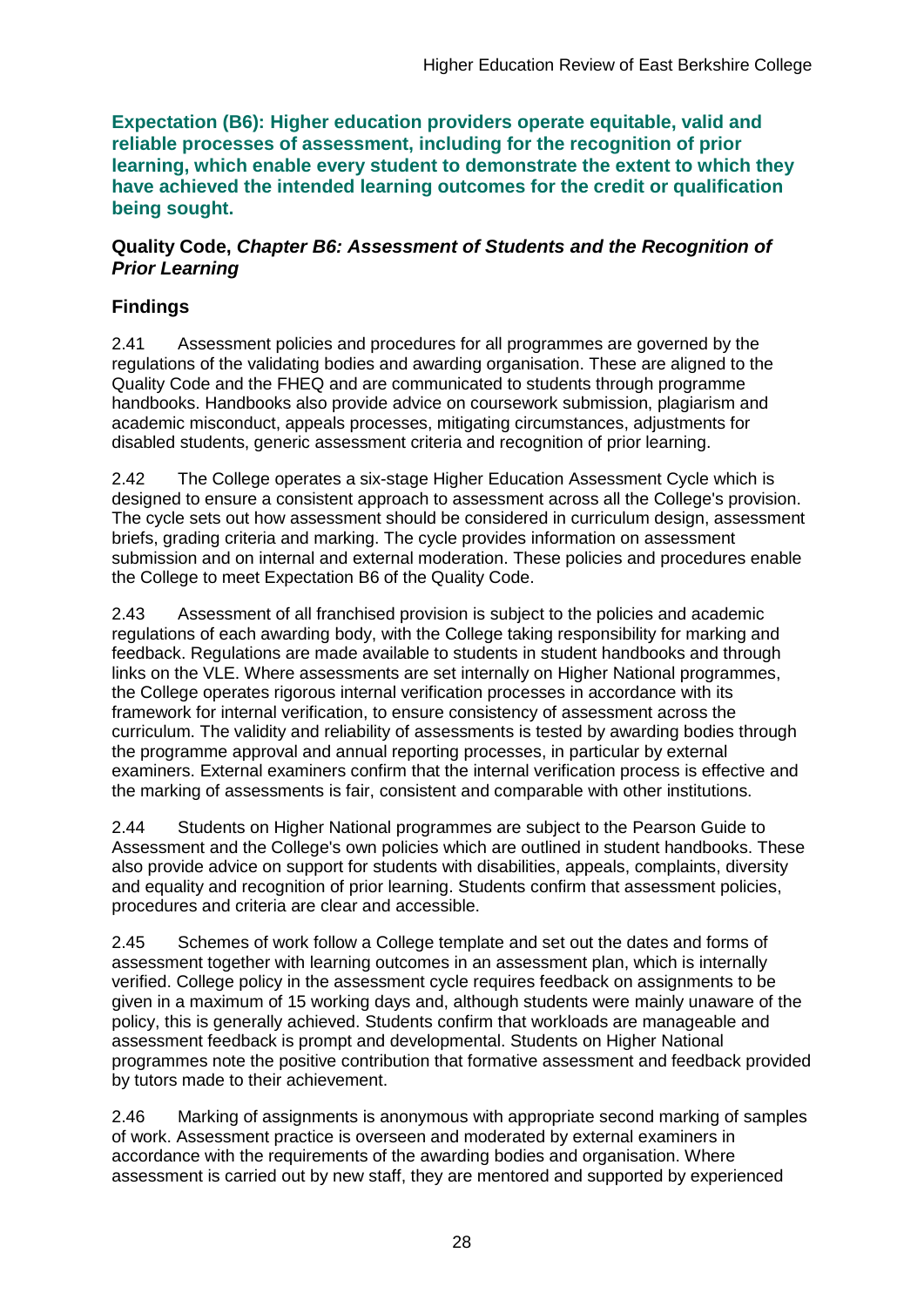staff and assessments are second marked. Discussions with new staff confirmed that they are well supported.

2.47 Subject assessment, progression and award boards for franchised programmes are held at the awarding bodies. The College runs a formally constituted Academic Board to consider progression and achievement on its Higher National provision. The Board is based on the awarding organisation's terms of reference and assessment regulations. External examiners attend assessment and award boards. Outcomes of assessment processes are evaluated through the annual monitoring reports to awarding bodies and self-assessment reports at curriculum level.

2.48 Students' good academic practice is developed through a variety of mechanisms including written guidance in student handbooks, induction programmes, academic referencing workshops and guidance from tutors. Where possible all assignments are submitted digitally on the VLE and are subject to plagiarism-detection software.

2.49 Applications for recognition of prior learning are considered by the Quality and Higher Education Coordinator in accordance with the policies of the awarding bodies and organisation. Students with learning difficulties and disabilities are identified at interview stage or during induction. Their needs are independently assessed by trained student support staff and appropriate adjustments are made to their assessment if required.

2.50 The team found that the College operates fair, transparent and equitable processes of assessment in accordance with the regulations of the awarding bodies and organisation, and that these allow all students to demonstrate the intended learning outcomes for the programmes of study. The review team concludes that Expectation B6 is met and the risk is low.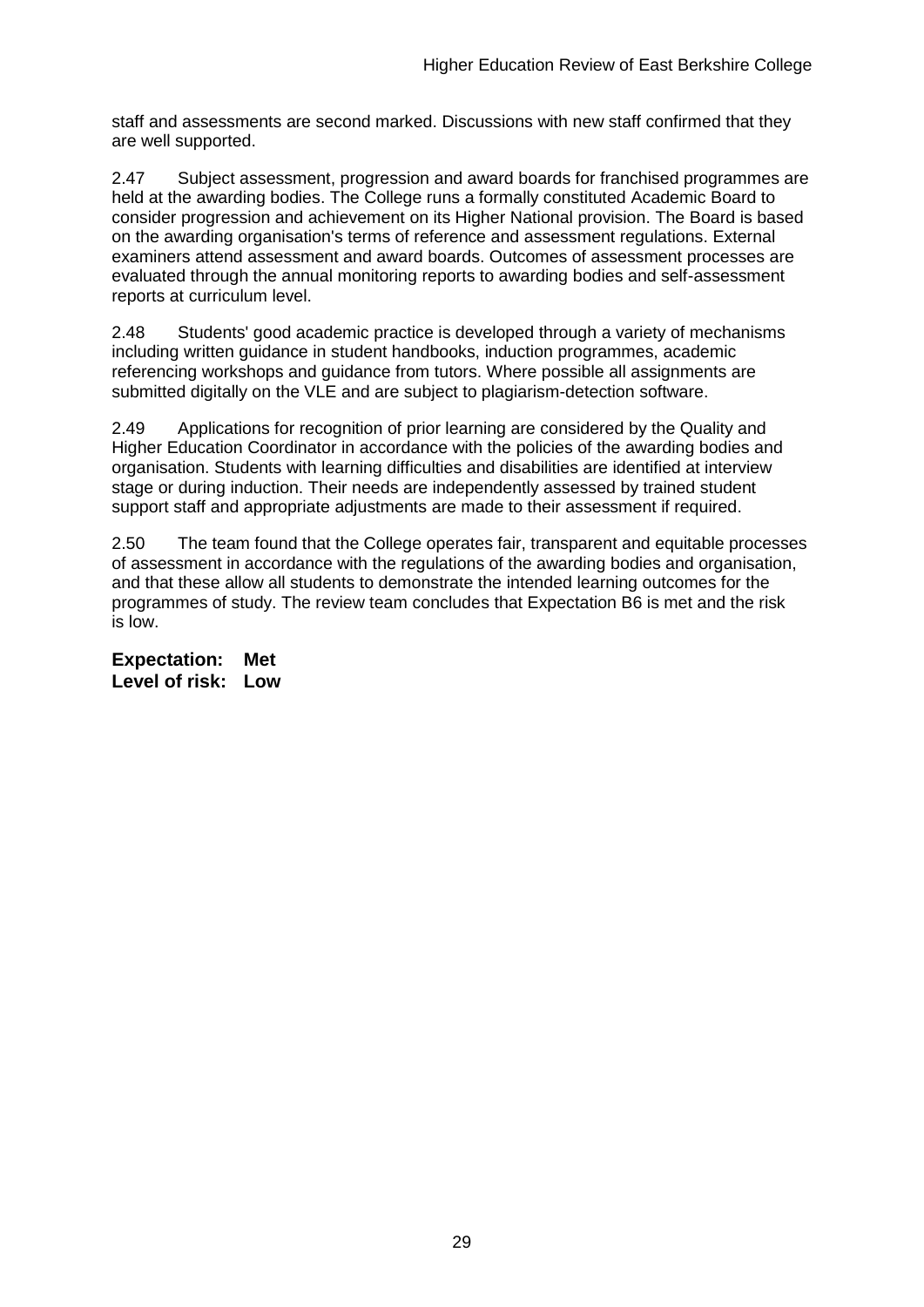### **Expectation (B7): Higher education providers make scrupulous use of external examiners.**

## **Quality Code,** *Chapter B7: External Examining*

## **Findings**

2.51 The College follows the universities' procedures for the appointment and induction of external examiners. For Pearson programmes, examiners are appointed by the awarding organisation. External examiners review academic and qualification standards, assessment processes and the quality assurance of the programmes. The roles and responsibilities of external examiners are clearly defined in awarding body and awarding organisation guidance. The College has internal procedures to review external examiners' reports and respond to any recommendations or build on good practice. External examiners' reports are reviewed at programme and senior management level and form an integral element of the programme monitoring process. The reports feed into the College's annual higher education self-assessment document. The use made of external examiners enables the College to meet Expectation B7 of the Quality Code.

2.52 The review team considered how the processes outlined above operate in practice by scrutinising selected external examiners' reports and action plans, looking at relevant policies on the induction of examiners and minutes of relevant committees and correspondence, and by meeting staff and students. The team tested how external examiners' reports are used and responded to by the College.

2.53 There is early contact between external examiners and the relevant College programme teams. University partners invite a programme representatives to attend the induction of newly appointed external examiners. All newly appointed external examiners also receive a College and programme induction during their first visit.

2.54 The College has established procedures for managing the external examiner process. The Quality and Higher Education Coordinator receives all external examiners' reports and distributes copies to the College's Directors of Curriculum and programme teams for review and action planning. Awarding bodies have their own regulations in relation to generating and managing responses to external examiners' reports, involving link tutors in the process. College progress made in resolving actions or recommendations is monitored during the annual monitoring process. College programmes which are delivered as part of a consortium receive individual College-specific external examiners' reports. External examiners generally provide oral feedback to the College programme teams at the examination boards. Action plans are formulated which inform the overall programme annual review and evaluation process. Awarding bodies work closely with the College in sharing and responding appropriately to examiners' reports.

2.55 At College level, and specifically for Pearson programmes, external examiners' reports and any associated action planning are reviewed by the HESG, Curriculum School Management Team and programme teams. Pearson external examiners currently make two visits per academic year, and College staff value their readiness to discuss any issues of concern with programme teams. Programme teams discuss relevant information from external examiners' reports with students at course forums or programme committees, although these are not currently made available to students on the VLE.

2.56 Evidence from year-on-year external examiners' reports confirms that the College is addressing recommendations or actions made at programme level. The College is proposing that the HESG will provide increased oversight and monitoring. At present the College does not produce a summary report on the external examining process, nor do the recently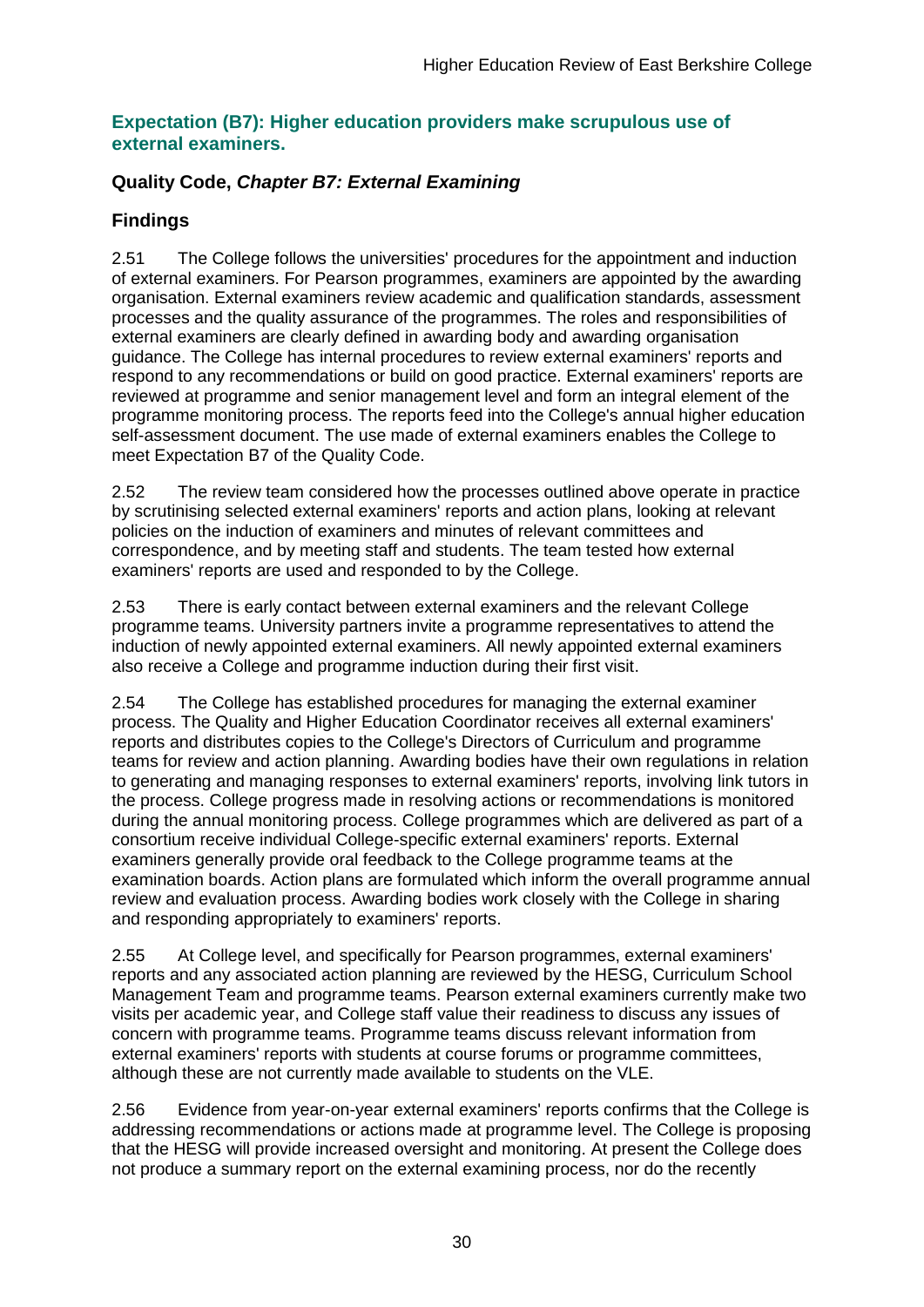revised terms of reference for HESG explicitly state its role in addressing the comments of examiners. There is no evidence of a systematic process that encompasses all higher education programmes in generating action plans showing how examiners' comments, recommendations and areas of good practice are addressed. The review team **recommends** that by December 2015 the College develops a more systematic approach to providing oversight and management of the good practice and recommendations emerging from external examiners' reports. This matter is also addressed in the recommendation regarding terms of reference for deliberative committees made under Expectation B8, and under Enhancement.

2.57 Overall, external examiners' reports confirm that the College's delivery of its higher education programmes is meeting qualification and subject benchmarks, and its awarding bodies' and awarding organisation's academic standards. While there is good evidence that the College is managing the outcomes of external examining at programme level, there is a lack of a systematic oversight process that encompasses all its higher education provision. The review team therefore concludes that Expectation B7 is met and the level of risk is moderate.

**Expectation: Met Level of risk: Moderate**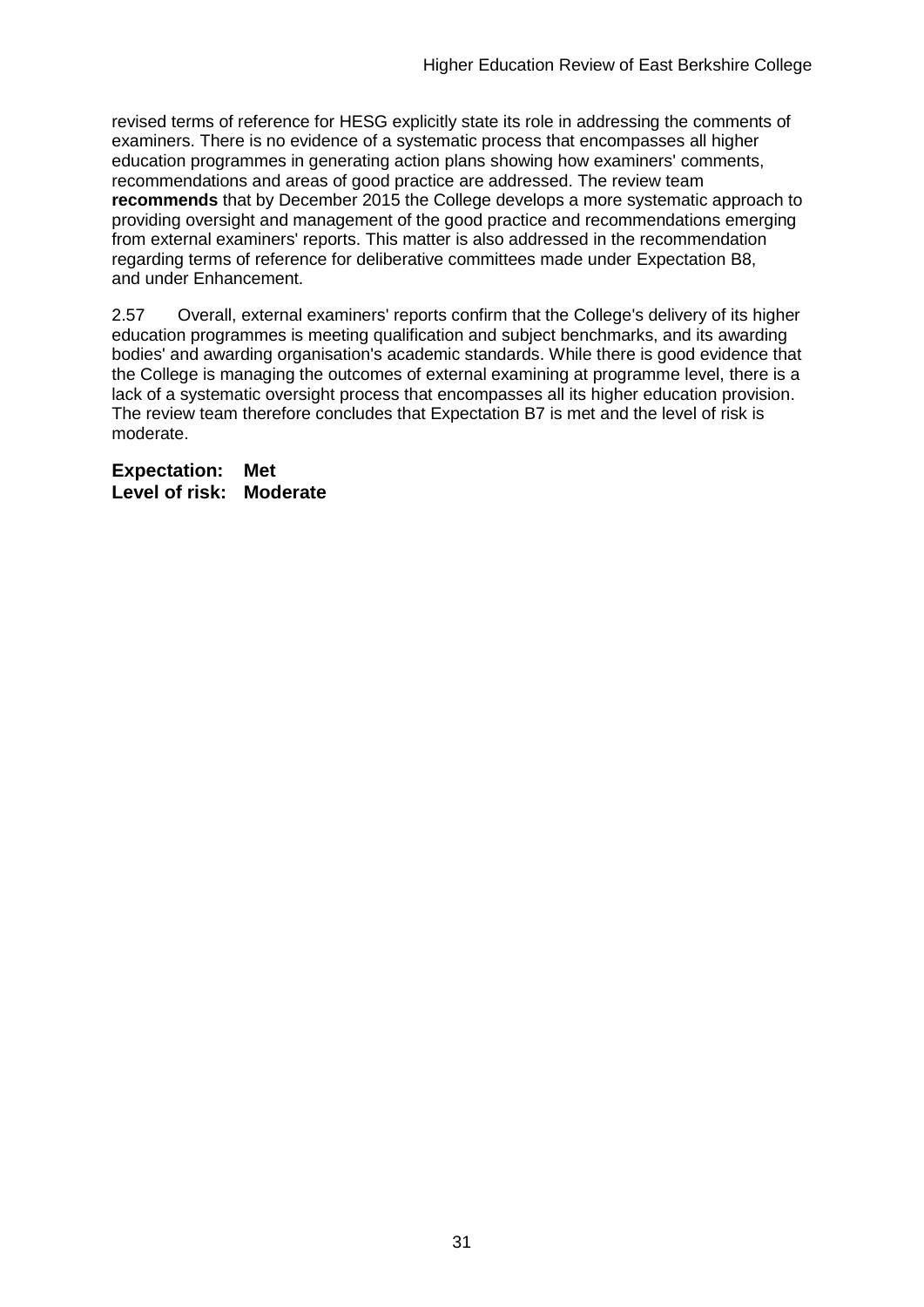**Expectation (B8): Higher education providers, in discharging their responsibilities for setting and maintaining academic standards and assuring and enhancing the quality of learning opportunities, operate effective, regular and systematic processes for monitoring and for review of programmes.**

### **Quality Code,** *Chapter B8: Programme Monitoring and Review*

## **Findings**

2.58 Responsibility for the management and quality assurance of all academic provision within the College lies with directors of curriculum and support functions. Senior management responsibility lies with the Deputy Principal Curriculum and Quality. The College has an established self-assessment programme which identifies a timeline for key quality assurance events such as programme committee meetings, examination boards and collaborative reviews. The approach the College takes to programme monitoring and periodic review enables it to meet Expectation B8 of the Quality Code.

2.59 In testing the College's processes, the review team met senior staff, academic and support staff and students. In addition, it looked at self-assessment reports, and minutes from the HESG and the Curriculum and Quality Committee of the governing body.

2.60 The annual self-assessment process includes critical evaluation and action planning by programme teams at curriculum level. This is summarised in a Higher Education Self-Assessment Report (HESAR) overseen by the HESG. The HESG, chaired by the Deputy Principal Curriculum and Quality, provides operational oversight of higher education provision within the College and reports to the senior management team through the HESAR. The HESAR is approved by the Curriculum and Quality Committee of the governing body. Programme teams contribute to the annual review and evaluation processes at partner institutions though their annual reporting processes.

2.61 The HESG comprises Directors of Curriculum, the Directors of Learning and Innovation, and Quality and Academic Standards, heads of teaching and learning, and other staff involved in higher education provision. The HESG monitors quality and standards and reports to the curriculum managers and the senior management team on progress and outcomes of higher education through the HESAR. The HESAR summarises annual curriculum and review within the College and considers student achievement and progression, maintenance of academic standards, external examiners' reports and recommendations, and the results of student surveys and other feedback. However, there is no evidence of action plans arising from this reporting process.

2.62 The College has recently revised the HESG terms of reference which require the group to consider reports from programme committees and examination and assessment boards, receive and approve curriculum self-evaluation reports and action plans, and provide a forum for dissemination of good practice. However, the HESG terms of reference and minutes of meetings demonstrate that consideration is limited to reviews of student surveys, feedback from programme committees, student progression, the identification of student support needs, and the impact of teaching and learning initiatives. There is a lack of systematic evaluation and monitoring of internal curriculum reviews, link tutors' programme reports and external examiners' reports. The review team therefore recommends that the College ensure that, by September 2015, the terms of reference and membership for the key deliberative committee for quality assurance enable effective evaluation of student engagement and feedback, and external examiners' comments. These matters are also addressed under Expectations B5 and B7.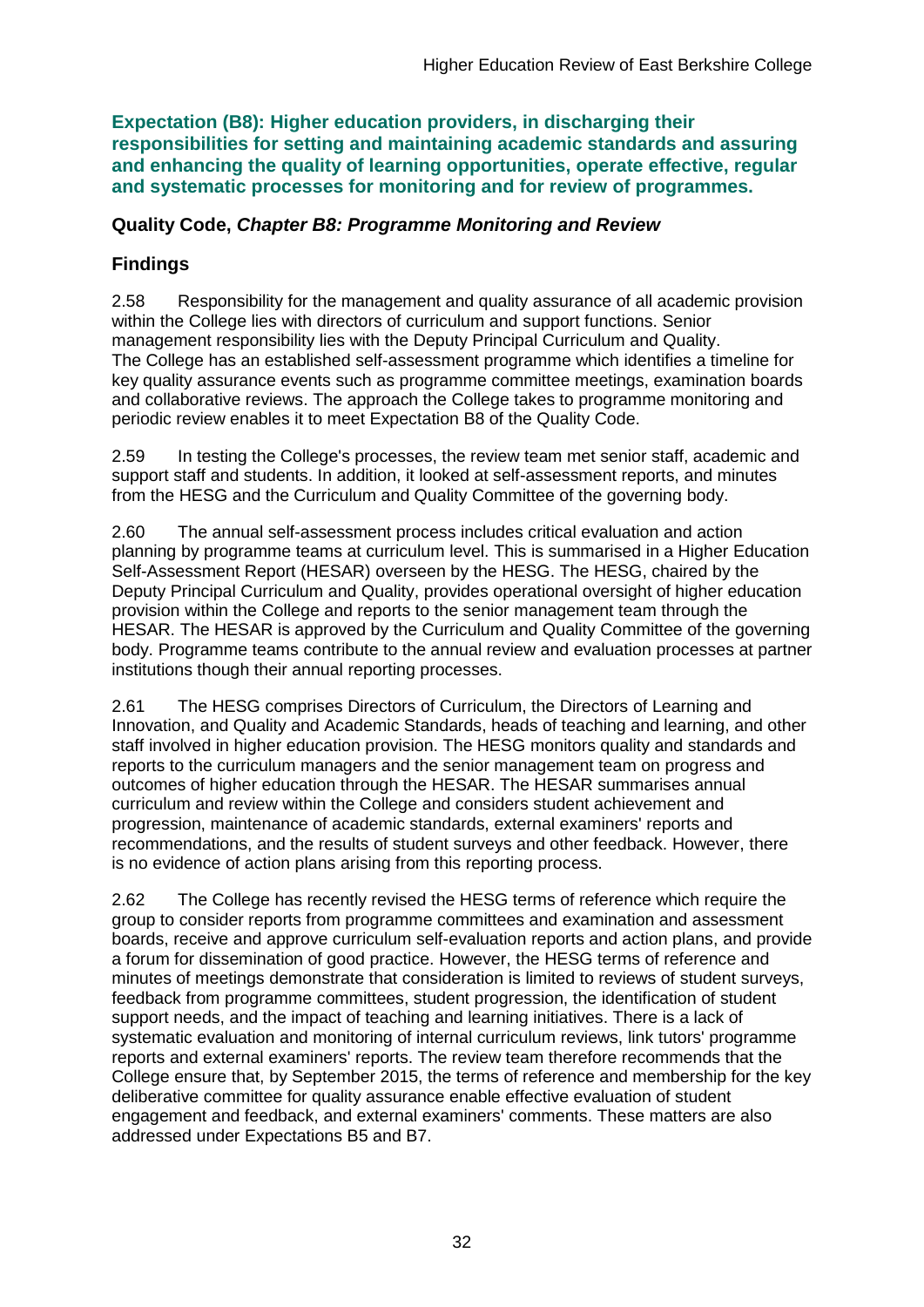2.63 It is unclear how oversight of the higher education provision provided by HESG informs the HESAR and no action plan has been developed to address issues highlighted. In its current format the HESAR provides only a partial overview, with limited evaluative and reflective oversight of programme management and delivery. The review team therefore recommends that, by December 2015, the College ensures the annual self-assessment process provides more evaluative and effective planning and oversight of provision.

2.64 Overall, there are processes in place for the routine monitoring and review of individual programmes. However, there is limited evaluative and effective oversight at College level, and a need for more robust quality improvement action planning. The views of students and comments from external examiners need to be more explicitly addressed in the deliberative committees. The review team concludes that Expectation B8 is met and the associated level of risk is moderate.

**Expectation: Met Level of risk: Moderate**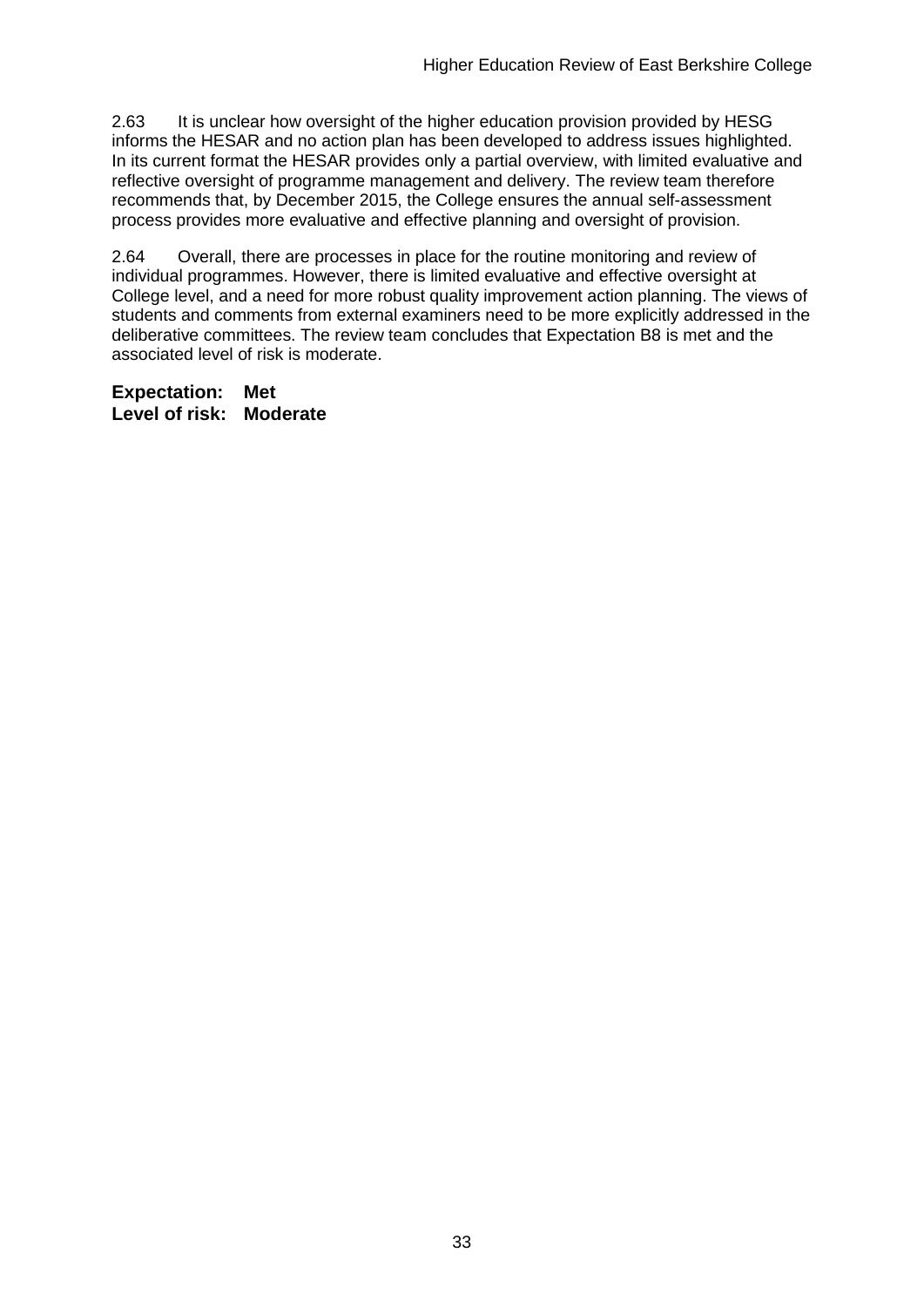**Expectation (B9): Higher education providers have procedures for handling academic appeals and student complaints about the quality of learning opportunities; these procedures are fair, accessible and timely, and enable enhancement.** 

### **Quality Code,** *Chapter B9: Academic Appeals and Student Complaints*

## **Findings**

2.65 The College has varying responsibilities for complaints and academic appeals dependent on the awarding body and organisation. A cross-College policy is in place for complaints, and students confirm that they can make a complaint or appeal without being disadvantaged. The differing processes are signposted to students in programme handbooks, the VLE and at induction. These arrangements enable the College to meet Expectation B9 of the Quality Code.

2.66 To test this process the team reviewed information regarding responsibility for complaints and appeals, along with information available to students. The review team also discussed complaints and appeals procedures with staff and students to test how well the policies and procedures are understood and implemented.

2.67 The College has in place fair, effective and timely processes to deal with complaints and appeals, and students are directed to either the College website or College Student Services. The Deputy Principal Curriculum and Quality has oversight of complaints and manages the complaints log, although relevant managers investigate complaints and prepare responses. The timeframe for responding to students is clear and appropriate. Students clearly understand the complaints process and know where to find the procedural information. To ensure that the complaints procedure is followed consistently across the College, the Deputy Principal Curriculum and Quality provides appropriate oversight.

2.68 Academic appeals follow the policies and procedures of the awarding bodies or awarding organisation. Information is provided in the programme handbooks and on the VLE. Students on Pearson programmes can appeal directly to the curriculum director, as set out in the Quality Handbook. No formal appeals or complaints have occurred in the last two academic years. Students confirm they are aware of the relevant academic appeals process.

2.69 Overall, the College has an effective complaints process in place. This is well understood by students and staff. The academic appeals process is made clear to students within the requirements of the awarding body or organisation. Therefore, the review team concludes that Expectation B9 is met and the level of associated level of risk is low.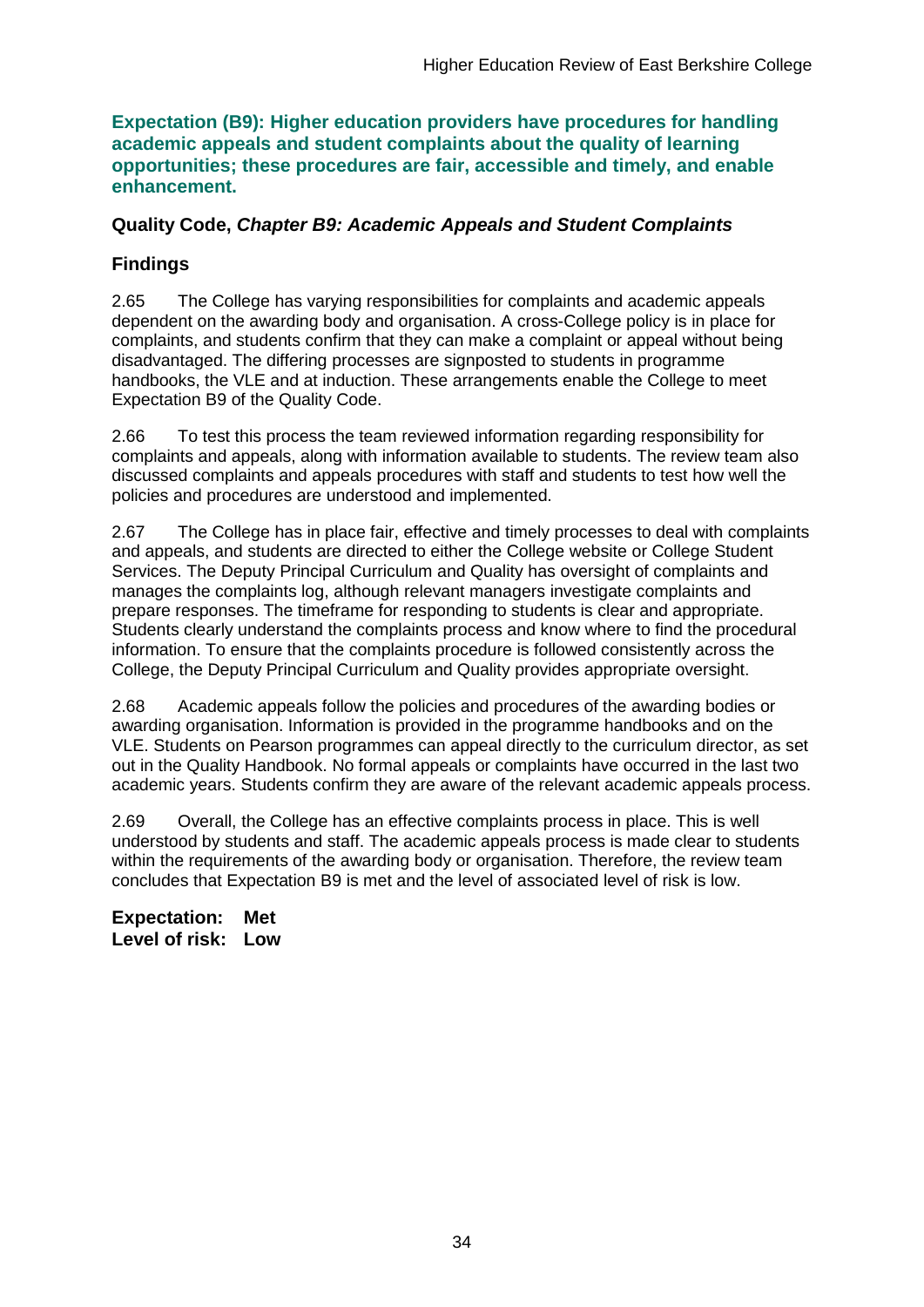**Expectation (B10): Degree-awarding bodies take ultimate responsibility for academic standards and the quality of learning opportunities, irrespective of where these are delivered or who provides them. Arrangements for delivering learning opportunities with organisations other than the degree-awarding body are implemented securely and managed effectively.**

## **Quality Code,** *Chapter B10: Managing Higher Education Provision with Others*

## **Findings**

2.70 The College's Stand Out Challenge Strategic Plan 2013-2016 provides clear aims on developing the College's curriculum offer to meet and develop emerging work skills needs for the local area. This includes developing a 'standout' workforce and being responsive and accountable to the local community. These aims are reflected in the College's current higher education provision, which provides work-based and work-related learning opportunities. The College has also demonstrated a responsiveness to local industry needs through its Higher Apprenticeship provision, which uses Higher National programmes to provide underpinning knowledge. The College has responsibility for the effective management of its arrangements with employers and placement providers where this constitutes an integral part of the students' programmes.

2.71 Higher education students are either in employment, undertaking substantial programme-related voluntary work, or on Higher Apprenticeships. Students and workplace mentors receive College monitoring in their workplace. The College actively engages with employers at a local level, and with professional organisations, to ensure that students are provided with a range of opportunities to extend industrial knowledge and gain professional recognition for their skills and knowledge. The College's approach to the quality assurance of placement learning enables it to meet Expectation B10.

2.72 In considering whether the Expectation is met in practice, the review team looked at documentary evidence, including codes of practice from validating partners and handbooks for employers and placement providers. The team discussed with senior managers, staff and students the way in which the College manages its responsibilities for work-based learning.

2.73 The College is committed to enhancing students' employability skills and opportunities through the development of a range of employment-related skills, and the launch of the Genovation Centre in September 2014. Students reported that one of the main reasons they chose the College is that employability is embedded in the curriculum of many of the programmes. The College's recently inaugurated alumni service enables former students to provide guidance and information to current students which supports career selection and an understanding of the needs of their chosen employment sector.

2.74 The College is working proactively to enhance its relationships with employers to consolidate students' employability prospects. Guest speakers make a positive contribution to students' understanding of curriculum issues and employment in the performing arts section. Where students use outdoor locations to participate in employment-related events the College follows its risk assessment procedures. Students on the HND Performing Arts programme spoke positively of the role of guest speakers and workshops delivered by a television presenter, theatre actors and other practising professionals from the creative industries. The performing arts department provides additional support for the development of professional skills through its relations with The Firestation Centre for Arts and Culture, Windsor, and by student participation in the College's internal Theatre in Education project. As a direct result of performing arts students' programme-related participation in local performing arts at a local theatre, two students have been offered employment.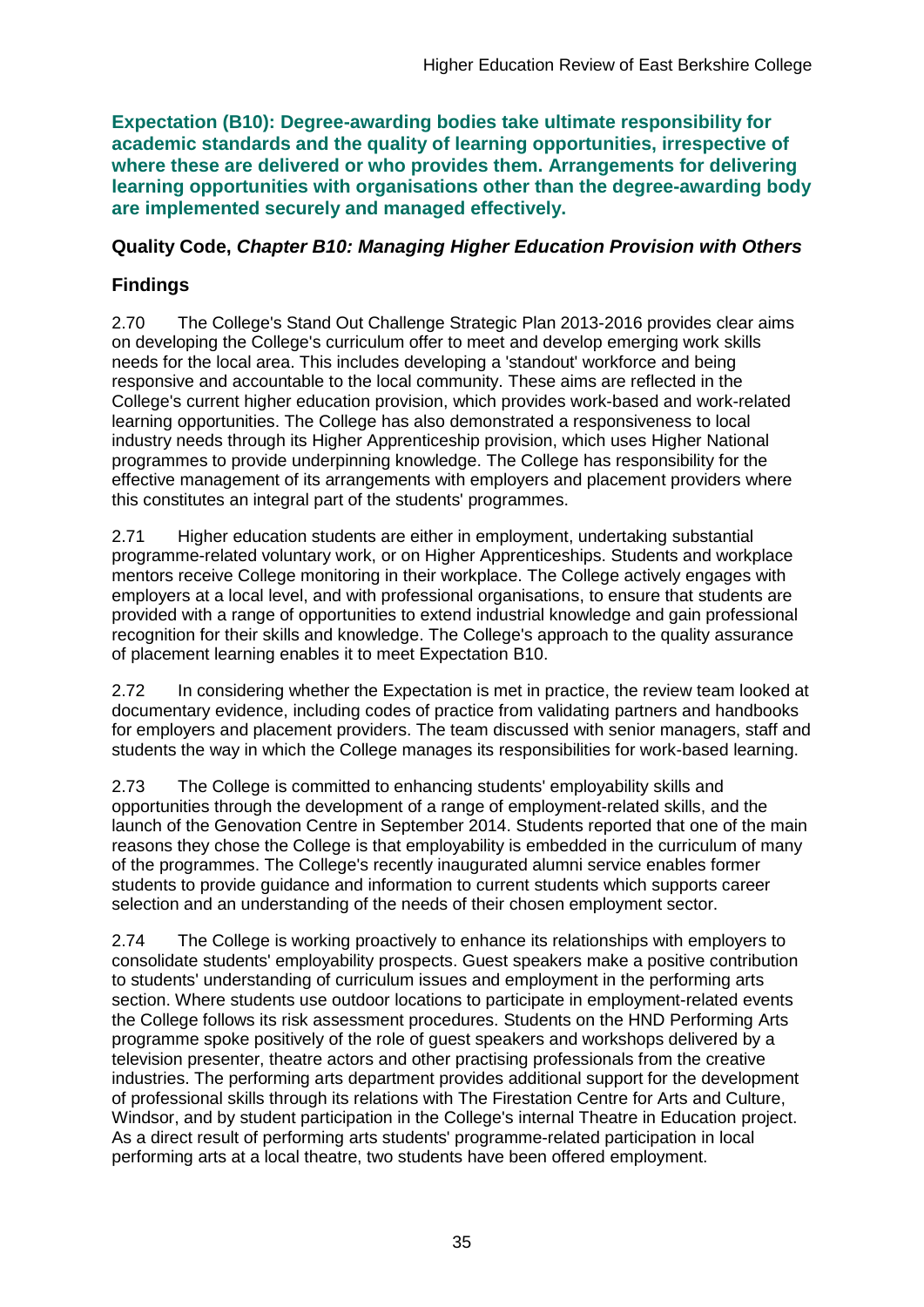2.75 The Foundation Degree Building Services Engineering programme has accreditation for meeting the academic requirements of the first stage of Incorporated Engineer status from the Chartered Institute of Building Services Engineers and the Energy Institute. On the Foundation Degree in Building Services Engineering there is a longstanding relationship with the British Airports Authority (BAA). The Programme Team has met BAA Training and Development Managers to discuss the foundation degree (FD) programme for the past three years. The programme worked with the Slough Chamber of Commerce and the Aspire Centre to develop an engineering showcase event held in February 2015 which strengthened links between local engineering companies and the College.

2.76 The HNC/D Computing and Systems Development, established in partnership with Oracle, has engaged with companies, including British Airways, and CompTIA. This ensures that College resources available to computing students are current and of an industrial standard and that unit selection and content meets employer and apprentice needs. British Airways have worked proactively with the College in ensuring that the HNC/D Computing and Systems Development modules meet the needs of its apprentices. In response to an employment skills need identified by British Airways, the College has recently incorporated Java and virtualisation software into its programme. New software was purchased by the College to support delivery of these units. As an additional employment-focused approach to programme delivery, the College has run CISCO qualifications alongside the HNC/D Computing and Systems Development programme.

2.77 In HNC/D Construction and Built Environment, unit selection has taken place in partnership with Costain Group PLC. The Costain Training and Development Manager meets programme staff to discuss the industry relevance of proposed unit delivery to support the industrial knowledge needs and skills of their current 11 Higher Apprenticeships on the programme.

2.78 The foundation degrees programmes for Early Years and the Primary Education were developed and validated to meet sector professional and curricular standards. The Foundation Degree Early Years Practice is endorsed by the Professional Association for Childcare and Early Years. The programme makes effective use of a 'buddy' initiative which allows students to visit a range of early years work environments. The Foundation Degree Business Management replaced the HNC/D in Business, in response to prospective student feedback which indicated a preference for a foundation degree as it was considered to be more relevant to the local employment sector. The high level of responsiveness to stakeholder demands for employment-focused programme development is identified as good practice under Expectation B1.

2.79 Students on the foundation degrees have a workplace mentor, although guidance for mentors is variable across programmes. Personal tutors make workplace visits to both student and mentor twice annually. The Foundation Degree in Business Management has a brief guide which sets out the role and responsibilities of both the student and mentor. Other programmes rely mainly on oral briefings to support information on the mentor's/employer's role in supporting foundation degree students. The College has a range of documentation which is used by mentors to record student progress and performance in the workplace and provide student feedback. However, this was found to be variable, and in some cases absent, across programmes. The review team recommends that, by September 2015, the College formalises guidance, including programme information, for workplace mentors and ensures that roles and responsibilities are clear.

2.80 The team concludes that the College has policies and procedures in place to manage work placements and there is oversight of the existing provision. There is good practice in engagement with employers, although the guidance for workplace mentors needs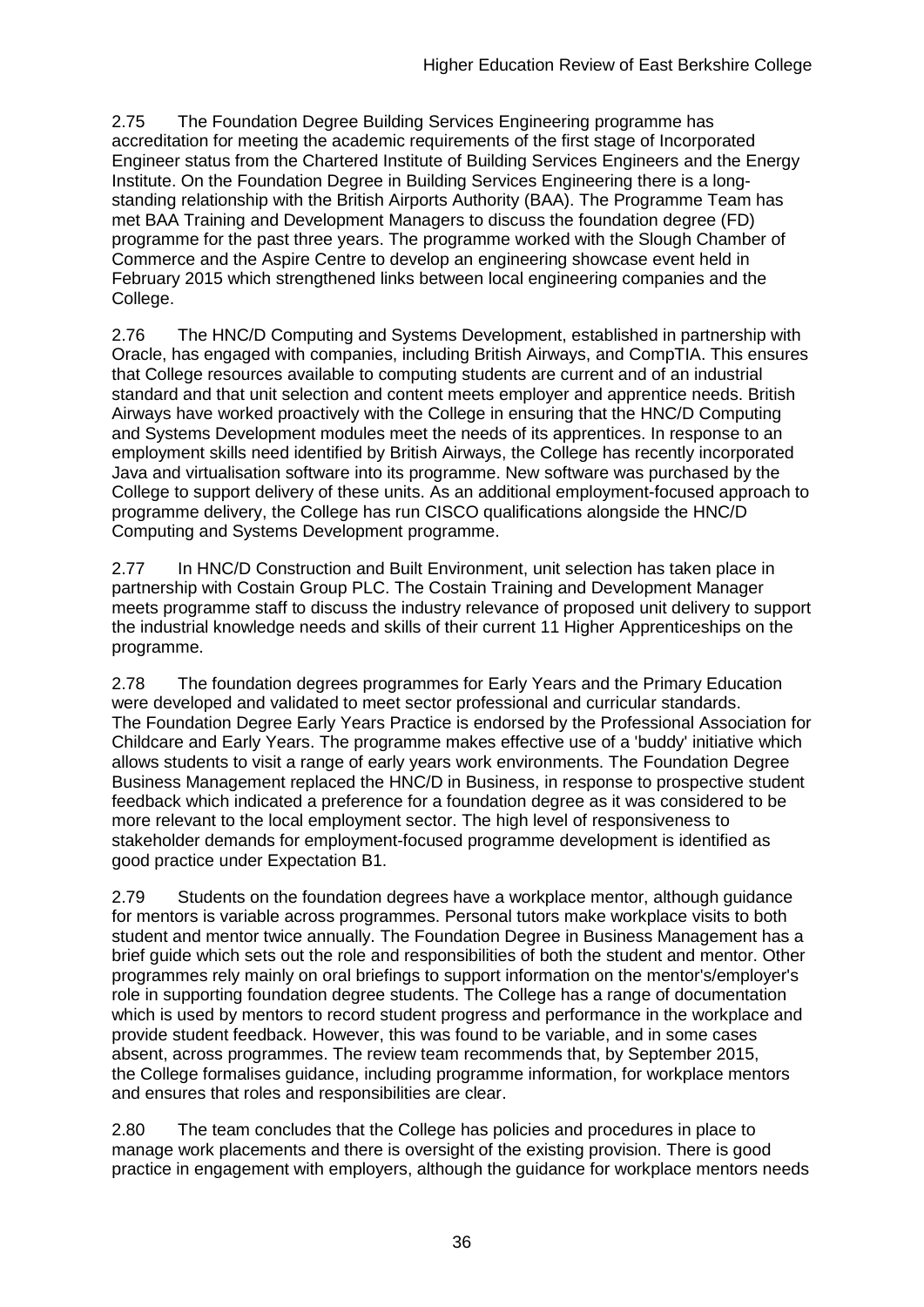to be formalised. The team therefore concludes that Expectation B10 is met and the associated level of risk is low.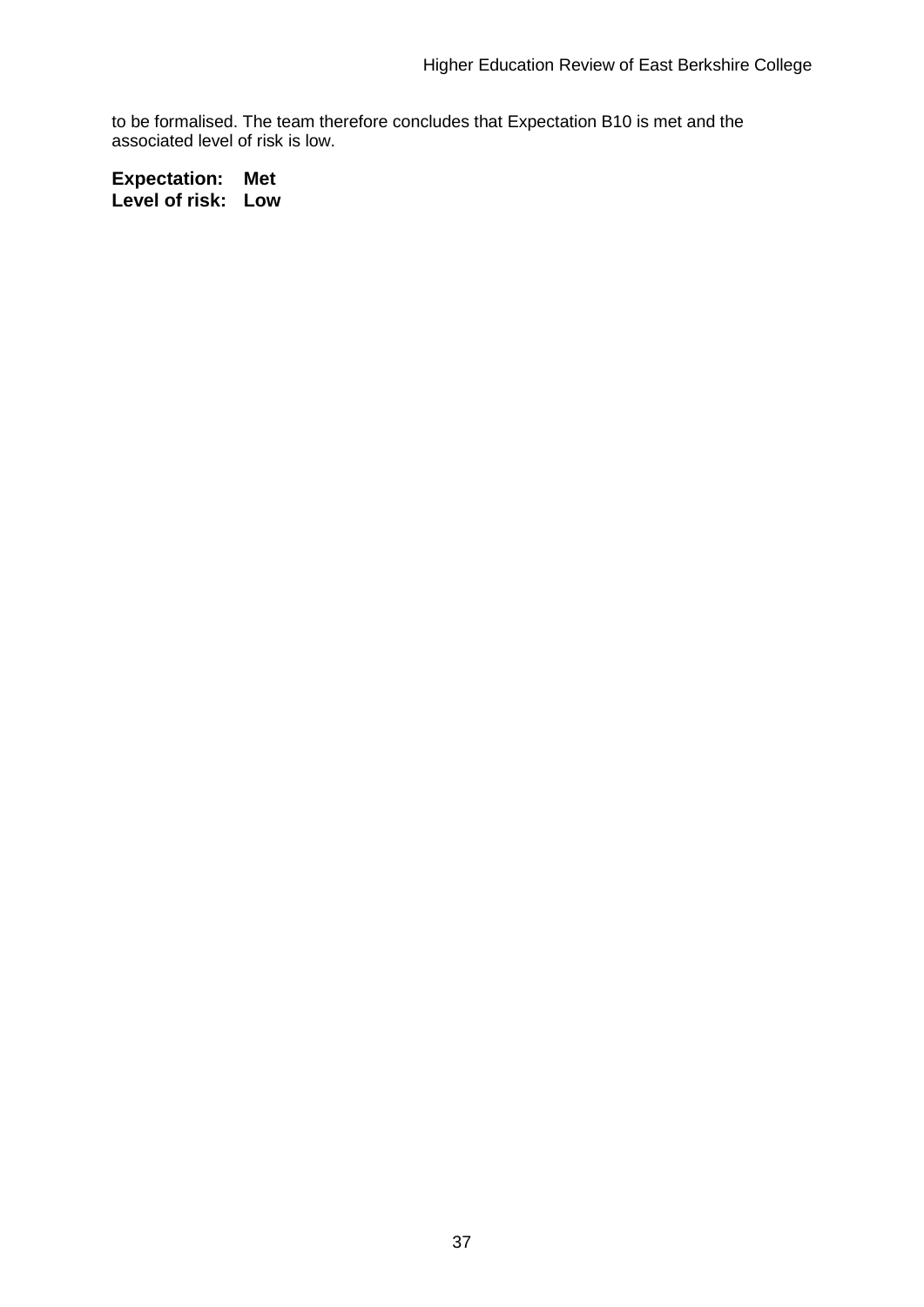**Expectation (B11): Research degrees are awarded in a research environment that provides secure academic standards for doing research and learning about research approaches, methods, procedures and protocols. This environment offers students quality of opportunities and the support they need to achieve successful academic, personal and professional outcomes from their research degrees.**

### **Quality Code,** *Chapter B11: Research Degrees*

### **Findings**

2.81 The College does not offer research degrees.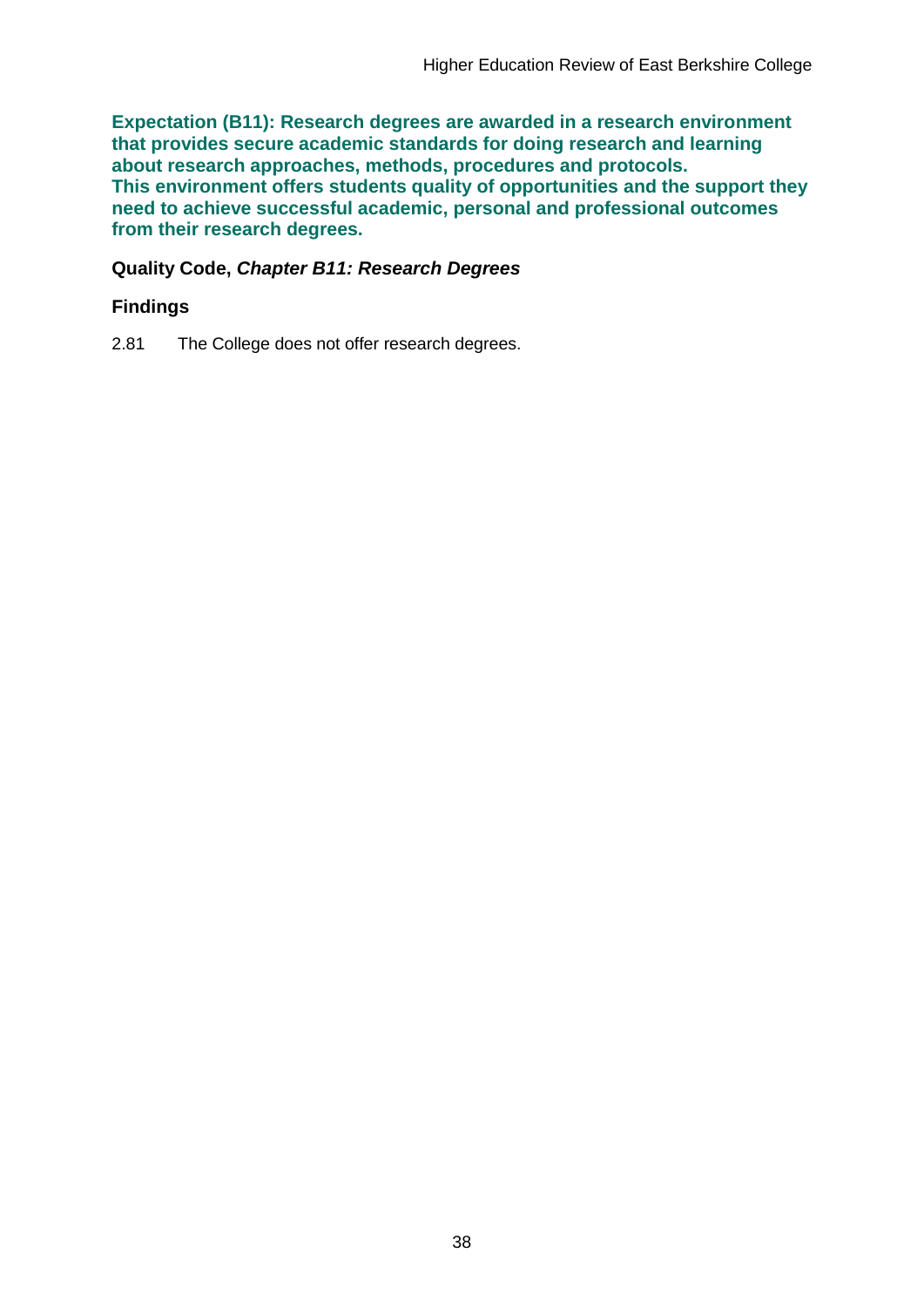## **The quality of student learning opportunities: Summary of findings**

2.82 In reaching its judgement about academic standards, the review team matched its findings against the criteria specified in Annex 2 of the published Handbook.

2.83 All of the applicable Expectations in this area have been met, although the risk has been identified as moderate in two areas.

2.84 The team identified four recommendations. These include, under Expectation B7, developing a more systematic process for managing the issues and good practice identified by external examiners; under Expectation B8, revising the terms of reference for the key deliberative committees as part of a more evaluative review process, and ensuring greater evaluative oversight and action planning for higher education provision; and within Expectation B10, providing full guidance to workplace mentors.

2.85 There are three examples of good practice. These include the approachability of staff and wide range of feedback opportunities, the responsiveness to stakeholder demands for employment-focused programmes, and the approaches taken to enhancing students' employability and professional skills. Additionally, the team affirmed the College's approach to involving students further in deliberative committees.

2.86 The review team concludes that the quality of the student learning opportunities at the College **meets** UK expectations.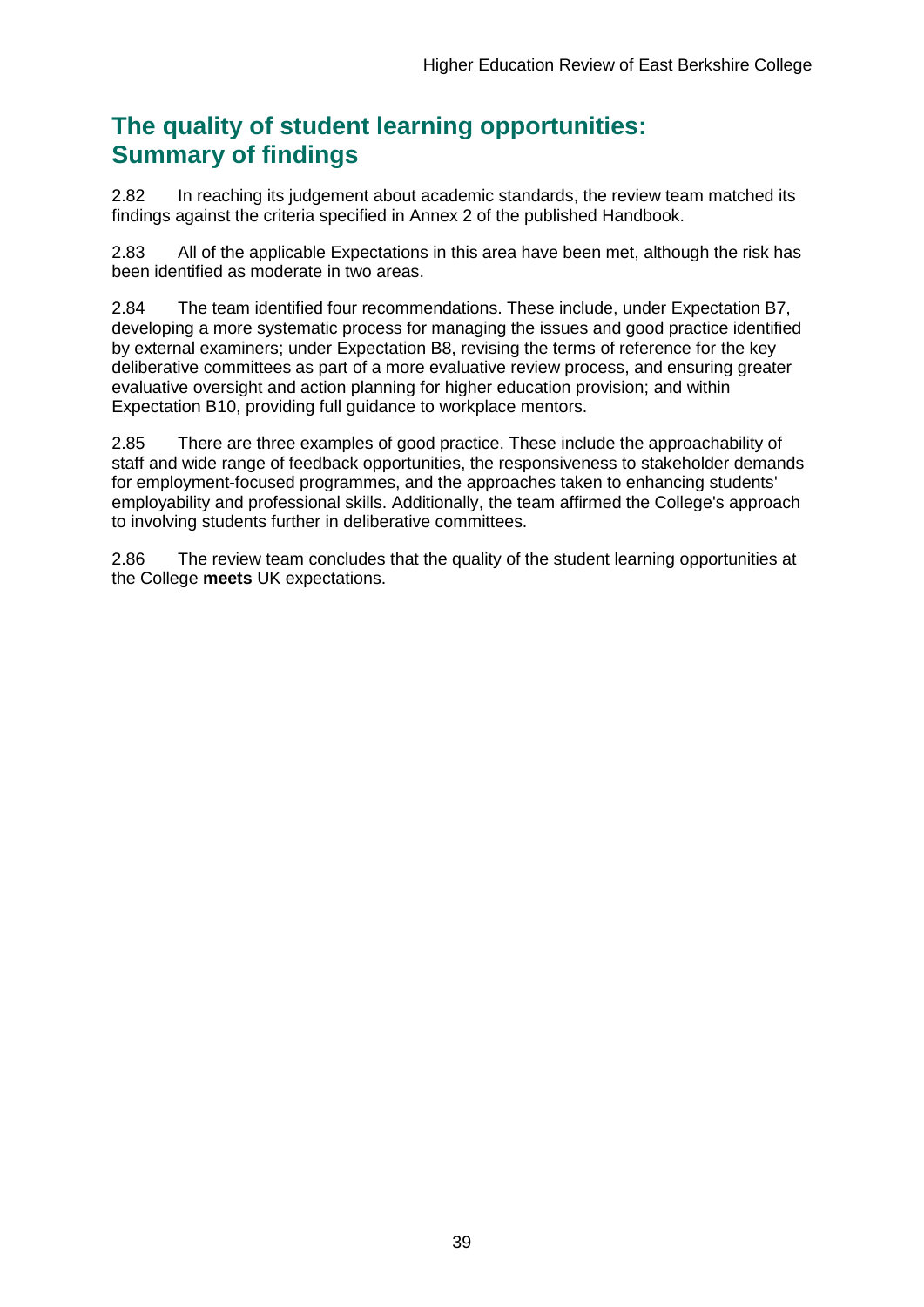## <span id="page-40-0"></span>**3 Judgement: The quality of the information about learning opportunities**

### **Expectation (C): UK higher education providers produce information for their intended audiences about the higher education they offer that is fit for purpose, accessible and trustworthy.**

### **Quality Code, Part C: Information about Higher Education Provision**

## **Findings**

3.1 The College provides a wide range of information for stakeholders including prospective students, current students, staff and employers. The College's mission and core values are set out on its public website. The higher education section is prominent and is a key link on each main page. Detailed information about programmes and support services is available to potential applicants through the website and to current students through the VLE, which is accessible both on and off-campus. As well as programme-specific sections, such as programme handbooks and module guides, the VLE includes a general information section for higher education students. The Deputy Principal Curriculum and Quality is ultimately responsible for approving definitive versions of documents and other information.

3.2 The review team tested that information is fit for purpose, accessible and trustworthy by scrutinising a wide range of information published in hard copy and electronically, on the website and the VLE. Additionally, the team had discussions with students and staff, including the marketing staff team.

3.3 Processes for ensuring that information is fit for purpose, accurate and trustworthy are at present largely informal, although effective in practice. Staff have a clear understanding of processes but these are not formally recorded in an information management policy or procedures. The review team **recommends** that, by September 2015, the College formalise and document the processes for the approval and review of information. Information for the College prospectuses and other printed material is written either by the programme teams and curriculum director or the marketing team. Draft information is checked by the Quality and Higher Education Coordinator and relevant programme teams for accuracy, and sent for verification to the awarding body if required. Course factsheets, made available on the College's external webpages, are produced by relevant curriculum areas and approved by the curriculum director. This information is then stored on the course file database. Prospective students are invited to attend a higher education seminar before enrolment and open days.

3.4 Programme teams review student handbooks annually, seeking approval from the curriculum directors, overseen by the Quality and Higher Education Coordinator. External examiners periodically comment on the quality of programme information, including handbooks and awarding bodies' programme documentation. All handbooks are standardised and follow the template of the awarding body or organisation to ensure appropriate information is included as well as any additional awarding body requirements.

3.5 Students confirm that they receive appropriate information before applying for their programme, including at interview, and that it is generally accurate and helpful. Further information is also available in detailed handbooks. Students are clear about the awarding body or organisation responsible for their programme, where to find information about learning and other support services, and how they can make a complaint. Some students were unaware that external examiners' reports were available to them.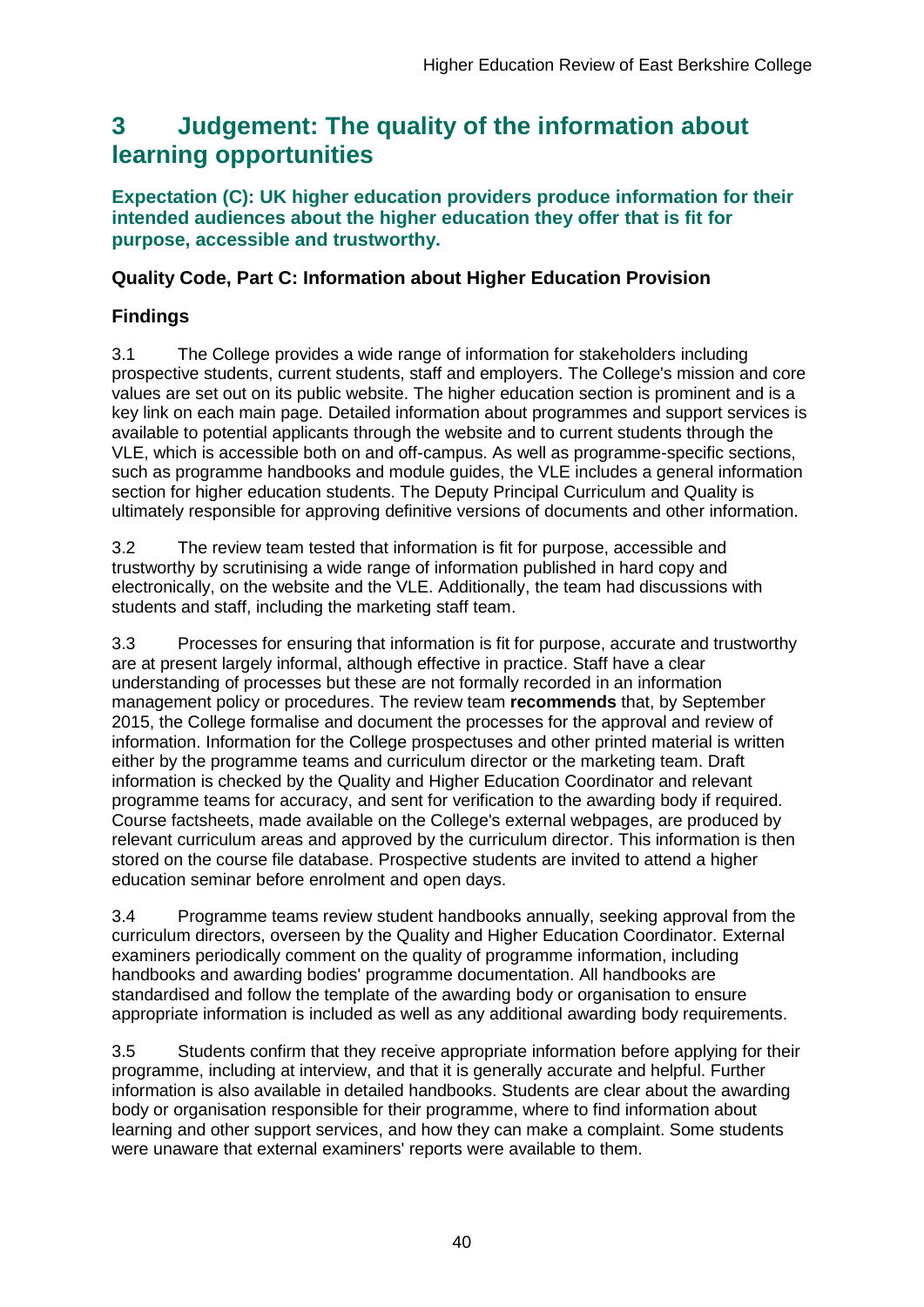3.6 The VLE provides an additional effective source of information, and is used extensively by both students and staff. The VLE is continuing to develop in response to staff and student suggestions. It is used in a variety of ways, both as a repository for documents and for other interactive teaching and learning activities. It is used for electronic submission of work for assessment and subsequent electronic feedback. Assessment submissions include written documents and video material.

3.7 The College understands the various technologies used by students in accessing information and has put arrangements in place to allow for the use of different platforms. This meets the information needs of students and is much appreciated. The College offers mobile devices to ensure access to learning materials. The College has a clear strategy for the development of the digital interface and is investing in e-books. Staff use tablet computers in teaching, and good practice is shared between tutors on how to use new technologies. The review team consider that the innovative use of new technologies, which ensures that a wide range of information is readily accessible for prospective and current students, is **good practice**.

3.8 Overall, the team concludes that the wide range of information produced for prospective and current students is suitable. There is good practice in the innovative use of new technologies, which ensures that information is readily accessible for prospective and current students. Staff have a clear understanding of the procedures in place to ensure information is fit for purpose, accessible and trustworthy, although no formal information management policy exists. The review team concludes that Expectation C is met and the associated risk level is low.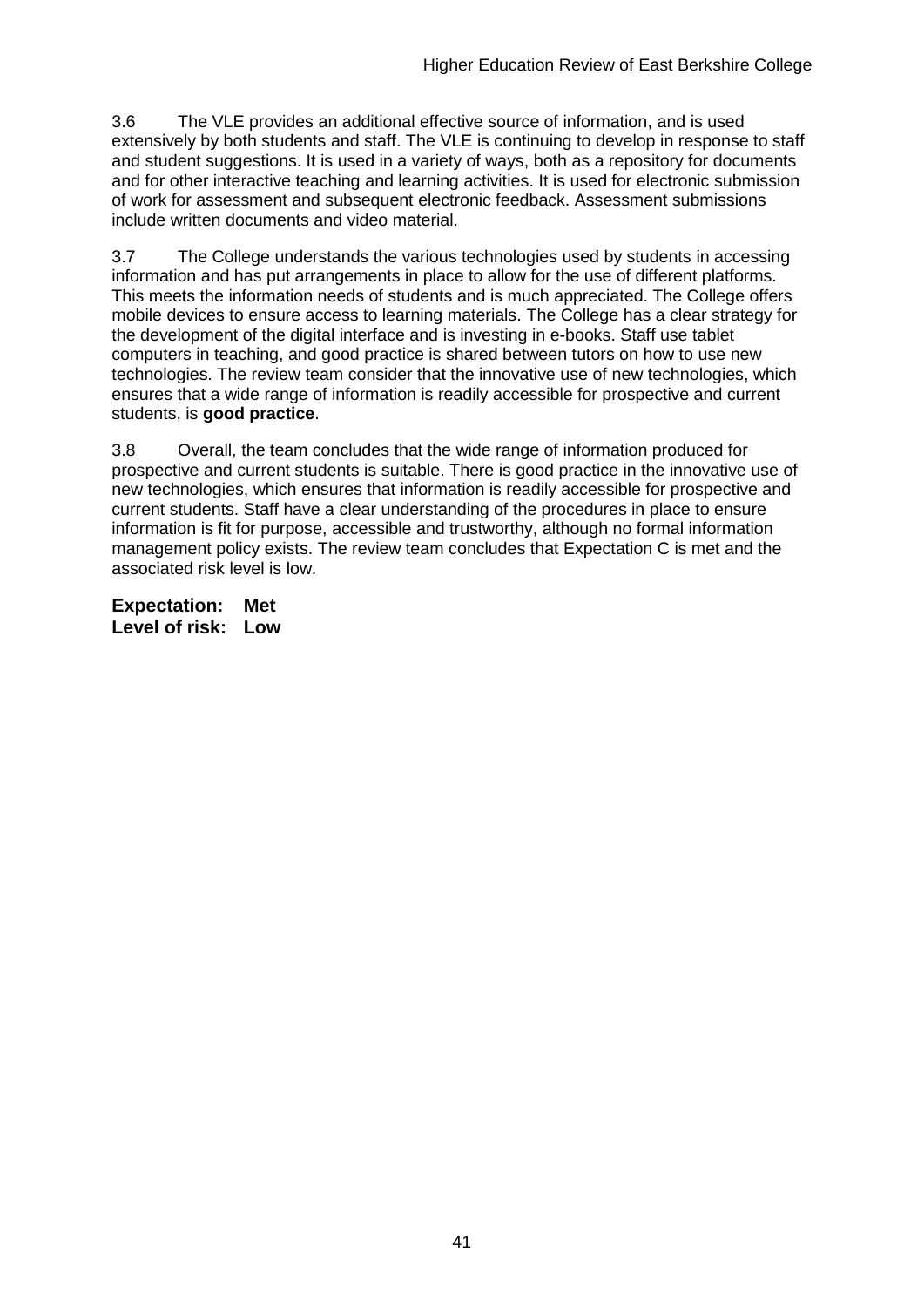## **The quality of the information about learning opportunities: Summary of findings**

3.9 In reaching its positive judgement, the review team matched its findings against the criteria specified in Annex 2 of the published Handbook. The Expectation for this judgement area is met and the associated level of risk is low.

3.10 Information published is generally fit for purpose and trustworthy. Processes for the development and verification of information are understood by staff. However, while processes are generally understood and effective in practice, there is an opportunity to formalise and document the processes for the approval and review of information. Students confirm that information is comprehensive, accessible and helpful to them and that it provides them with sound information to support their learning. The innovative use of mobile technologies to provide information is good practice.

3.11 The review team therefore concludes that the quality of the information about learning opportunities at the College **meets** UK expectations.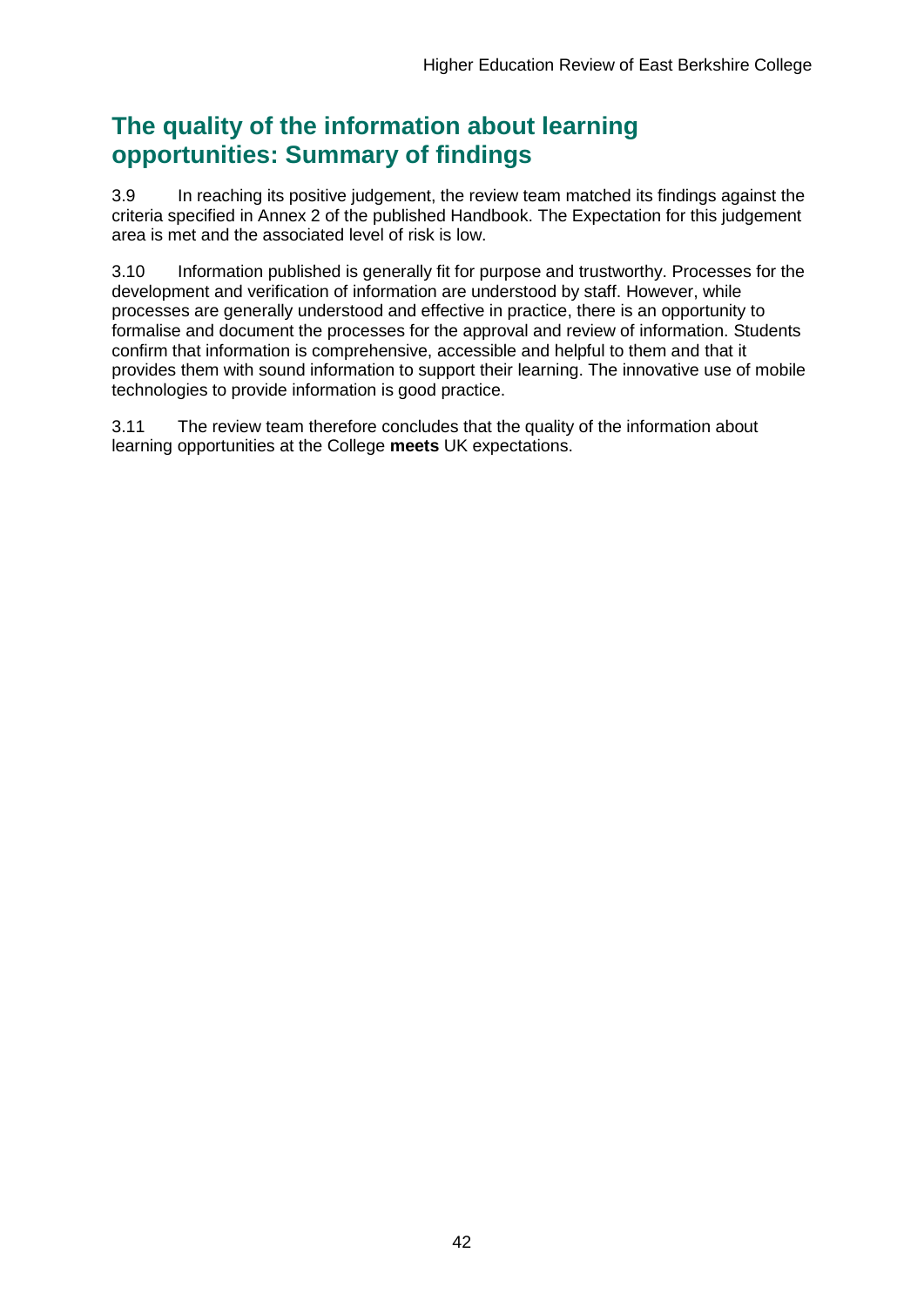## <span id="page-43-0"></span>**4 Judgement: The enhancement of student learning opportunities**

## **Expectation (Enhancement): Deliberate steps are being taken at provider level to improve the quality of students' learning opportunities.**

## **Findings**

4.1 In addition to enhancements in provision that have been developed in response to review and monitoring processes, the College is able to demonstrate deliberate steps it takes to enhance and improve the quality of students' learning opportunities. These include gathering and responding to employers' and students' feedback in course design and development, teaching and learning, admissions processes and employability. Some of these activities are identified in the College's recent Enhancement Strategy prepared for the review visit. The arrangements currently in place allow the College to meet the Enhancement Expectation.

4.2 The QAA Integrated Quality and Enhancement Review in 2011 identified the establishment of the Higher Education Steering Group as an area of good practice. HESG brings together Directors of Curriculum, programme leaders and student support services from across the College's provision. It also provides a key forum which enables the sharing of good practice. Recent enhancements HESG has overseen include the development of the College's admissions system to improve the interview process by including personal statements on application forms. Improvements to the availability of digital resources and mobile technologies were developed in explicit response to student focus groups.

4.3 Students value the opportunity to contribute to the design and delivery of their programmes and curriculum, and the College's responsiveness to student feedback. Examples provided included changes to the curriculum in HNC/D Computing and Systems Development and changes to the units in HND Performing Arts. Both of these are designed to enhance the employability of graduates.

4.4 The College demonstrates explicit actions taken to involve employers in the design of programmes and the curriculum. In addition to ensuring that the programmes meet the specific needs of industry and employers, their input has also enhanced student learning and employability. Both students and employers recognised the enhancement these relationships bring to student learning and employability. These matters are also addressed under Expectations B1 and B10.

4.5 The College has worked with the National Engineering Foundation to develop its STEM strategy to expand these areas of study to afford sustainable progression opportunities to students and address the lack of multidisciplinary employees identified by employers. The Genovation Centre encourages student interaction with employers both inside and outside the College, and to develop their multidisciplinary skills. Employers and students are very enthusiastic about the facilities offered by the Genovation Centre and the opportunities it affords students to engage with employers in industry-based projects and to enhance the development of interdisciplinary and employability skills.

4.6 The College's 'Teaching Squares' initiative, designed to enhance professional development among higher education staff and recognised in the last QAA review as good practice, has been rolled out to all curriculum areas. The initiative is facilitated by the heads of teaching and learning and provides cross-disciplinary dissemination of innovative practice. Recently appointed staff particularly noted the contribution that 'Teaching Squares' bring to the development and enhancement of their teaching practice.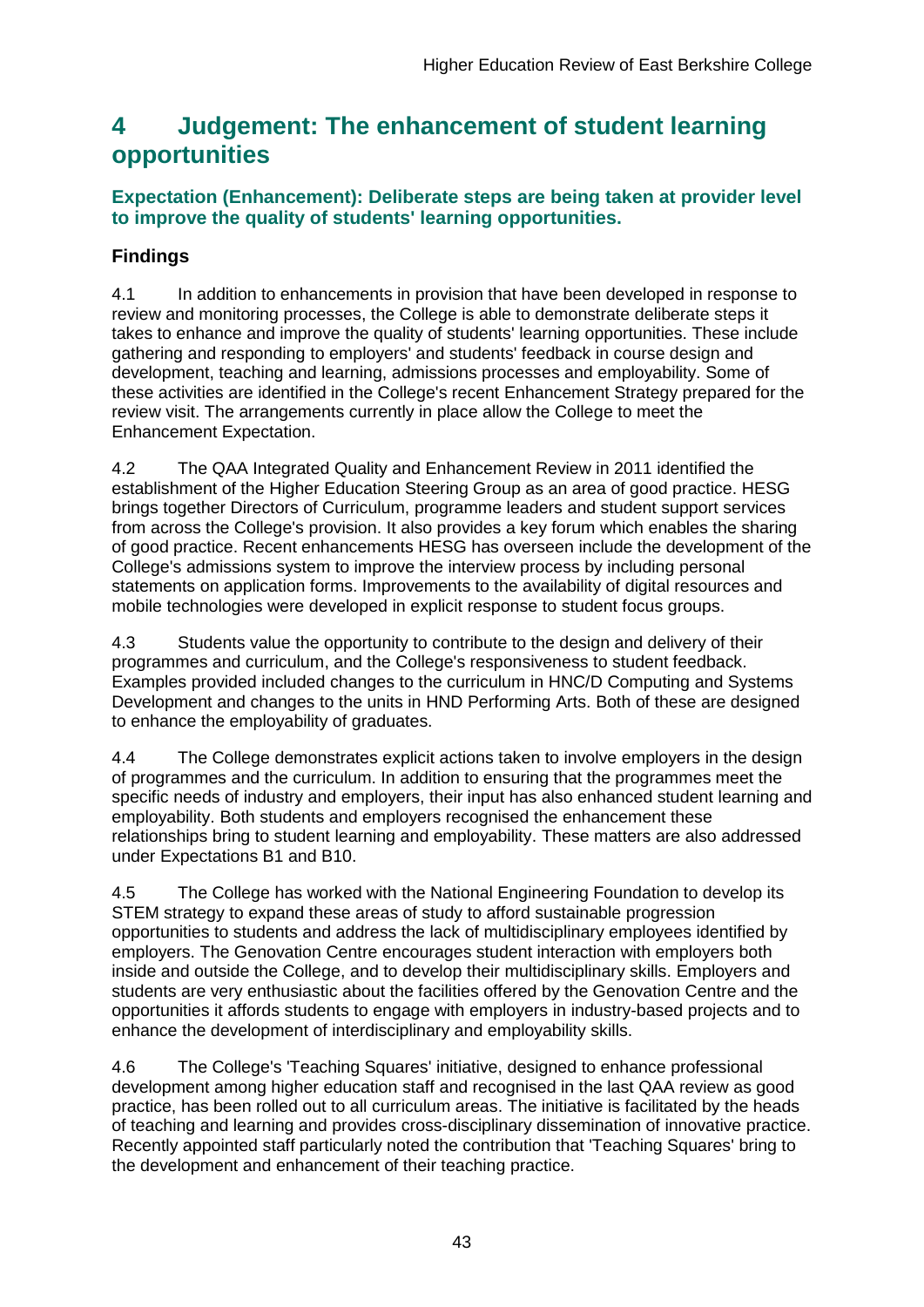4.7 The College has enhanced student feedback by organising Student Conferences and facilitating student-led focus groups, which have considered issues such as how employability is embedded in the curriculum. The College ran the first dedicated Higher Education Conference for student representatives in 2015. This focused on teaching and learning and the student experience, and resulted in a Student Voice Action Plan. Outcomes from these events have informed the College's learning technologies strategy and ways in which digital and mobile technologies are made available to students to enhance learning and provide access to resources.

4.8 Recent strategic enhancements have included the appointment of a Quality and Higher Education Coordinator to support individual students and coordinate development across the College. Staff noted how effective this development is in bringing together the higher education team and HESG to provide operational oversight. The provision of dedicated teaching and social spaces for higher education students at the Langley campus enhances both their learning and the student experience. The College is also bidding for funding to support an initiative to establish an Institute of Higher Education in Slough.

4.9 However, the recently developed Enhancement Strategy does not demonstrate that a strategic process has been put in place to encourage a culture of enhancement across the College. There is limited oversight of higher education and quality improvement planning. The review team therefore **recommends** that, by December 2015, the College consolidate and articulate a more systematic and explicit approach to the enhancement of student learning opportunities.

4.10 Overall, the team concludes that the College meets the Expectation and that the associated level of risk is low. Deliberate steps are being taken to improve the quality of learning opportunities and there are many improvement activities. There is evidence that some initiatives are having a positive impact, but there is a lack of a systematic approach and further work to consolidate the various improvement activities would provide a more strategic framework.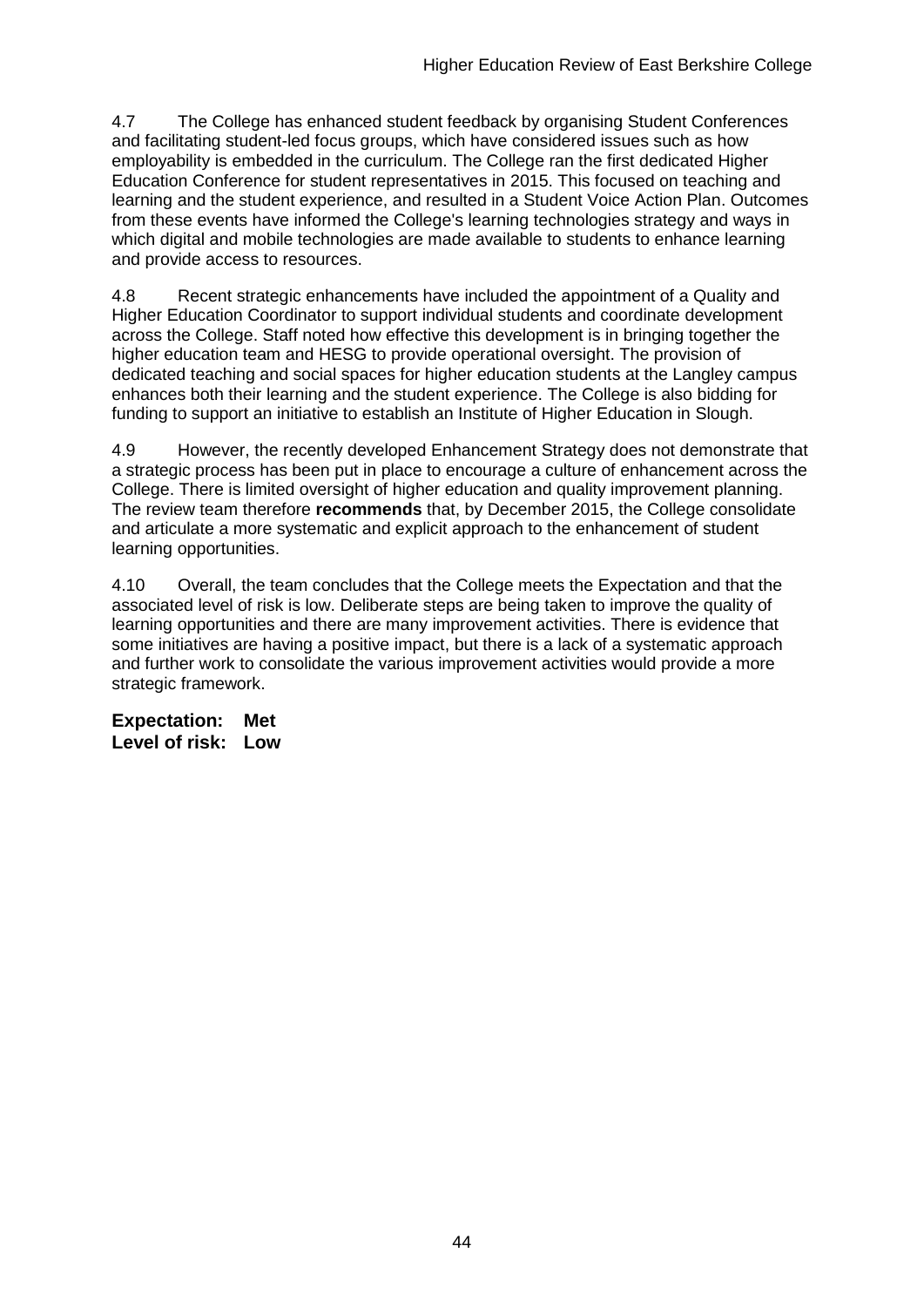## **The enhancement of student learning opportunities: Summary of findings**

4.11 In reaching its judgement, the review team matched its findings against the criteria specified. The team considers the Expectation to have been met, based on the extent to which the College has introduced and integrated a set of initiatives to enhance the quality of students' learning opportunities.

4.12 However, the College's approach to the monitoring and review of enhancement activity is at an emerging stage. Enhancement is driven informally rather than systematically consolidated. Further work to consolidate the various improvement activities would provide a more strategic approach.

4.13 Therefore, the team concludes that the enhancement of student learning opportunities at the College **meets** UK expectations.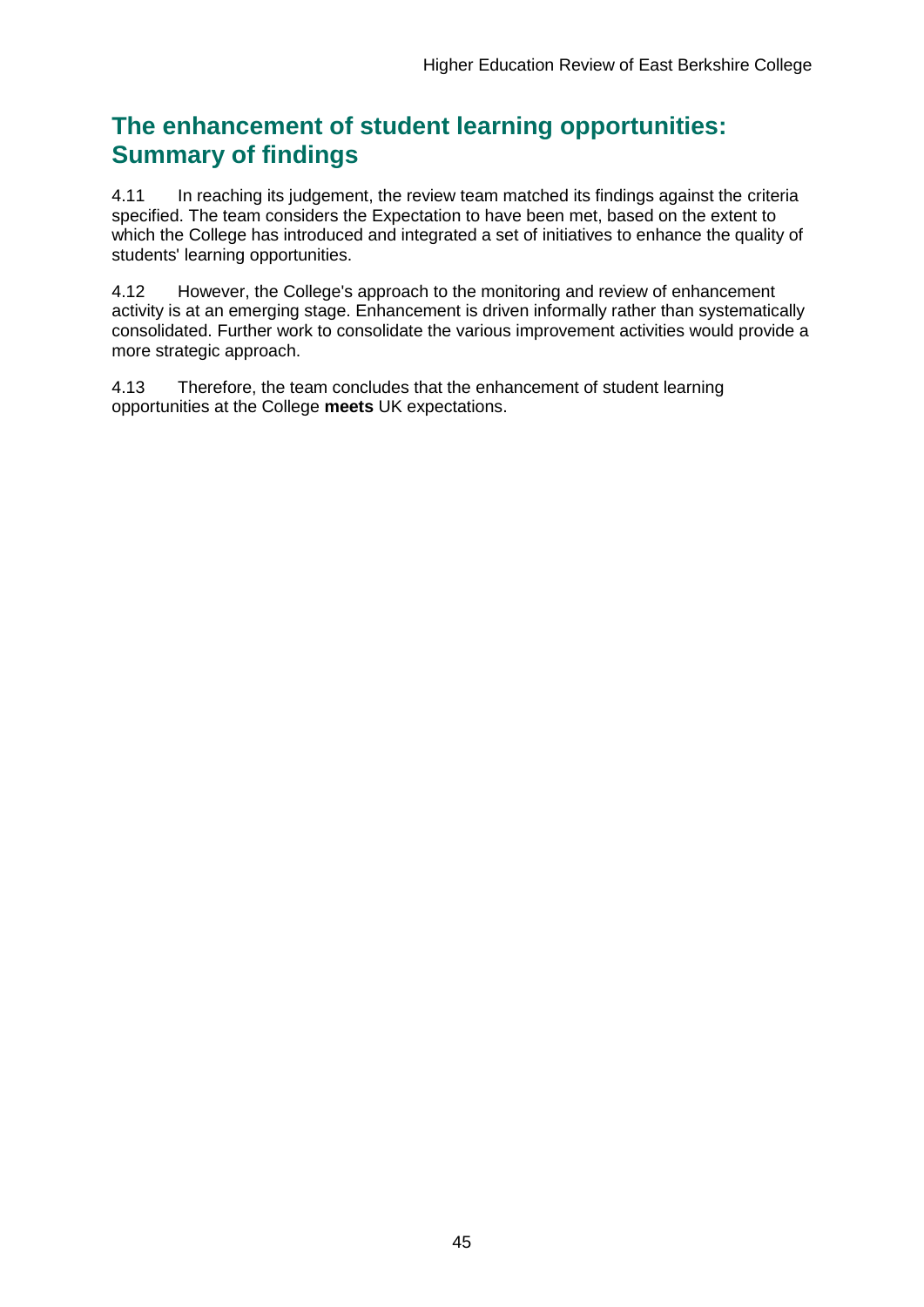## <span id="page-46-0"></span>**5 Commentary on the Theme: Student Employability**

## <span id="page-46-1"></span>**Findings**

5.1 The College's learning environment provides a variety of opportunities for students to gain an extensive range of knowledge, skills and understanding of the professions and industries they have entered, or wish to enter. The College's Standout Challenge Strategy articulates the College's vision and intent to support students' employability development. There is extensive evidence to demonstrate the College's engagement with employers in the design and development of the higher education programmes offered to ensure students have the necessary knowledge and skills base for their chosen career path. Programme modules and learning outcomes support employability through assessment activities which demonstrate the application of theory to a work-based activity.

5.2 The College effectively uses labour market intelligence to inform itself of current and future skills needs in its local business and industrial base. Through this intelligence the College keeps abreast of developing growth and priority areas for local, regional and national demand. The STEM Strategy enables the College to respond to employer demands for employees to be competent to GCSE level in Mathematics and English. Where possible the College seeks to contextualise these skills in students' programmes of study.

5.3 The College effectively uses its student services provision to provide opportunities for students to develop and refine a range of employability skills, through individual support or through attendance at employability-related workshops. Careers advisers are appropriately qualified and experienced to offer an extensive range of individual and group employability support such as curriculum vitae and application writing, job searches, and interview techniques, as well as assisting students to gain work experience and identify opportunities to participate in volunteering activities.

5.4 The College's innovative Genovation Centre provides students with an opportunity to work with students from other disciplines on live projects. Students share their knowledge and expertise while being exposed to multidisciplinary knowledge, practical skills and team working. Participating students gain real-world project management skills.

5.5 Student comments confirm their programmes of study are employment focused and provide the knowledge and skills to support them in their current employment and future job roles. Students state that staff with industry experience provide clear and effective examples of the link between theory and practice. The exposure to a wide range of people, such as lecturers, guest speakers, and fellow students from different work environments, has enhanced their learning experience and employability.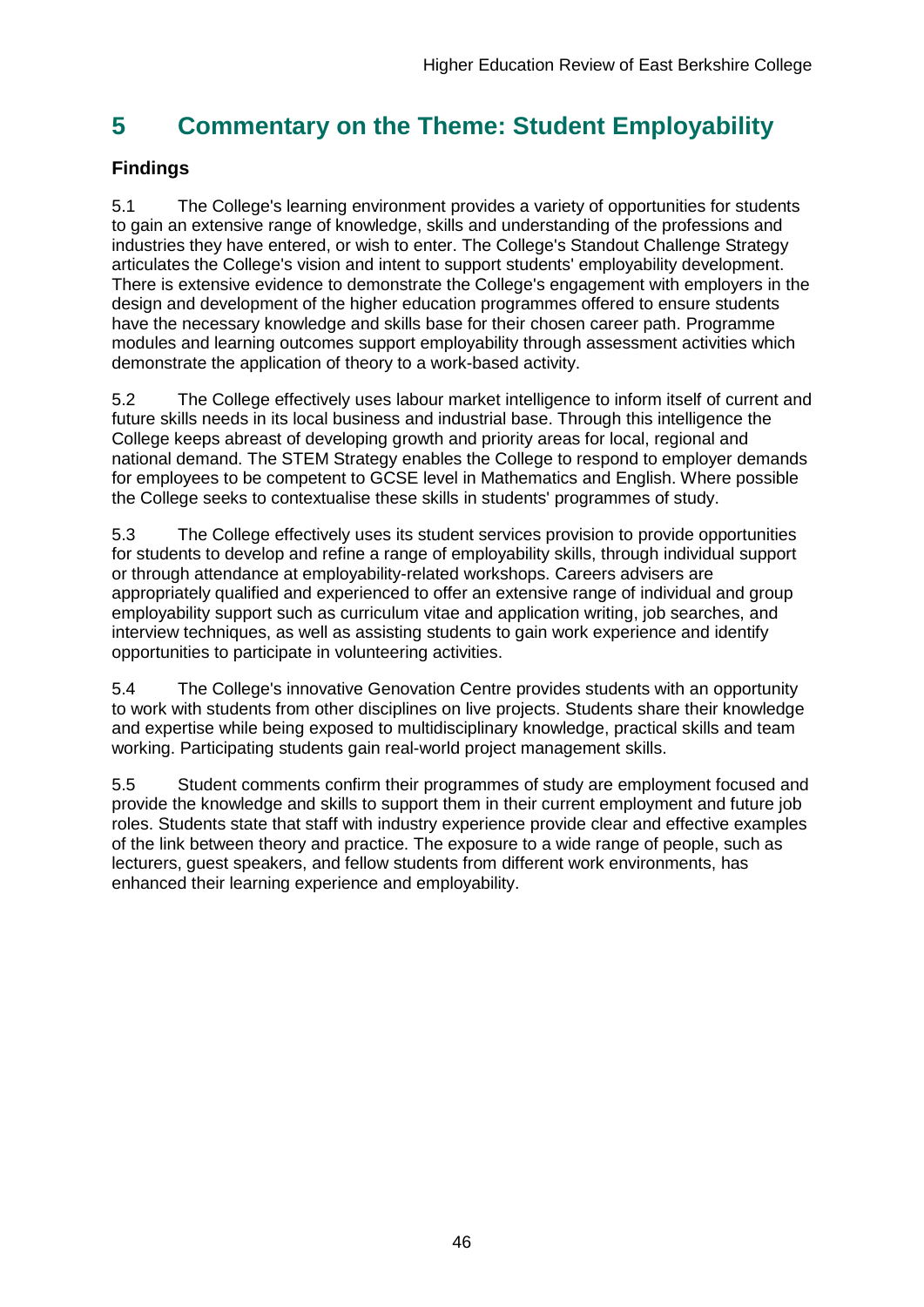## <span id="page-47-0"></span>**Glossary**

This glossary is a quick-reference guide to terms in this report that may be unfamiliar to some readers. Definitions of key operational terms are also given on pages 29 to 32 of the [Higher Education Review handbook.](http://www.qaa.ac.uk/publications/information-and-guidance/publication?PubID=2672)

If you require formal definitions of other terms please refer to the section on assuring standards and quality: [www.qaa.ac.uk/assuring-standards-and-quality.](http://www.qaa.ac.uk/assuring-standards-and-quality)

User-friendly explanations of a wide range of terms can be found in the longer **Glossary** on the QAA website: [www.qaa.ac.uk/Pages/GlossaryEN.aspx.](http://www.qaa.ac.uk/Pages/GlossaryEN.aspx)

### **Academic standards**

The standards set by **degree-awarding bodies** for their courses (programmes and modules) and expected for their awards. See also **threshold academic standard**.

### **Award**

A qualification, or academic credit, conferred in formal recognition that a student has achieved the intended **learning outcomes** and passed the assessments required to meet the academic standards set for a **programme** or unit of study.

### **Blended learning**

Learning delivered by a number of different methods, usually including face-to-face and e-learning (see **[technology enhanced or enabled learning](http://www.qaa.ac.uk/AboutUs/glossary/Pages/glossary-t.aspx#t1)**).

### **Credit(s)**

A means of quantifying and recognising learning, used by most institutions that provide higher education **programmes of study**, expressed as numbers of credits at a specific level.

### **Degree-awarding body**

A UK [higher education provider](http://newlive.qaa.ac.uk/AboutUs/glossary/Pages/glossary-h.aspx#h2.1) (typically a [university\)](http://newlive.qaa.ac.uk/AboutUs/glossary/Pages/glossary-u-z.aspx#u4) with the power to award degrees, conferred by Royal Charter, or under Section 76 of the Further and Higher Education Act 1992, or under Section 48 of the Further and Higher Education (Scotland) Act 1992, or by Papal Bull, or, since 1999, granted by the Privy Council on advice from QAA (in response to applications for [taught degree awarding powers, research degree awarding powers or](http://newlive.qaa.ac.uk/AboutUs/DAP/Pages/default.aspx)  [university title\)](http://newlive.qaa.ac.uk/AboutUs/DAP/Pages/default.aspx).

### **Distance learning**

A course of study that does not involve face-to-face contact between students and tutors but instead uses technology such as the internet, intranets, broadcast media, CD-ROM and video, or traditional methods of correspondence - learning 'at a distance'. See also **blended learning**.

### **Dual award or double award**

The granting of separate awards (and certificates) for the same **programme** by two **degree-awarding bodies** who have jointly delivered the programme of study leading to them. See also **multiple award**.

### **e-learning**

See technology enhanced or enabled learning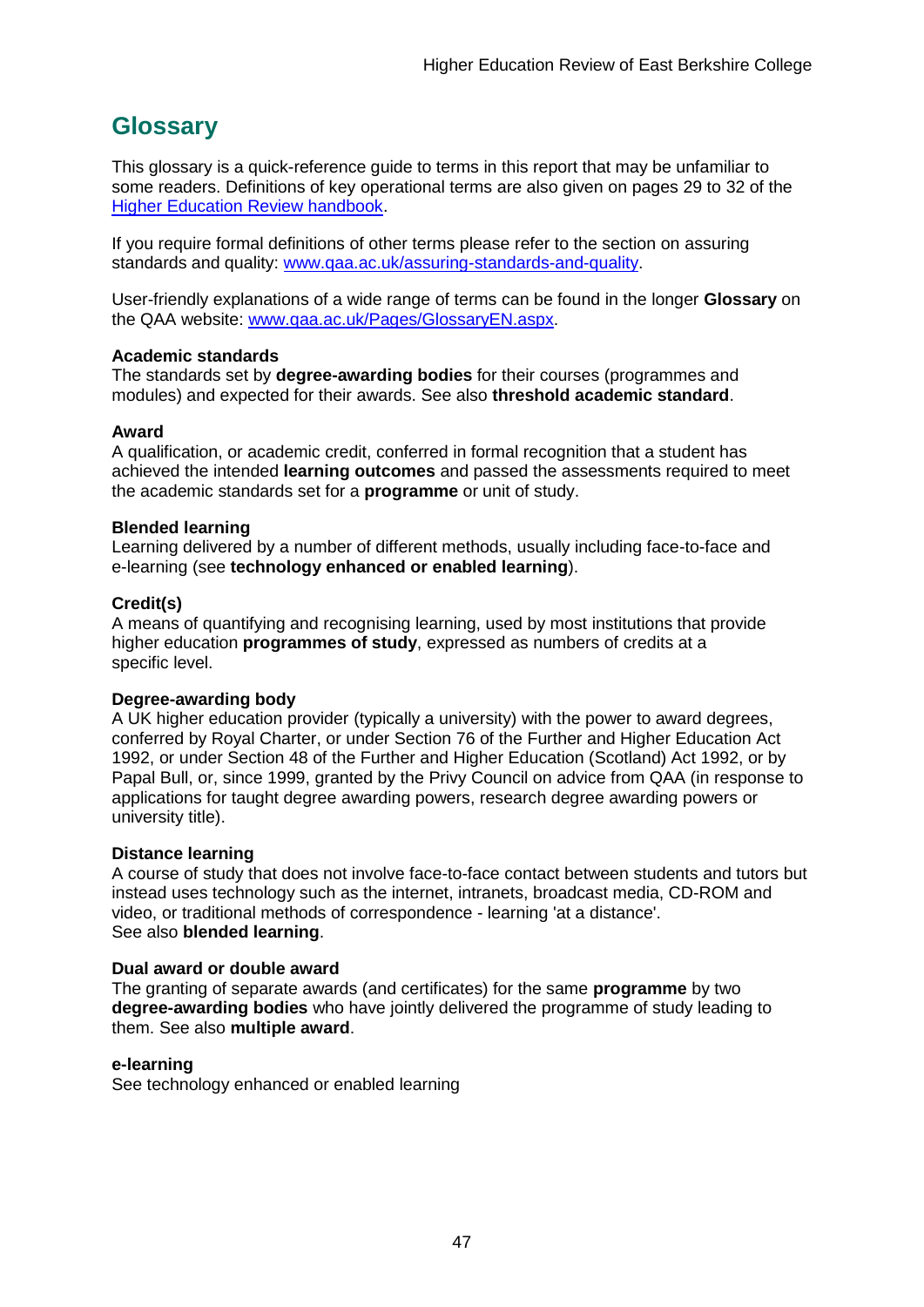### **Enhancement**

The process by which [higher education providers](http://www.qaa.ac.uk/AboutUs/glossary/Pages/glossary-h.aspx#h2.1) systematically improve the quality of provision and the ways in which students' learning is supported. It is used as a technical term in our review processes.

#### **Expectations**

Statements in the **Quality Code** that set out what all UK [higher education providers](http://newlive.qaa.ac.uk/AboutUs/glossary/Pages/glossary-h.aspx#h2.1) expect of themselves and each other, and what the general public can therefore expect of them.

### **Flexible and distributed learning**

A [programme](http://newlive.qaa.ac.uk/AboutUs/glossary/Pages/glossary-p.aspx#p12) or [module](http://newlive.qaa.ac.uk/AboutUs/glossary/Pages/glossary-m-o.aspx#m6) that does not require the student to attend classes or events at particular times and locations.

### See also **distance learning**.

### **Framework**

A published formal structure. See also **framework for higher education qualifications**.

### **Framework for higher education qualifications**

A published formal structure that identifies a hierarchy of national qualification levels and describes the general achievement expected of holders of the main qualification types at each level, thus assisting higher education providers in maintaining academic standards. QAA publishes the following frameworks: *The Framework for Higher Education Qualifications in England, Wales and Northern Ireland* (FHEQ) and *The Framework for Qualifications of Higher Education Institutions in Scotland* (FHEQIS).

#### **Good practice**

A process or way of working that, in the view of a QAA review team, makes a particularly positive contribution to a higher education provider's management of academic standards and the quality of its educational provision. It is used as a technical term in QAA's audit and review processes.

### **Learning opportunities**

The provision made for students' learning, including planned study, teaching, assessment, academic and personal support, and resources (such as libraries and information systems, laboratories or studios).

#### **Learning outcomes**

What a learner is expected to know, understand and/or be able to demonstrate after completing a process of learning.

### **Multiple awards**

An arrangement where three or more **degree-awarding bodies** together provide a single jointly delivered **programme** (or programmes) leading to a separate **award** (and separate certification) of each awarding body. The arrangement is the same as for **dual/double awards**, but with three or more awarding bodies being involved.

### **Operational definition**

A formal definition of a term, establishing exactly what QAA means when using it in reviews and reports.

### **Programme (of study)**

An approved course of study that provides a coherent learning experience and normally leads to a qualification.